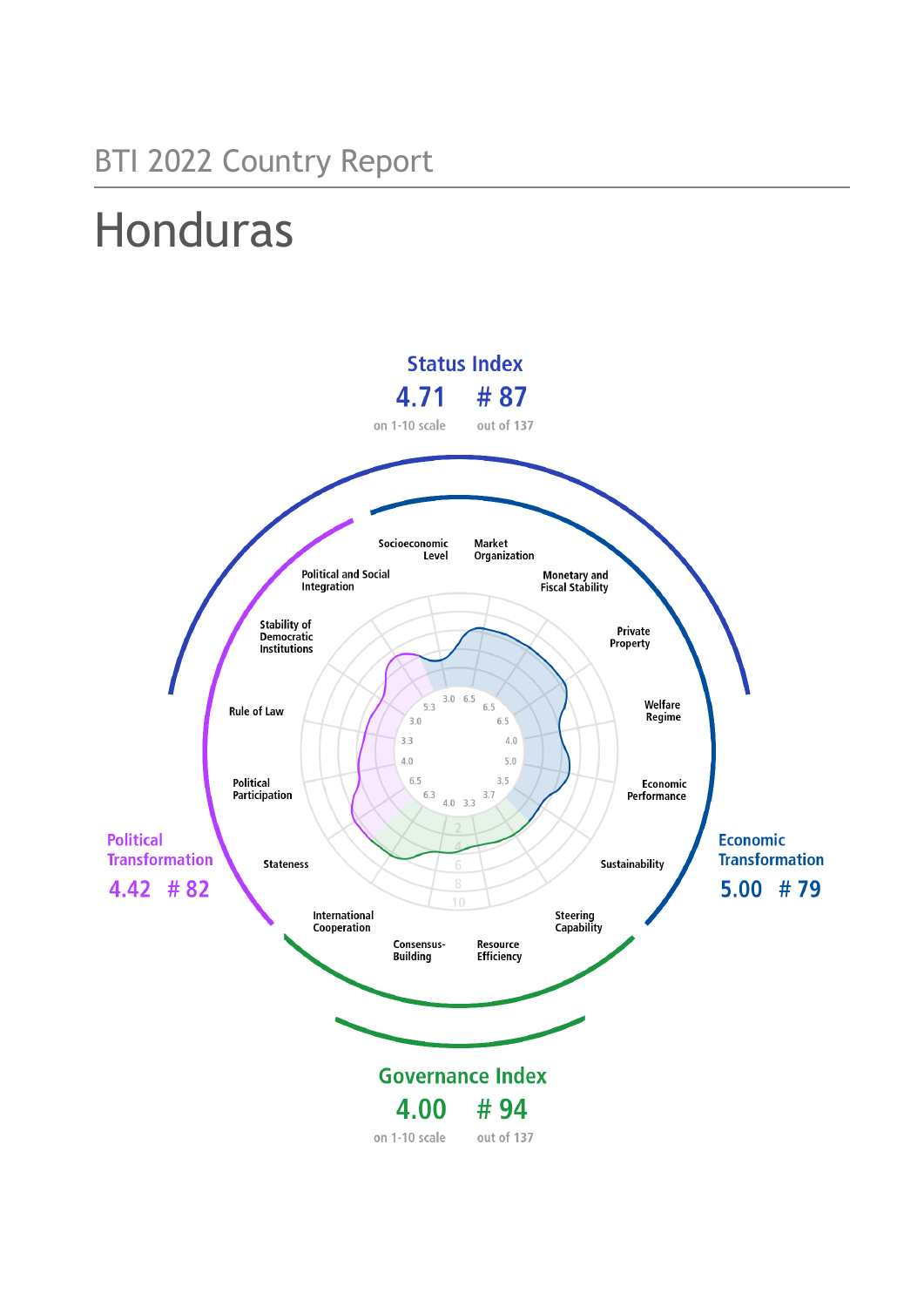This report is part of the **Bertelsmann Stiftung's Transformation Index (BTI) 2022**. It covers the period from February 1, 2019 to January 31, 2021. The BTI assesses the transformation toward democracy and a market economy as well as the quality of governance in 137 countries. More on the BTI at [https://www.bti-project.org.](https://www.bti-project.org/)

Please cite as follows: Bertelsmann Stiftung, BTI 2022 Country Report — Honduras. Gütersloh: Bertelsmann Stiftung, 2022.

This work is licensed under a **Creative Commons Attribution 4.0 International License**.

#### **Contact**

Bertelsmann Stiftung Carl-Bertelsmann-Strasse 256 33111 Gütersloh Germany

**Sabine Donner** Phone +49 5241 81 81501 sabine.donner@bertelsmann-stiftung.de

**Hauke Hartmann** Phone +49 5241 81 81389 hauke.hartmann@bertelsmann-stiftung.de

**Claudia Härterich** Phone +49 5241 81 81263 claudia.haerterich@bertelsmann-stiftung.de

#### **Sabine Steinkamp** Phone +49 5241 81 81507 sabine.steinkamp@bertelsmann-stiftung.de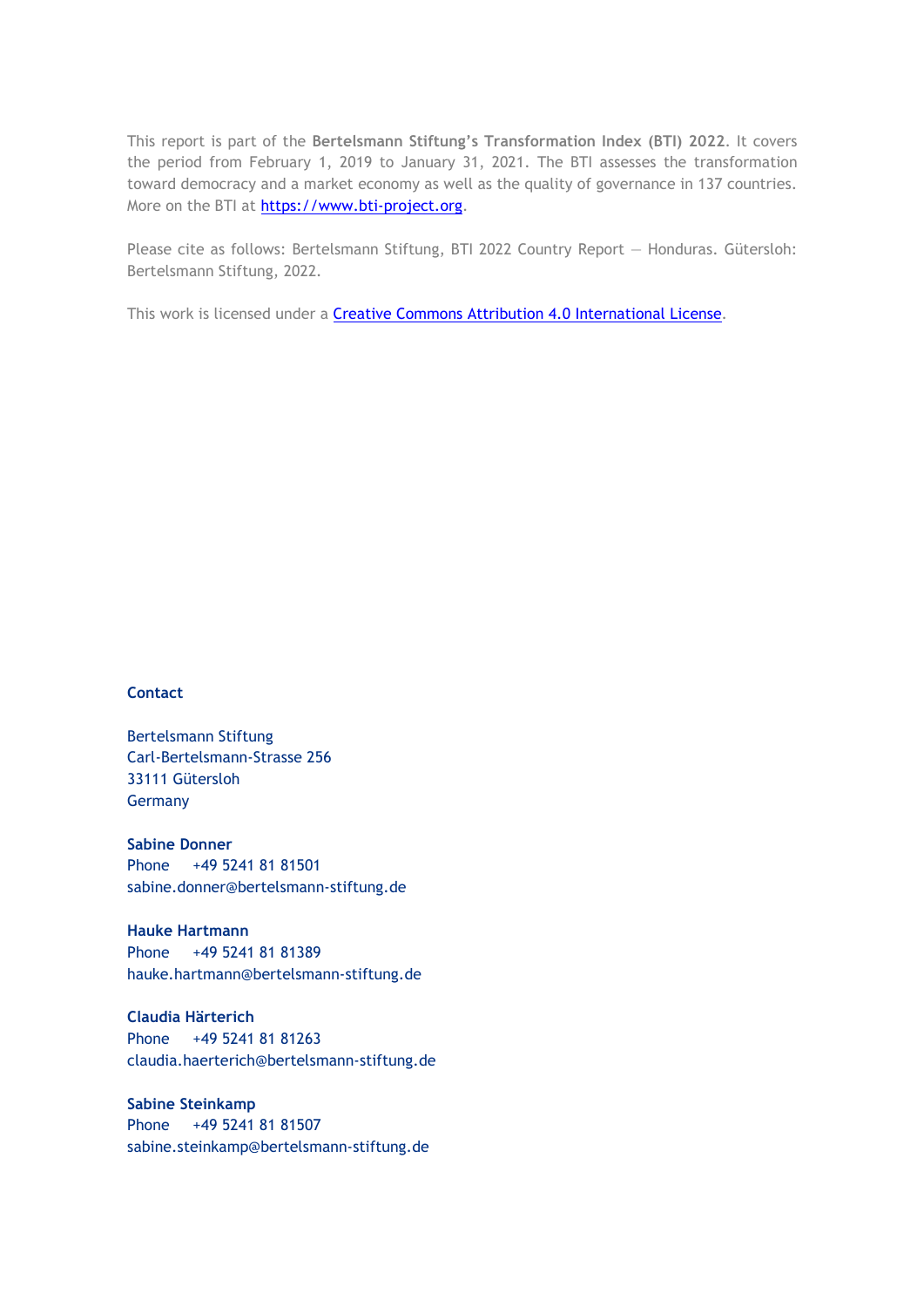#### **Key Indicators**

| Population               | M      | 9.9  | HDI                            | 0.634 | GDP p.c., PPP $\ S$          | 5421 |
|--------------------------|--------|------|--------------------------------|-------|------------------------------|------|
| Pop. growth <sup>1</sup> | % p.a. | 1.6  | HDI rank of 189                | 132   | Gini Index                   | 48.2 |
| Life expectancy          | vears  | 75.3 | UN Education Index             | 0.499 | $\%$<br>Poverty <sup>3</sup> | 29.0 |
| Urban population %       |        | 58.4 | Gender inequality <sup>2</sup> | 0.423 | Aid per capita               | 46.9 |
|                          |        |      |                                |       |                              |      |

Sources (as of December 2021): The World Bank, World Development Indicators 2021 | UNDP, Human Development Report 2020. Footnotes: (1) Average annual growth rate. (2) Gender Inequality Index (GII). (3) Percentage of population living on less than \$3.20 a day at 2011 international prices.

## Executive Summary

In terms of democratic and social transformation, 2019 and 2020 marked two more years of regression in Honduras. In relation to democratic transformation, the country has continued its authoritarian trajectory. The government of President Juan Orlando Hernández has used every means available to it to silence the opposition, be it inside or outside Congress. This has included disabling all mechanisms of accountability and control at a time when the government has faced its most sustained scrutiny since Hernández took power following the elections of 2013.

In January 2020, the president announced the dismantling of the Mission to Support the Fight against Corruption and Impunity in Honduras (Misión de Apoyo Contra la Corrupción y la Impunidad en Honduras, MACCIH), which was backed by the Organization of American States (OAS). This followed MACCIH uncovering several large-scale corruption schemes that involved top-level politicians and members of the economic elite. Its demise is the clearest sign of elite fightback, bearing in mind that it was the same government that had agreed to set MACCIH up in the first place following revelations of a huge kickback scheme in the health and social security system, which had benefitted the National Party's 2013 election effort. Essentially, Honduras's political and economic elites put a stop to MACCIH once they felt threatened by it.

Popular protests against the government became a regular feature in 2019, and were primarily organized by students, health care workers and teachers. While these protests were a response to deeply unpopular policies (e.g., the privatization of public services), they were also a protest against the government and the political class in general as well as endemic corruption and the general unresponsiveness of the state to the demands of its citizens. These protests were met with violence from the state, which led to the injury and deaths of many protesters, as chronicled by human rights organizations, and some national and international media. However, there has also been a concerted political effort to make accountability impossible. This has included changing the criminal code and gutting the political independence of the Public Prosecutor's Office. COVID-19 and the devastating floods of November 2020 have given the government the perfect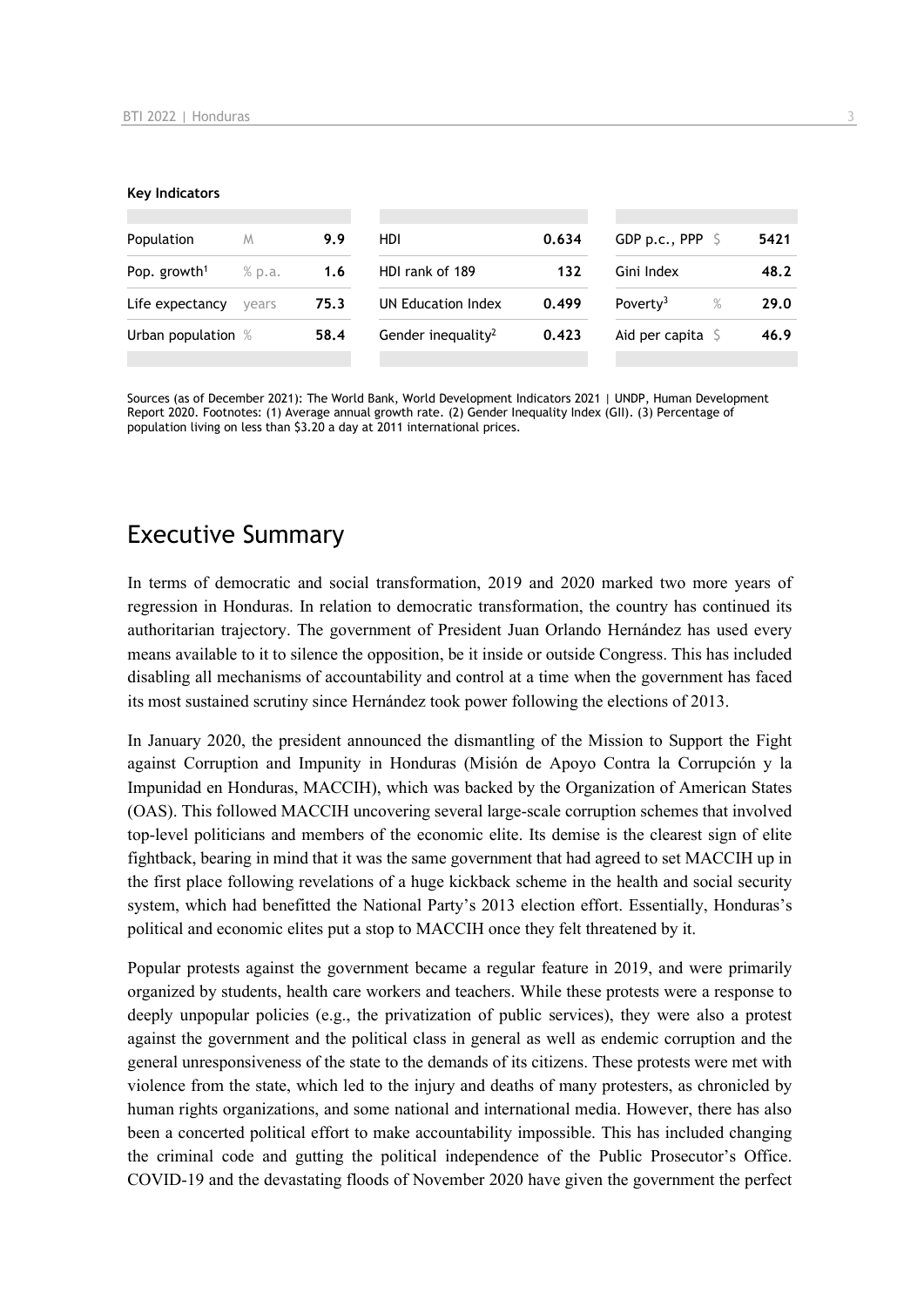cover to accelerate this process, enabling the government to declare a national state of emergency and suspend a host of constitutionally guaranteed rights.

Until the COVID-19 pandemic, the government used Honduras's relatively strong economic performance as well as the support of the U.S. Trump administration in Washington as cover for its increasingly authoritarian tendencies. In 2019, the economy grew by 2.7% and the percentage of people living in poverty declined slightly, continuing a multi-year trend. At the same time, a 2019 loan from the International Monetary Fund and positive reports from the same institution about the progress of market-friendly reforms gave the government international economic credibility.

The double crises of COVID-19 and the November 2020 floods exposed glaring state deficiencies. The lack of planning capacity and endemic corruption have hampered efforts to restart the economy and provide large parts of the population with even the most basic services, despite significant financial assistance, financed largely by new international loans. Furthermore, ongoing corruption investigations against the Honduran elite in the United States have now reached the president himself.

## History and Characteristics of Transformation

There are two aspects to Honduras's transformation which have interacted in several, often interdependent, ways over a long period of time: economics and politics. Economically, Honduras continues to be one of the poorest and most unequal countries in the Western Hemisphere. Nevertheless, there have been important changes in the macroeconomic policy of successive governments over time. Since the end of the Cold War, the economic base of the country has somewhat broadened, moving from an economy primarily based on agriculture to one based on manufacturing and the processing of low-cost consumer goods, the so-called maquilas. At the same time, the country has progressively integrated into the global economy, and has been an active driver of regional economic integration through the Central American Common Market and international trade agreements within the context of the Central American Integration System (SICA).

These developments were, in fact, spurred by natural disasters, such as Hurricane Mitch in 1998. The enormous international assistance that was necessary to rebuild the country made regional as well as international cooperation almost inevitable. However, the international aid received also came with demands for reform. The structural adjustment programs developed by the International Monetary Fund have not led to more equitable economic development. Socioeconomic inequalities have, in fact, deepened over time, often spurred on by reforms to social service provision and cuts to benefits – reforms which virtually every government from President Rafael Leonardo Callejas (1991 – 1994) through to the present incumbent, Hernández (2014 – present), has carried out.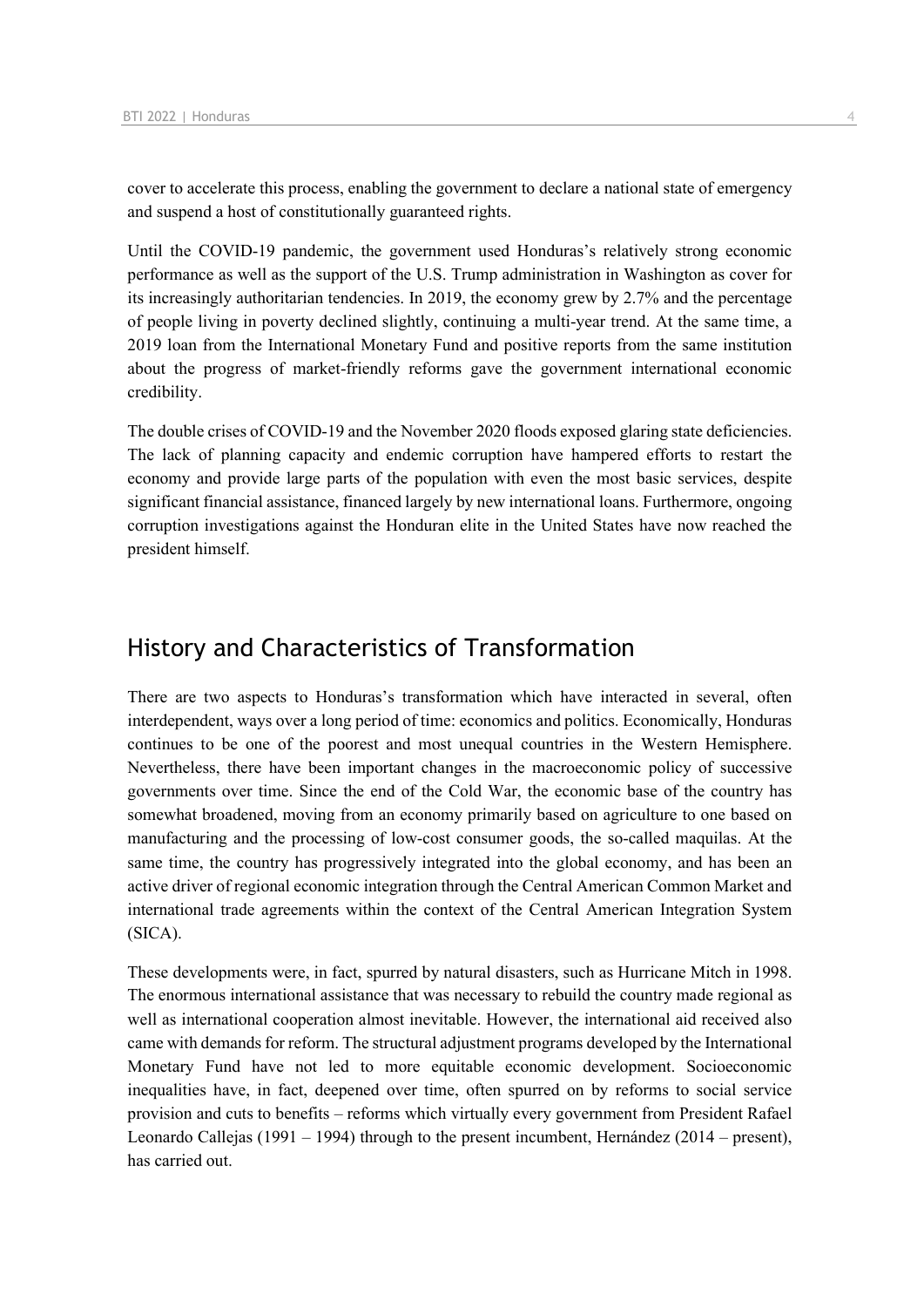Politically, the country enjoyed a period of relative stability between 1982, when the first democratically elected president (Roberto Suazo Córdova) took office, and 2009, when elected President Manuel Zelaya was removed from office in a military coup. Following Zelaya's removal much of the progress made in turning Honduras into a consolidated democracy was reversed. In particular, the reforms initiated between 1994 by President Carlos Roberto Reina and 1998 by President Carlos Flores to curb the power of the military have not only been undone but turned on their heads. These reforms included the appointment of a civilian defense minister to oversee the military and the gradual loosening of the economic influence of the military, which had been one of the major economic actors in the country. A further cornerstone of these reforms – the separation of military and police tasks – has been upended by the Hernández government. Under Hernández, the military has once again become a major actor in the Honduran economy, and is now in charge of several key ministries and government agencies. Consequently, the military is arguably in its most powerful position since the 1980s. Critically, this process has been heavily supported by a large part of the media, mostly in the name of addressing the most profound public security challenges that the country has faced since the 1990s. Of countries that are not officially at war, Honduras is one of the most violent worldwide.

Since 2009, the violent oppression of opposition protests and, more broadly, civil society activities has become far more common. Journalists who are critical of the government are routinely threatened, intimidated, arrested, injured or killed. Honduras has become one of the most dangerous countries in the world for environmental activists, and defenders of indigenous and other minority rights. There has, in short, been significant democratic back-sliding since 2009 as a consequence of deliberate government policy.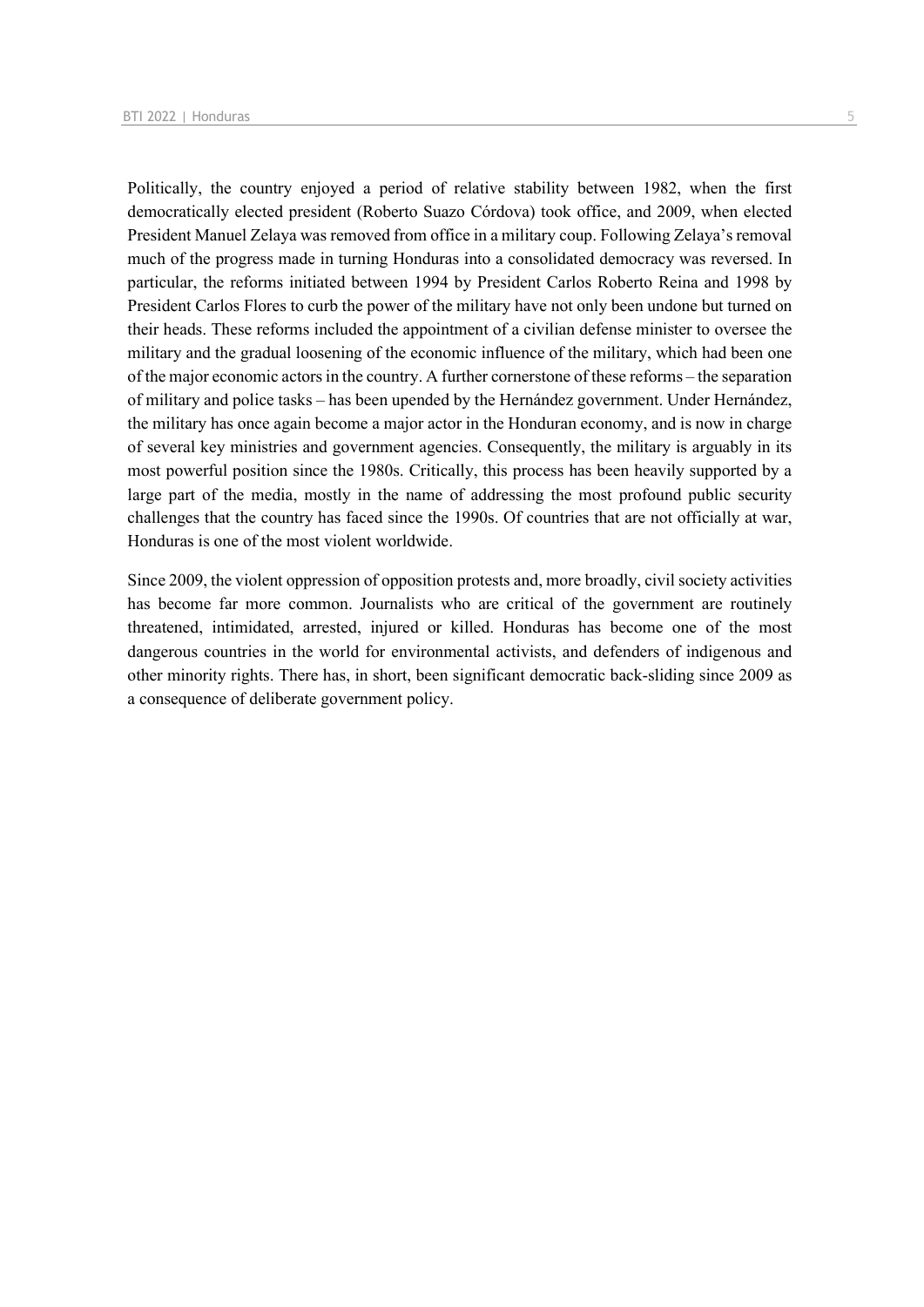The BTI combines text analysis and numerical assessments. The score for each question is provided below its respective title. The scale ranges from 1 (worst) to 10 (best).

## Transformation Status

## I. Political Transformation

#### **1 | Stateness**

The monopoly on the use of force continues to be contested in the country by a variety of groups, ranging from street gangs (e.g., the MS-13 and the 18th Street Gang) to more organized, international drug-trafficking groups.

In turn, these groups have many, often complex, connections to various state institutions and senior representatives of the state, including elected national politicians and their families. These connections continue to be exposed by criminal investigations, particularly investigations led by the U.S. Department of Justice. The U.S. Department of Justice has indicted and convicted several high-profile political and economic actors in Honduras of international drug-trafficking, underlining the weakness of the Honduran state. In effect, the Honduran state is unable to enforce its own laws in its own territory, while also being unable to resist foreign interference in its internal affairs.

Bearing in mind the intricate connections between parts of the state and the criminal underworld, policies to increase the effectiveness of the state and its monopoly on the use of force are both half-hearted and ineffective. Nowhere is this more evident than in government attempts to confront the two main street gangs in the country, the MS-13 and the 18th Street Gang. While the exact number of gang members is almost impossible to determine, various studies from several organizations – such as the Association for a More Just Society (AJS) and Insight Crime – suggest that, combined, the main street gang members may number up to the tens of thousands.

Officially, the government pursues an "iron fist" (Mano Dura) policy against gangs. However, over the last two decades, successive governments have consistently undermined attempts to address some of the structural causes of state weakness. For instance, in the last few years, the government has ignored attempts to structurally reform the police in line with suggestions made by the Police Reform Commission in which the AJS had an active and prominent role.

#### **Question** Score

| Monopoly on the                  |
|----------------------------------|
| use of force                     |
| 5                                |
| $^{\prime}06$<br>$\frac{22}{10}$ |
| 6<br>៹                           |
|                                  |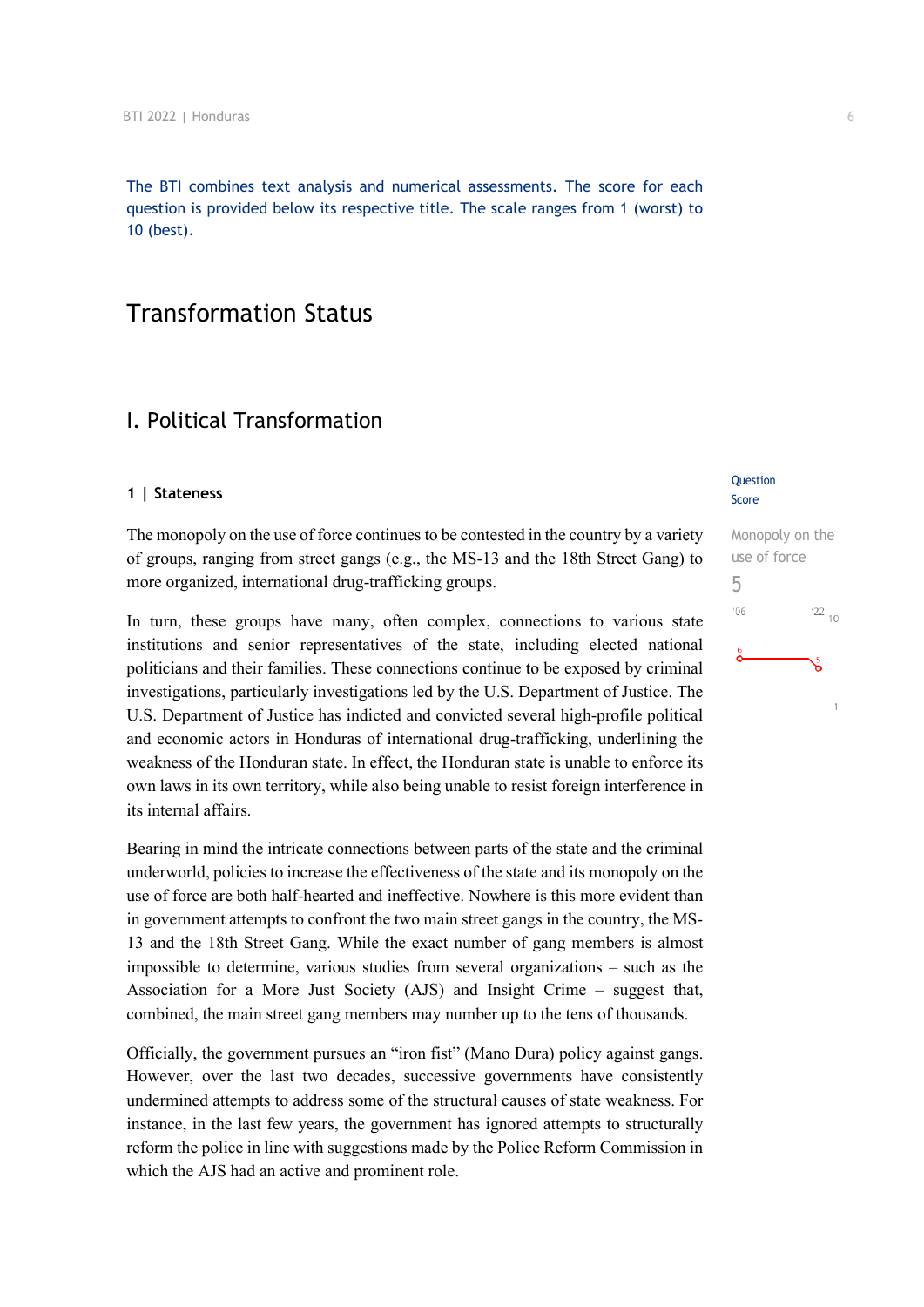Statistics from the Igrapé Institute show that the country had a homicide rate of 44.7 per 100,000 people in 2019, similar to 2018. While the reliability of the official data is highly questionable, these figures suggest that the recent downward trend in the homicide rate (from a peak of 86.5 in 2014) has stopped. As a result, Honduras continues to be one of the most dangerous countries in the world.

Again, one must stress that violence does not impact on all groups in society equally. Poor people are far more likely to be victims of violence, including violence committed by the state. Equally, environmental activists and journalists who are critical of the government continue to be targeted. According to Human Rights Watch, Honduras is one of the most dangerous countries in the world for members of these groups.

While the nation-state is recognized by the majority of the population as legitimate, deep mistrust continues to exist between the state and significant parts of its citizens. In particular, indigenous peoples and people of Afro-descendent continue to be systematically disadvantaged and discriminated against, whether in education, the labor market or in terms of access to basic social and state services. This is also reflected in the under-representation of these groups in politics, which is heavily dominated by white males.

The government has paid lip service to the urgency of addressing this discrimination. For instance, the government has created departments that focus on policies for disadvantaged groups (e.g., the Dirección General para el Desarrollo de los Indígenas y Afroamericanos, DINAFROH). However, the practical impact of such changes has been limited, since proposals have a habit of dying in Congress or are not implemented even when they are passed by Congress. This raises serious concerns about the political will and state capacity to execute government policies and enforce laws. Critically, this lack of capacity is often the result of deliberate state policy, which is structured in such a way as to perpetuate the economic and political status quo. As a result, identification with the state is weak, albeit that there is no open revolt against the institution of the state.

Though access to citizenship and naturalization is rather easy, and particular groups are not excluded, there are legal provisions that place naturalized citizens in a subordinate position to native-born citizens. These provisions include the transmission of citizenship to children by ius sanguinis, the extension of citizenship to foreign spouses, dual citizenship and the deprivation of citizenship on various grounds as well as holding political posts, entering the civil service, or becoming directors of newspapers, radio stations or TV stations.

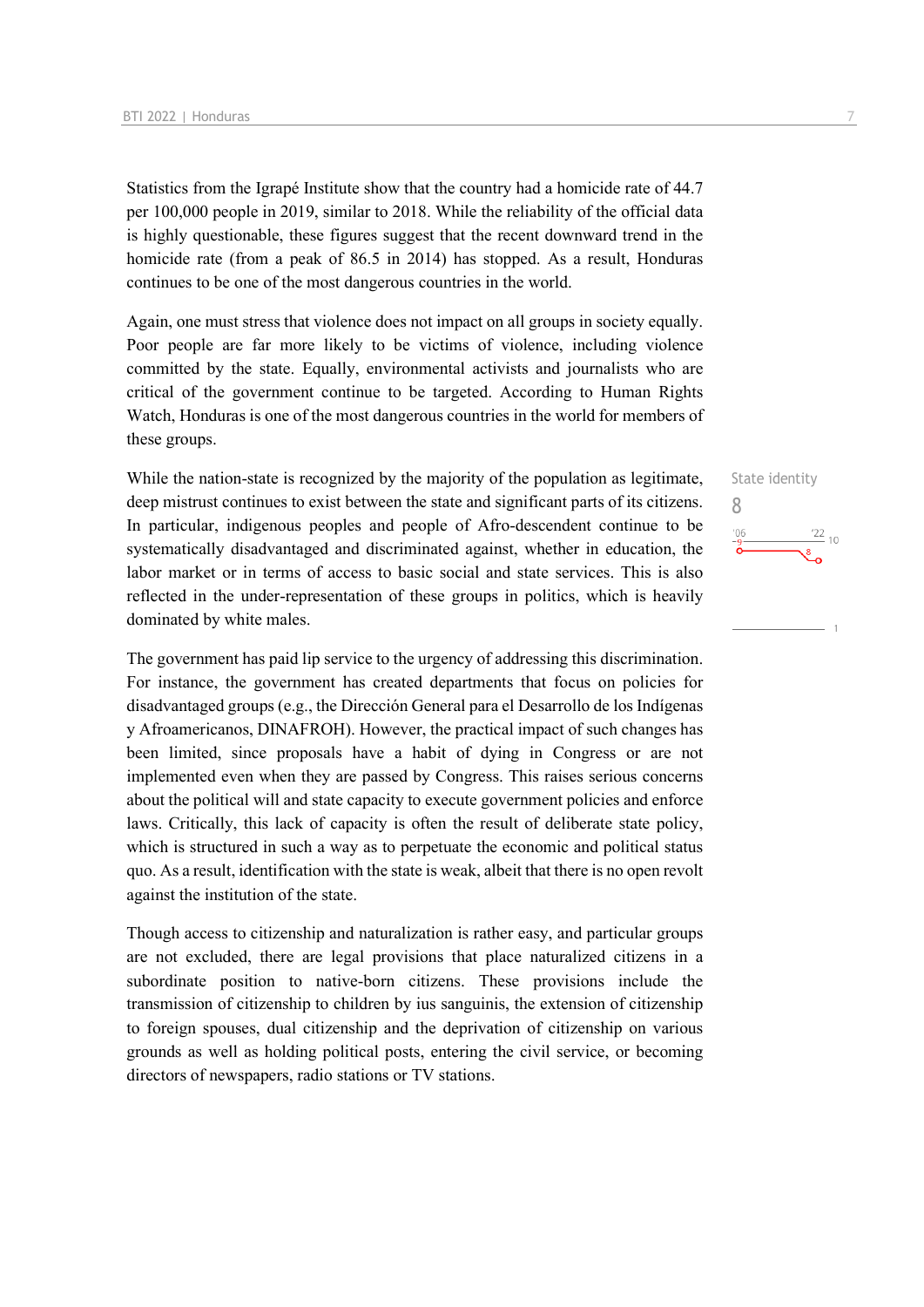There is no state religion and, according to the constitution, the Honduran state is secular (Article 77). The Catholic Church is the only legally recognized church. Other religious groups are accorded the status of "religious associations," with the granting of legal personality. Non-Catholic religious groups have applied to Congress for recognition as churches, which would give them various advantages, including tax breaks.

Irrespective of the outcome of these deliberations, evangelical groups in particular have grown in importance as social actors. Evangelical groups now exert considerable social influence over the population, especially in so-called barrios, the poorer communities in the country. In terms of public security, for instance, they are a critical mediator between gangs and the government. Moreover, engagement with and within churches often represents the only viable means for gang members to be reintegrated into civil society.

Catholic and evangelical churches continue to exercise considerable influence over several areas of social policymaking. They are extensively consulted by government on policy areas concerning so-called questions of morality, with the result that Honduras retains deeply restrictive policies in certain areas. For example, abortion is banned in Honduras, including in cases of rape and incest, while a constitutional amendment banned same-sex marriages.

Therefore, there is a clear divergence between the constitutional provision of Honduras as a secular state, and the practical influence of religious organizations and groups on the state, which is considerable. Politicians do not shy away from professing religiosity in public, seeing it as politically expedient, especially during election times.

As the country will hold national elections in 2021, it is unlikely that Honduran policies on questions such as abortion will become more progressive in the near future.

Honduras's state administration suffers from institutional and personnel weaknesses that have been inherited from the recent past. Apart from corruption (more than 70% of public sector management is only possible with the payment of bribes) and the lack of transparency, public administration in Honduras is inefficient. The state is strongly "corporatist" and based on a network of personal relationships, which reach from the highest to lowest echelons of the state. This sustains corruption and does nothing to improve efficiency. While addressing the problem of corruption has been at the forefront of international efforts related to Honduras – with police reform and anticorruption efforts invariably being financed by international organizations – the impact of these initiatives has been very limited. There is a clear lack of political will on the part of the country's elites to address this problem. This is evidenced by the gutting of the internationally sponsored anti-corruption commission (MACCIH), and the failure to meaningfully reform the police and public security apparatus, despite numerous proposals by the Police Reform Commission.

No interference of religious dogmas 8  $\frac{22}{10}$ 

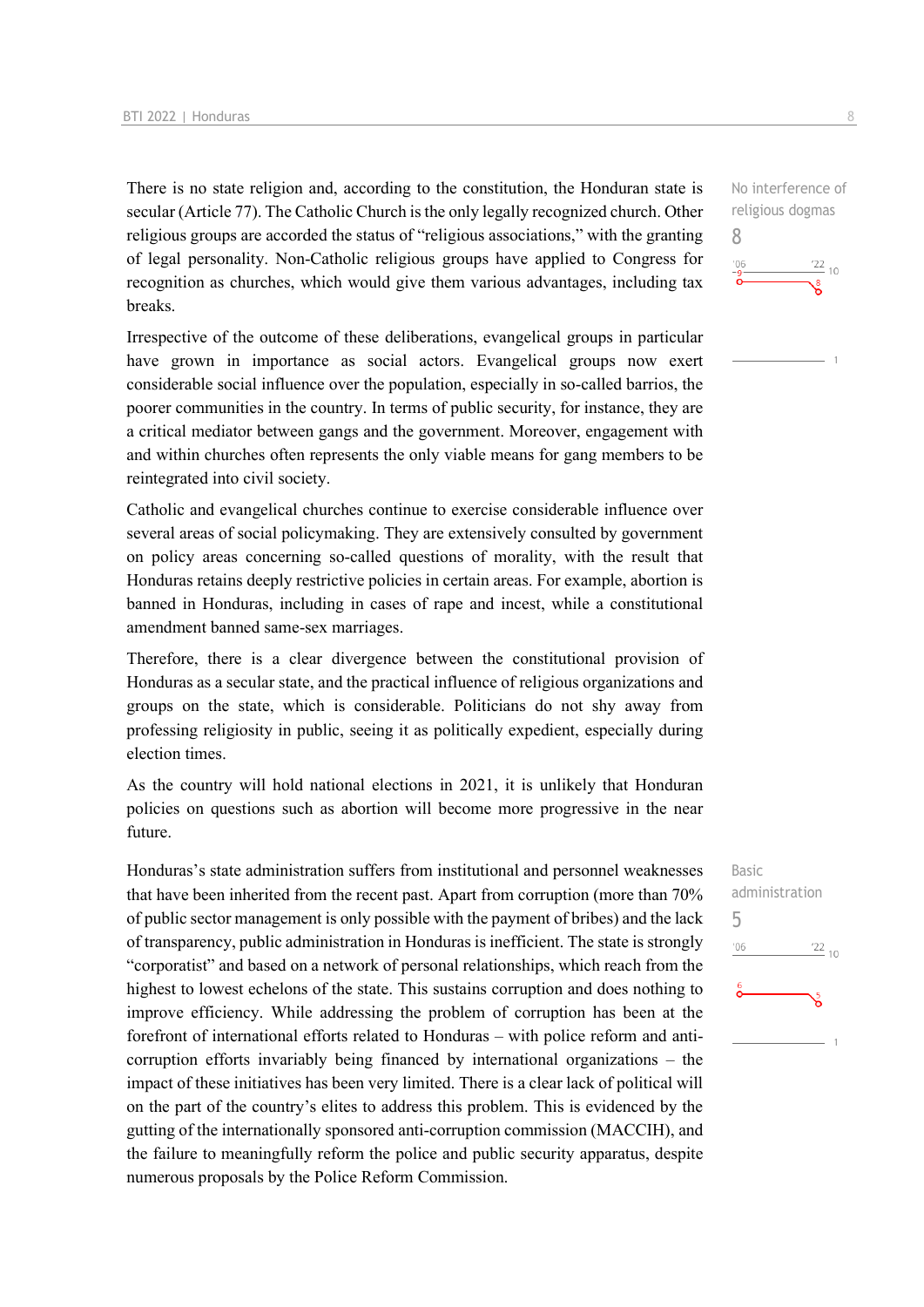In terms of law enforcement and access to justice, Honduras's security and judicial institutions are centralized, and access to these institutions in rural areas is compromised by criminal structures and the private security industry. Women and other vulnerable populations, such as indigenous peoples and Garifunas, have less access to justice, security and basic services, because state infrastructure and resources are inadequate and do not cover the entire territory. This reflects more general problems of public service delivery. Water, sanitation and electricity coverage across the whole country has never been complete. Contrary to promises made at the time, the privatization of these and other services has not improved the situation. Instead, access to these services through official means for the poorest segments of the population has reduced, with price rises making them unaffordable.

The coronavirus pandemic has only worsened these problems. Through the declaration of a national state of emergency and the lack of coordination of state efforts to stem the effects of the pandemic (both in terms of public health and economic consequences), the state has undermined almost all mechanisms of public accountability. The recent flooding in the country, following two tropical storms in November, again illustrated not only the susceptibility of the country to climate change but also the total inability of the state to deal with the short- and long-term consequences of this trend as well as others. As of January 2021, according to UNICEF, several "general public services" in Honduras faced serious disruption, with child support services and services supporting the victims of domestic violence being particularly badly impacted.

#### **2 | Political Participation**

Honduras has been gripped by a political crisis since the 2009 military coup and recent trends point to a continuing authoritarian trajectory. Recent elections were neither free nor fair, nor can the scheduled presidential and congressional elections of 2021 be expected to be. While most general elections since 1982 have been more or less free and fair, the 2017 elections were not.

Marked by increasing polarization, court rulings as well as skewed resources and media coverage favored the re-election of incumbent Juan Orlando Hernández. During the vote count – with the candidate of the Opposition Alliance ahead of Juan Orlando Hernández by 5 percentage points – the Supreme Electoral Tribunal (TSE) announced that a TSE data center server had experienced technical problems and would need to be replaced. Following the replacement of the server, the vote count changed in favor of the incumbent candidate, who beat the candidate of the Opposition Alliance by a very narrow margin of 42.95% to 41.42%, about 50,000 votes. The apparent "power outage" has never been adequately explained nor has the very sudden change in the vote count away from the main opposition candidate toward the incumbent. Nevertheless, on December 17, 2017, the TSE declared Hernández the winner.

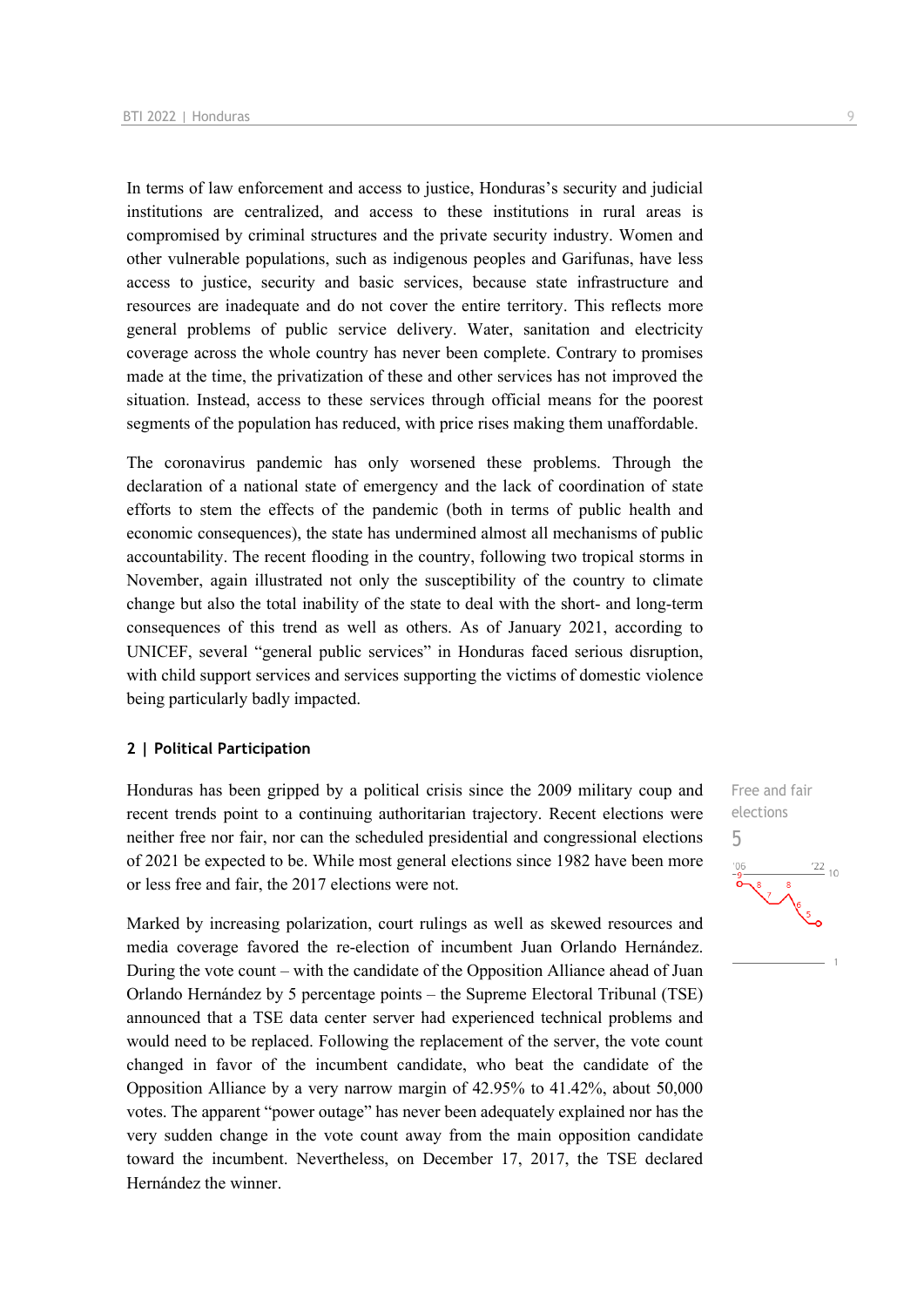What has been noticeable even before the disputed presidential election of 2017 has been the strong and increasing political polarization of the country. This polarization has come to the fore in response to key policies of President Juan Orlando Hernández, such as packing the Supreme Court with political loyalists, which subsequently allowed for his re-election. This polarization – as well as on the streets – is increasingly being played out in the media, where the language is often inflammatory. This bodes poorly for the upcoming elections in 2021, especially as there are ongoing disputes over the electoral system, which parts of the opposition consider to be illegal. Furthermore, the electoral commission has been under the effective control of the government and is deeply distrusted by the opposition, who see it as a political instrument for cementing the power of the current president.

Since 2013, President Hernández has increasingly subjected the entire state apparatus to his control. The independence of the judiciary has been eroded through "court packing" and the legislature has not functioned as an independent branch of the state.

Nonetheless, several constraints restrict Hernández's power. The first of these is the administrative capacity of the state. The Honduran state frequently fails to implement political decisions.

Second, one has to consider the role of the military. Always important and often decisive, Hernández has been careful to cultivate the military, and has elevated active and former military men to dozens of key posts within the government and state agencies.

Not only is the military one of the key economic actors in the country, but it has also taken on key public security tasks as part of the government's "iron fist" strategy. Among these, the military has assumed many roles that are constitutionally the exclusive responsibility of the police.

In doing so, Hernández has kept the military on his side  $-$  a critical point bearing in mind the constant stream of accusations levelled at the president over alleged international drug-trafficking crimes. However, this has also limited his own room for maneuver regarding domestic policy.

Thirdly and to only a slightly lesser extent, the same can be said about the country's economic elites. Shaken by several high-profile drug-trafficking prosecutions in the United States of members of Honduras's economic elite (e.g., the Rosenthal family), the president has been careful to pursue policies (e.g., privatization, deregulation and tax reform) that keep those same elites on side in order not to undermine the stability and survival of his government.

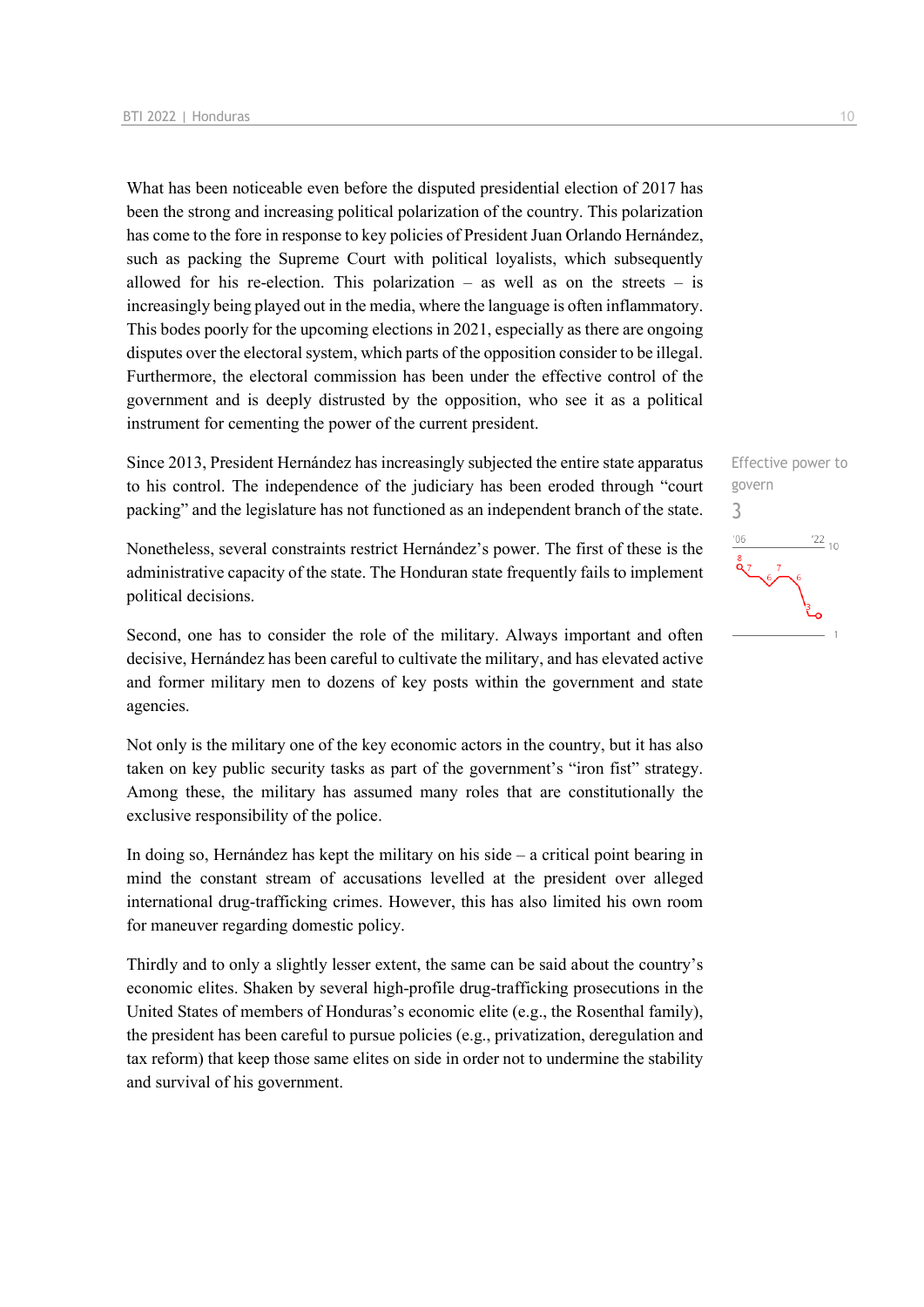Association and assembly rights are guaranteed in the constitution, and are extensively used. Different groups have active representative organizations, including teachers, peasants and health care workers. These groups have, under the Hernández presidency, been highly active in protesting against some of Hernández's more controversial policies, such as energy and economic development projects in rural areas and on indigenous land as well as the privatization of public services. Students are another group who have become highly visible actors, organizing and leading anti-government protests.

However, the right to association and assembly continues to be impeded by the government. Peasant and indigenous groups, in particular, face almost constant violence and intimidation, either directly from the state or with the state's tacit support, especially groups that actively oppose the government's economic development projects. Honduras continues to be one of the most dangerous countries on Earth for environmental activists, as shown by the 2020 annual report of Human Rights Watch. Impunity for such attacks is the norm, despite convictions in the recent high-profile case into the assassination of civil society leader Berta Cáceres. Other groups that face constant threats of violence are LGBTQ+ rights activists and journalists who are critical of the government. Demonstrations against the government over recent years have been subject to police violence, which has led to many injuries and deaths, as documented by Amnesty International.

The COVID-19 pandemic and the devastation caused by the floods in November 2020 led the government to declare a national state of emergency. A state of emergency remains in force at the time of writing, although it has been relaxed in recent months, with only a night-time curfew still being applied. However, in practice, protests are being actively repressed by the state and arbitrary detentions continue.

The Committee for the Protection of Journalists has complained that these declarations were made without due consideration by Congress and were, therefore, unconstitutional. It has also highlighted the continued detention of journalists without due process. The Global State of Democracy Index has attested to "concerning developments" since the outbreak of COVID-19 and argued that, as a result, basic freedoms guaranteed by the constitution have been severely curtailed. In this respect, the National Human Rights Commissioner received 3,179 complaints against public institutions concerning restrictions to freedom of expression and freedom of mobility, discrimination in access to health care, and police abuse in jails and in daily detention.

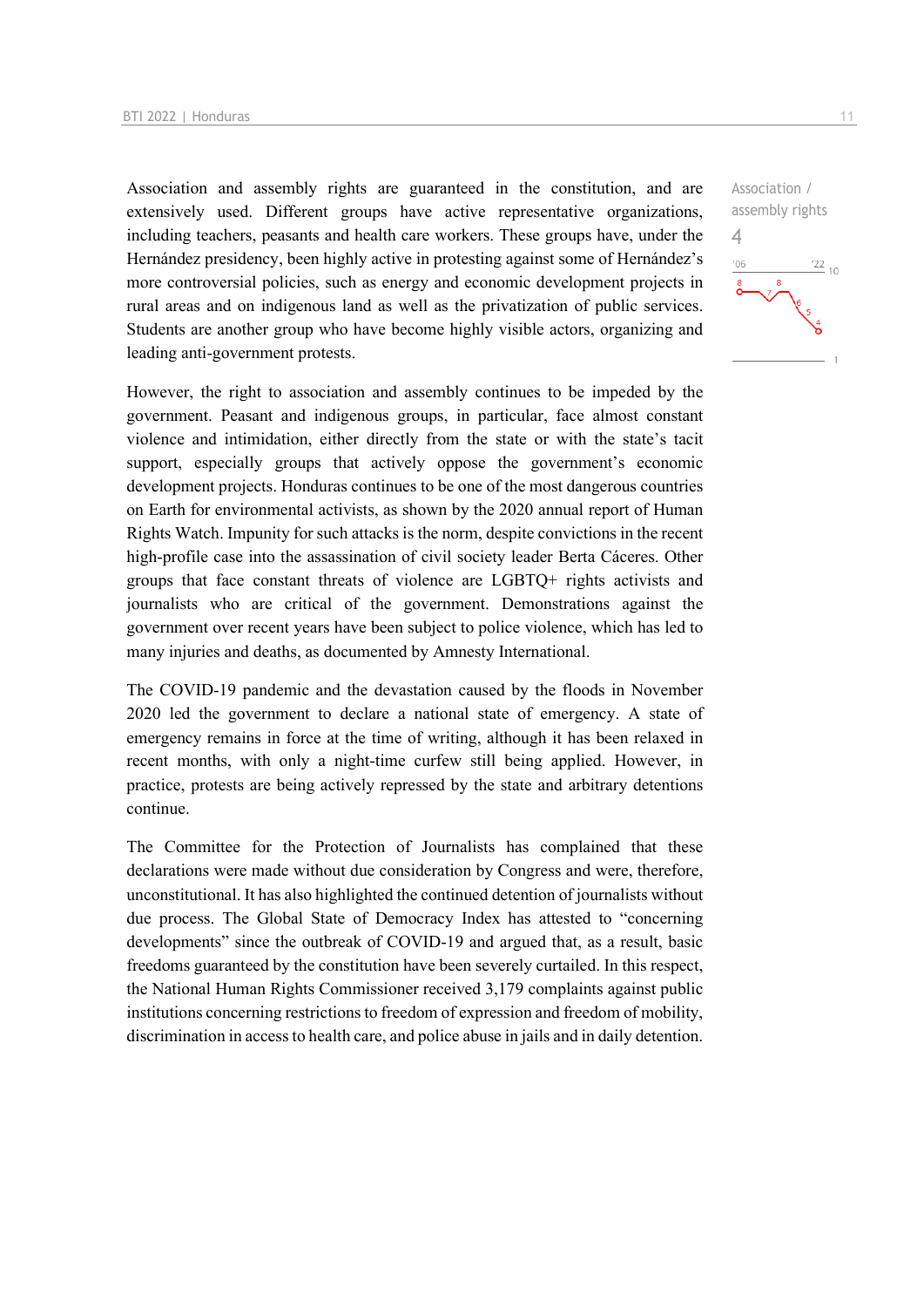The Honduran constitution formally guarantees freedom of expression. Yet, in a practical sense, freedom of expression is severely curtailed. The country continues to be a highly dangerous place for journalists. The Committee for the Protection of Journalists confirmed at least two murders of journalists in the country in 2020. The Freedom of Speech Committee (C-Libre) reported 110 violent attacks against journalists. Crimes against journalists continue to go largely unpunished.

In the same context, independent media are continuously squeezed by threats to journalistic independence, threats to the physical integrity of journalists and the dominance of a few media companies that are closely aligned with the government.

This situation has worsened in response to the COVID-19 pandemic. Declaring a national emergency per decree on March 16, 2020, President Hernández gave the state extraordinary powers to deal with the public health emergency. In doing so, President Hernández suspended key elements of the constitution related to freedom of expression. This includes the suspension of Article 72, which protects journalists' right to work without "any persecution," even under martial law. The right of access to government information has also been curtailed.

Since the 2017 elections, the tone in which the "traditional" media report on opposition politicians, parties and civil society has become significantly more threatening. Neither the government nor Congress has shown the political will to address this problem.

#### **3 | Rule of Law**

The separation of powers is formally established in the Honduran constitution, but in practice is not enforced. Since the military coup of 2009, the separation of powers has been progressively eroded. This process has been accelerated by President Hernández, under whose leadership the judiciary has essentially ceased to be an independent pillar of the state.

After the outbreak of the COVID-19 pandemic, President Hernández declared a national emergency per decree on March 16. The Comité por la Libre Expresión in Honduras accused the government of enforcing the decree before it had been considered and approved by Congress, and before it had been published in the official government journal, La Gaceta. The government denied this accusation. Yet, in response to a tropical storm in November, which caused widespread devastation across the country, the government extended the national emergency indefinitely on November 12. The national state of emergency includes strict movement restrictions and night-time curfews.

Critically, the crises faced by the country in 2020 have deepened and formalized the collapse in the separation of powers. The country is run almost exclusively through the executive, which receives considerable help from the military through the

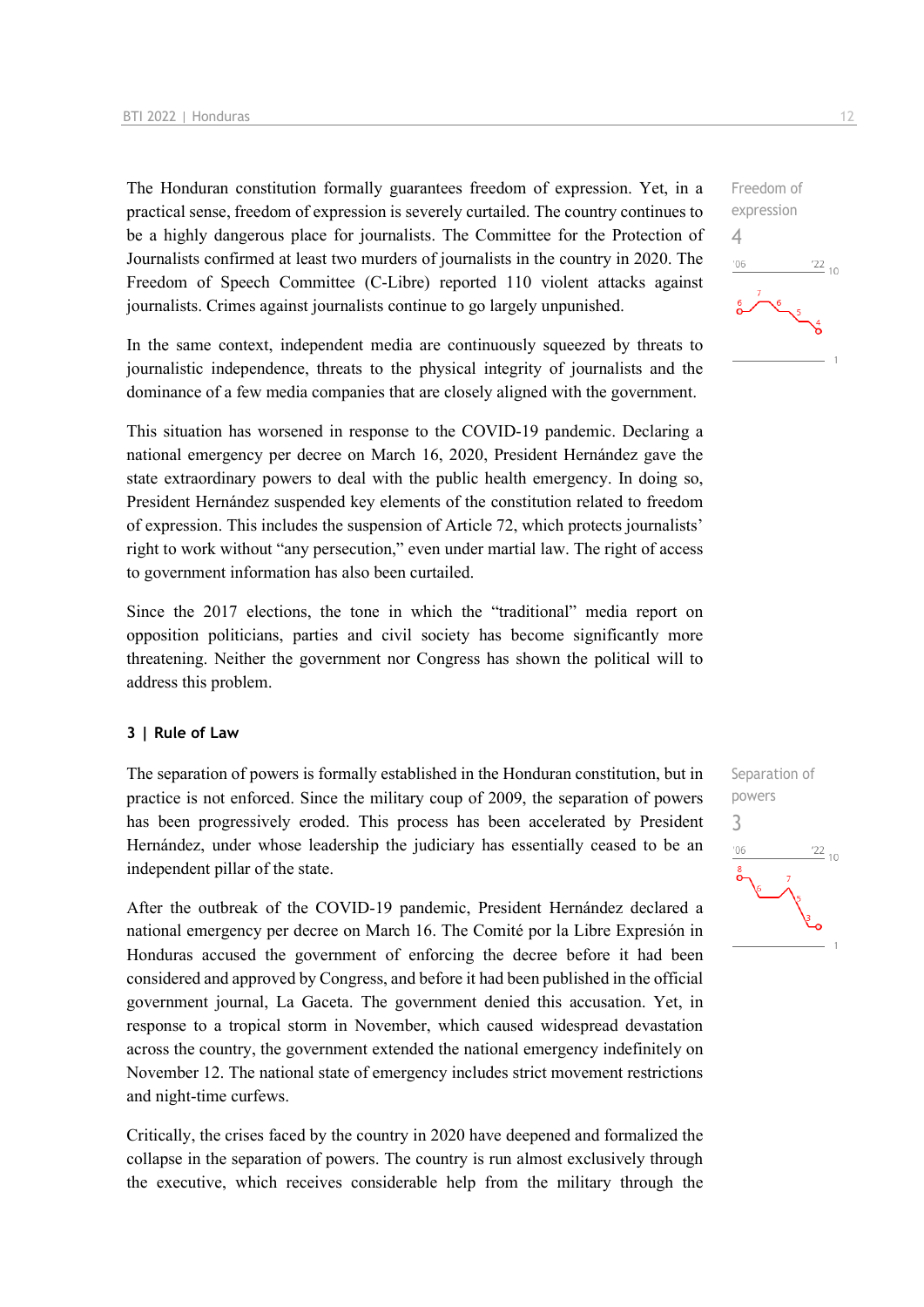National Security and Defense Council (CNSD). Recourse to the judiciary for breaches of civil and human rights, which has historically been weak and severely restricted for many, is essentially unavailable. In fact, in response to the pandemic, all activities of the judicial system were temporarily suspended under decree CSJ 1- 2020.

With the long-term impact of COVID-19 on public health outcomes and economic activity, the devastation caused by the floods in November, the upcoming electoral process in 2021, and the president's long-standing disposition toward the centralization of power, it seems highly unlikely that progress will be made toward restoring the separation of powers in the foreseeable future.

The independence of the judiciary has ceased to exist in any real form. Ever since assuming the presidency, Hernández has consistently violated the separation of powers, and has actively and unconstitutionally intervened in the composition and functioning of the judiciary. In packing the Supreme Court and the electoral tribunal with loyalists, Hernández has succeeded in overturning the ban on presidential reelection and confirming his win in the 2017 presidential election.

Added to the continuation of widespread impunity for violent crimes, especially crimes committed by agents of the state against particular segments of the population, and corruption, which involve high-ranking officers of the state, the independence of the judiciary is being systematically undermined as a matter of deliberate government policy and with the enthusiastic support of the legislature.

There has been a concerted effort on the part of the political class to destroy what little authority is left to prosecute abuses of public office. In January 2020, the president announced the dissolution of the OAS-supported Mission to Support the Fight Against Corruption and Impunity in Honduras (Misión de Apoyo Contra la Corrupción y la Impunidad en Honduras, MACCIH). MACCIH had uncovered several large-scale corruption cases involving senior politicians and members of the economic elite. Its demise is the clearest sign of elite fightback, considering that it was the same government that had agreed to establish MACCIH after uncovering a huge kickback scheme in the health care and social security systems, which had benefited the National Party of Honduras (PNH) in the 2013 elections. Civil society, the media and the "indignant" movement of Honduran citizens were the main driving forces behind the formation of MACCIH, as Hernández saw his legitimacy deeply threatened. Civil society groups were also crucial in uncovering the corruption scandals that MACCIH investigated. Their work has now become considerably more difficult, especially due to intimidation by security forces.

In four of the 13 corruption cases investigated by MACCIH, at least half of the individuals involved were acquitted. One case involved a network of members of Congress who embezzled public funds to finance political campaigns, most of whom will run again in the next election. Many of the legal provisions that were modified

Independent judiciary 3  $^{\prime}06$  $\frac{22}{10}$ 

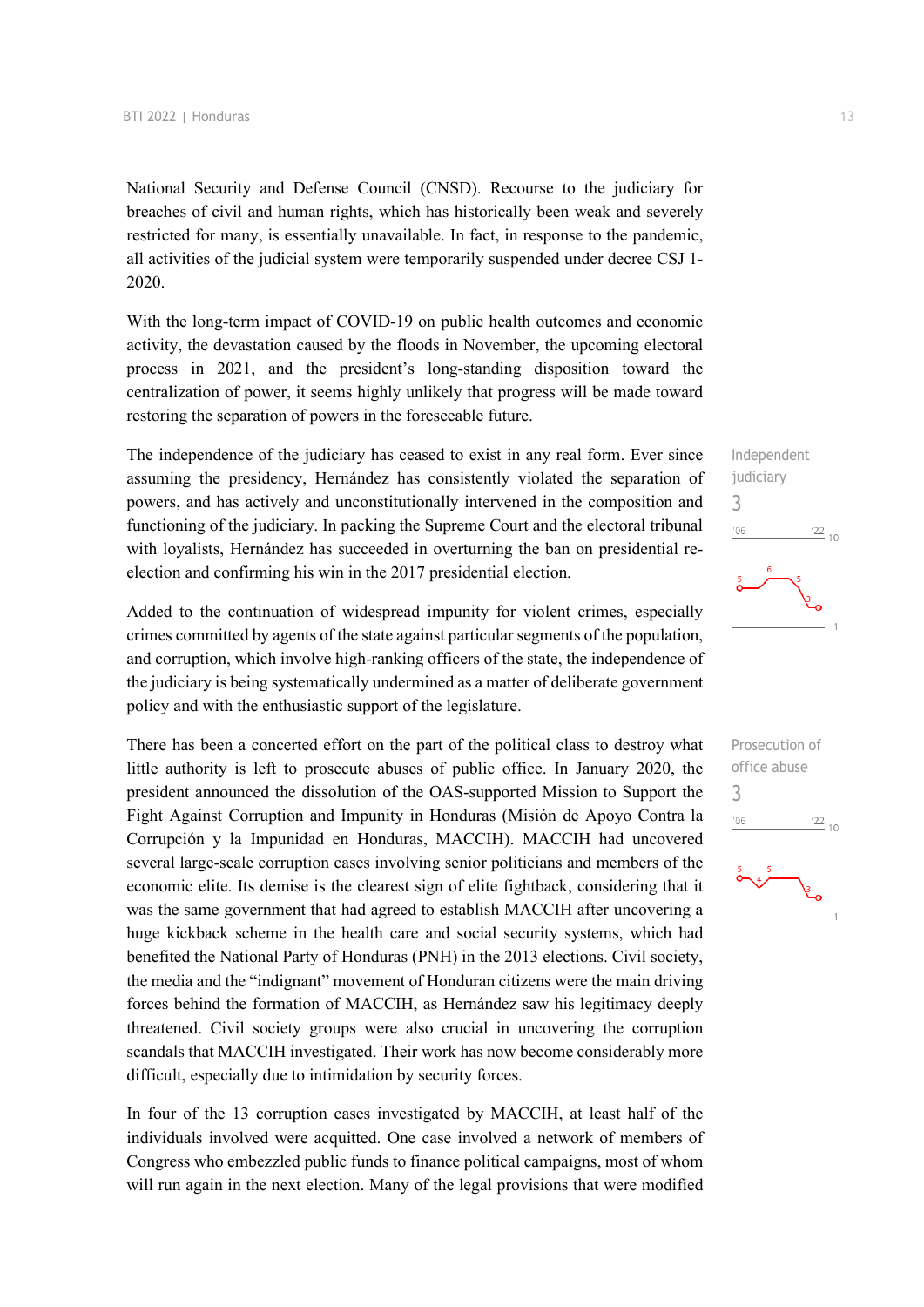in favor of public officials accused of corruption have remained in effect to this day, popularly known as the "corruption pact." The end of MACCIH also led to the end of the Special Prosecutor's Unit against Impunity and Corruption (UFECIC), which was replaced by the Special Prosecutor's Unit against Corruption Networks (UFERCO). Understaffed and with scarce resources, UFERCO has faced endless political interference from the executive and legislative branches, which has significantly affected its ability to carry out its duties. Only one year into its existence, UFERCO operates in complete isolation, with no support from the Attorney General's Office, and is at risk of disappearing.

In June 2020, Congress passed a new criminal code that lowers the sentence for corruption and drug-trafficking cases, among other controversial measures. Therefore, it should come as no surprise that, during the response to the COVID-19 pandemic, there have been allegations of widespread corruption and fraud by the state. While the president promised to punish those responsible, there is widespread skepticism about whether this promise will be followed through on.

Currently, it is left to the United States to carry on the fight against graft in Honduras. Over recent years, prosecutors in the United States have been highly successful in prosecuting the criminal activities of key members of the Honduran elite (e.g., the Rosenthal family, the Valle family, the son of former President Lobo and the brother of the current president, Hernández) and securing long prison terms. In January 2021, prosecutors in New York once again accused President Hernández of directly brokering deals to protect drug-traffickers in exchange for drug money, arguing that Honduras was now a full-blown narco-state.

Honduras is party to all major regional and international conventions on civil and human rights, and has most (but by no means all) rights incorporated into the national constitution and national legislation. Equally, some conventions have not been ratified, such as relevant conventions of the International Labour Organization (ILO), including the Domestic Workers Convention, 2011 (No. 189) and the Optional Protocol to the Convention on the Elimination of All Forms of Discrimination against Women (CEDAW).

In any case, many of these rights are not guaranteed in practice. Critically, the state not only lacks the capacity to enforce these rights across the national territory but also lacks the political will to do so, especially regarding minority ethnic groups, the LGBTQ+ community and women, as detailed by the Human Rights Watch 2020 country report for Honduras. In the context of structural discrimination and inequality, access to justice remains restricted for these groups as well as for most Hondurans who cannot afford costly legal representation.

Violations of civil rights by both public and private security forces are commonplace. Public agents are often politically shielded from prosecution, while the private security sector (although large relative to the size of the economy) is weakly regulated

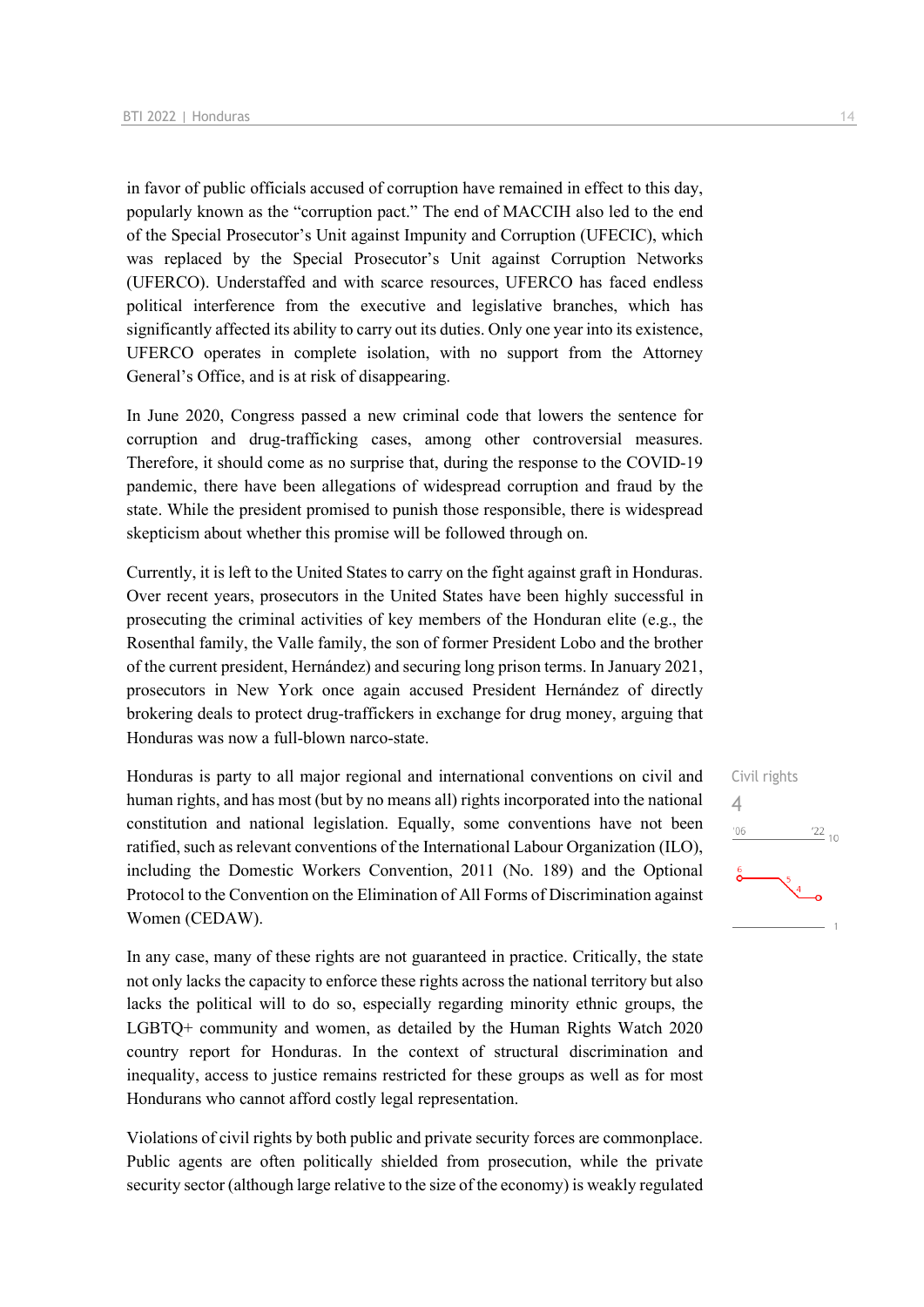and its agents are poorly trained. Critically, there exists deep mistrust between significant parts of the population – particularly the poor – and security agents. This mistrust leads to a power vacuum and, therefore, the non-enforcement of rights. This vacuum is often filled by criminal gangs, which, while often brutal, do at least guarantee some form of order.

Violence in Honduras continues to run at extraordinarily high levels by regional and global standards, and is committed both by agents of the state and non-state criminal groups. This violence is committed primarily against poorer segments of the population as well as minority groups, such as the LGBTQ+ community, the Afro community and indigenous people. These groups are also systematically discriminated against when it comes to accessing social and other state services as well as the labor market. The 2019 report of the UNHCR Working Group also notes high rates of femicide and other forms of gender-based violence as well as the high levels of impunity associated with them.

With violence so widespread and disrespect for basic civil rights common, internal displacement continues to be a challenge in Honduras, as is the continuous flight of people to the United States.

#### **4 | Stability of Democratic Institutions**

The performance of democratic institutions in Honduras has continued to deteriorate over the last two years. Neither the judiciary nor the legislature are able to exercise oversight over the executive. External actors (e.g., MACCIH) have been discontinued precisely because they served as an effective brake on executive power.

The three branches of state are now essentially one and the same with each branch serving to sustain the other and thus preventing effective checks and balances. This is evidenced by the initiatives passed in the last two years, which make democratic accountability virtually impossible. These initiatives include changing the criminal code, packing the judiciary with political allies and intimidation of independent media.

With this in mind, it is possible to explain the continued violent crackdown by the state on civil society, whether organized or unstructured protests. These civil society activities, in effect, represent the only check on government power and the only means of exercising some oversight over government actions, even if they do not lead to significant or lasting changes in government policies. The violent crackdowns on student-led anti-government protests in 2019 and early 2020 are the clearest example of this.

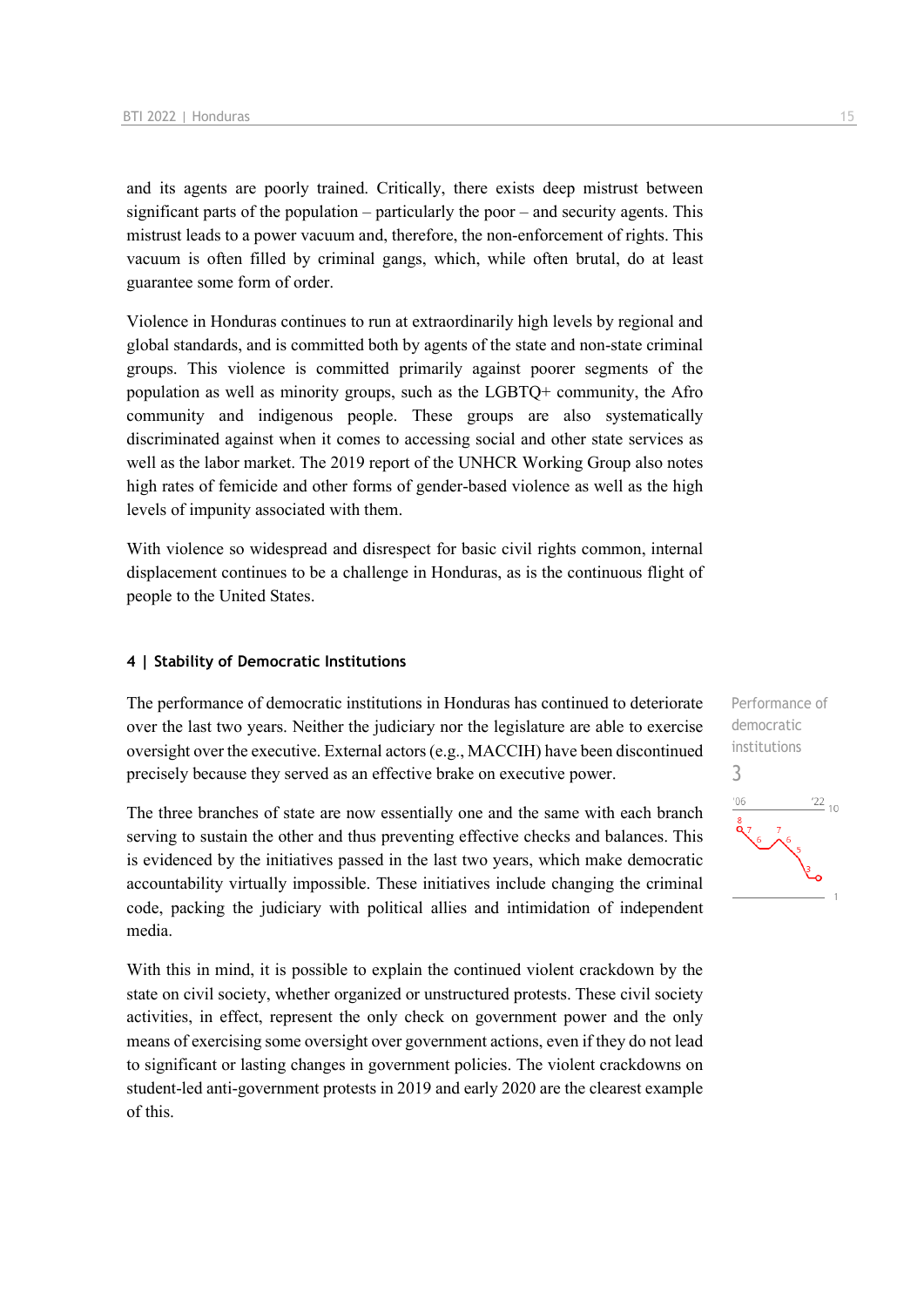The key actors within Honduras – be they political or economic elites, or the heads of the Catholic and evangelical churches – are formally committed to democratic institutions and their continued functioning. However, their actions betray a lack of such commitment. In simple terms, democratic institutions are fine as long as they serve the interests of the political and economic elites. When they do not – as in the case of MACCIH or the Police Reform Commission – these same actors quickly disable these mechanisms of control and accountability.

Democratic institutions, then, are largely seen in transactional terms, namely in pursuit of a clearly defined objective: how and to what extent do they preserve the political and economic status quo? Any challenge to this status quo – whether from inside or outside the system – is quickly put down, as illustrated by the state's violent response to protests against the Hernández government over the last two years.

#### **5 | Political and Social Integration**

The party system in Honduras continues to be relatively stable. While the 2013 elections ended the long-standing two-party system between the National Party of Honduras (Partido Nacional, PNH) and the Liberal Party (Partido Liberal, PL) with the emergence of left-wing parties (e.g., the Partido Libertad y Refundación, Libre), the 2017 elections saw no further fragmentation and resulted in 3.07 effective parties in parliament. The conservative PNH obtained 61 seats in the National Congress, 13 more than it had previously and four seats short of an absolute majority. The socialistleaning Libre won 30 seats (a loss of seven seats) and the liberal-conservative PL remained the third largest force with 26 seats (a loss of one seat). While fragmentation and voter volatility are moderate to low, polarization has increased over the last decade. Both traditional parties have long been deeply rooted in society through a system of clientelism and patronage, which includes vote buying and the diversion of state funds. On the other hand, Libre is solidly rooted in agrarian and urban social movements. Despite the Liberal Party's crisis, this has not changed.

Within this context, however, one can detect some important changes with potentially long-lasting consequences. Since the 2009 coup, the PNH has grown noticeably more authoritarian, a development that has accelerated since the disputed 2017 elections. It has also become a much more ruthless political machine in its pursuit of power and efforts to maintain power. While the opposition Liberal Party is also rooted in the political and economic elites, it currently faces a number of internal splits, especially concerning its attitude toward Libre, which is led by the victim of the 2009 coup, former President Manuel Zelaya. Ongoing tensions concerning the Liberal Party's support for the coup have made any cooperation between the two opposition parties very difficult.



Party system 6 $\frac{22}{10}$  $-06$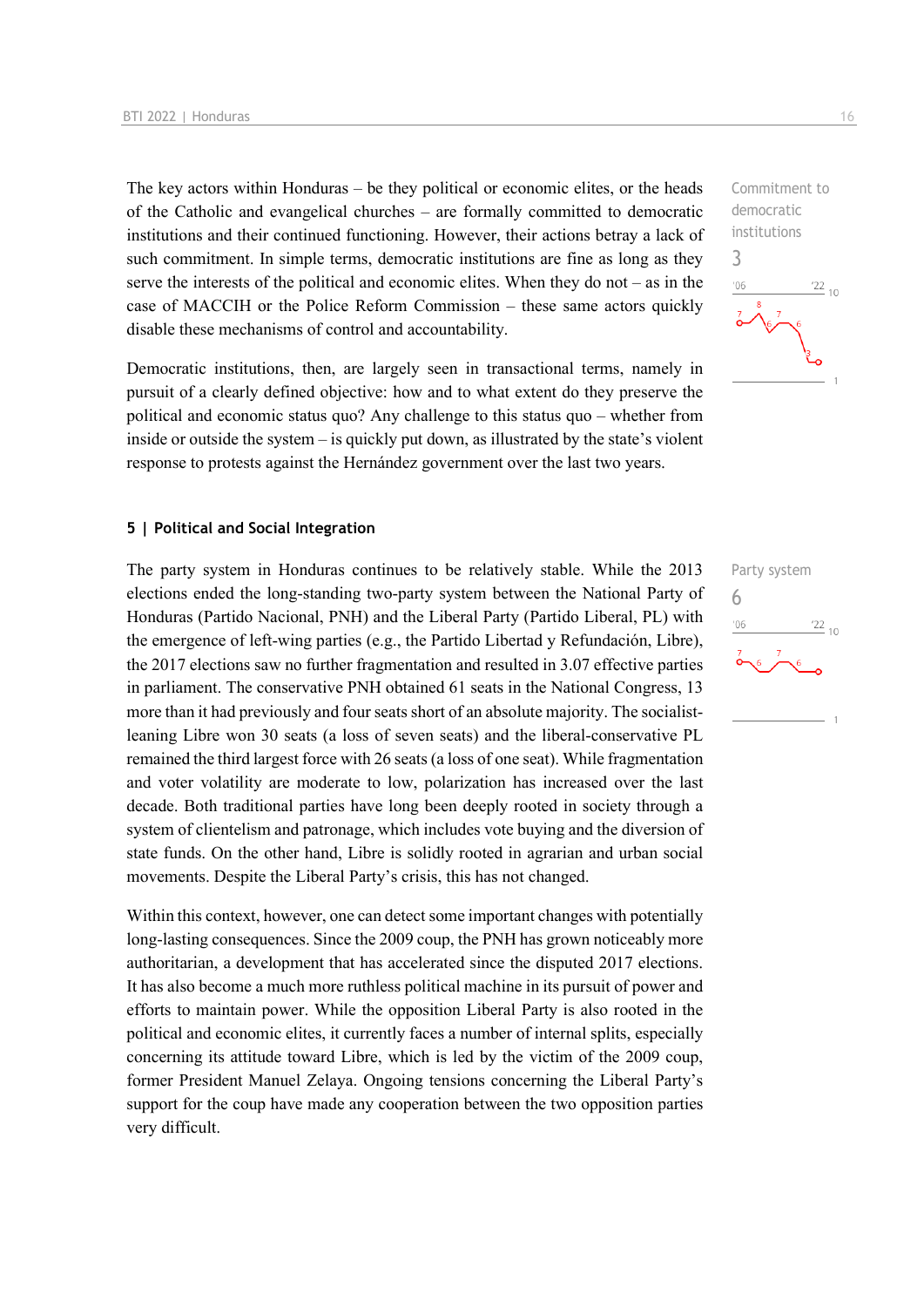Honduras has a wide variety of very active interest groups. Yet, the degree to which they have access to and influence over the government and policymaking varies vastly. While some interest groups are highly influential, others are, in practice, little more than protest groups, albeit ones which often have significant public support and can command significant public attention.

Several interest groups representing the country's economic elites dominate, are very close to and have significant influence over the government. There is considerable crossover between politics and the business world. These groups include the Honduran Council of Private Enterprise, and the Chamber of Commerce and Industry of Tegucigalpa. Alongside the military, which is one of the biggest economic players in Honduras, these groups have gained (or re-gained) their place at the decisionmaking table since the 2009 coup, a trend which has accelerated under the Hernández presidency.

At the same time, and in line with the Hernández government's extremely businessfriendly agenda, trade unions have lost an enormous amount of influence. Trade unions often join non-governmental organizations, such as the human rights pressure group the Committee of Relatives of the Disappeared in Honduras (COFADEH), and others in acting largely as protest groups, without any clout inside government. Accordingly, the degree of cooperation among these groups is sporadic, while virtually absent in relation to the dominant groups, which points to a risk of pooling conflicts and increased polarization.

According to Latinobarómetro, all social indicators in Latin America have worsened in the last couple of years, including in Honduras. This has left democracy in the country in danger simply because there is a lack of trust between the population and the state – and this government in particular. Public trust that those elected act in the best interests of voters and society as a whole has collapsed. According to Latinobarómetro 2020, the share of Hondurans who agreed that democracy, for all its problems, was preferable to any other form of government, has been the lowest of all Latin American countries with only 43%, while 62% of respondents would not mind a non-democratic government coming to power if it solves their problems.

In this respect, one bright point has been the increased social activism seen since the elections of 2017, with popular protests defending democratic norms. However, this form of activism has been badly hit by the COVID-19 pandemic, both in a practical sense (the need for social distancing) and in a political sense (the imposition of a national state of emergency, and subsequent suspension of political and civil rights).

Together with public mistrust of the state as a whole, public mistrust of state institutions persists. The military continues to be the most trusted state institution, a fact which the president has used cleverly to secure his position. For example, in the face of multiple allegations of wrongdoing, the president has inserted several military officers into the highest echelons of his government. Yet, this has had a corrosive effect on the quality of democracy.

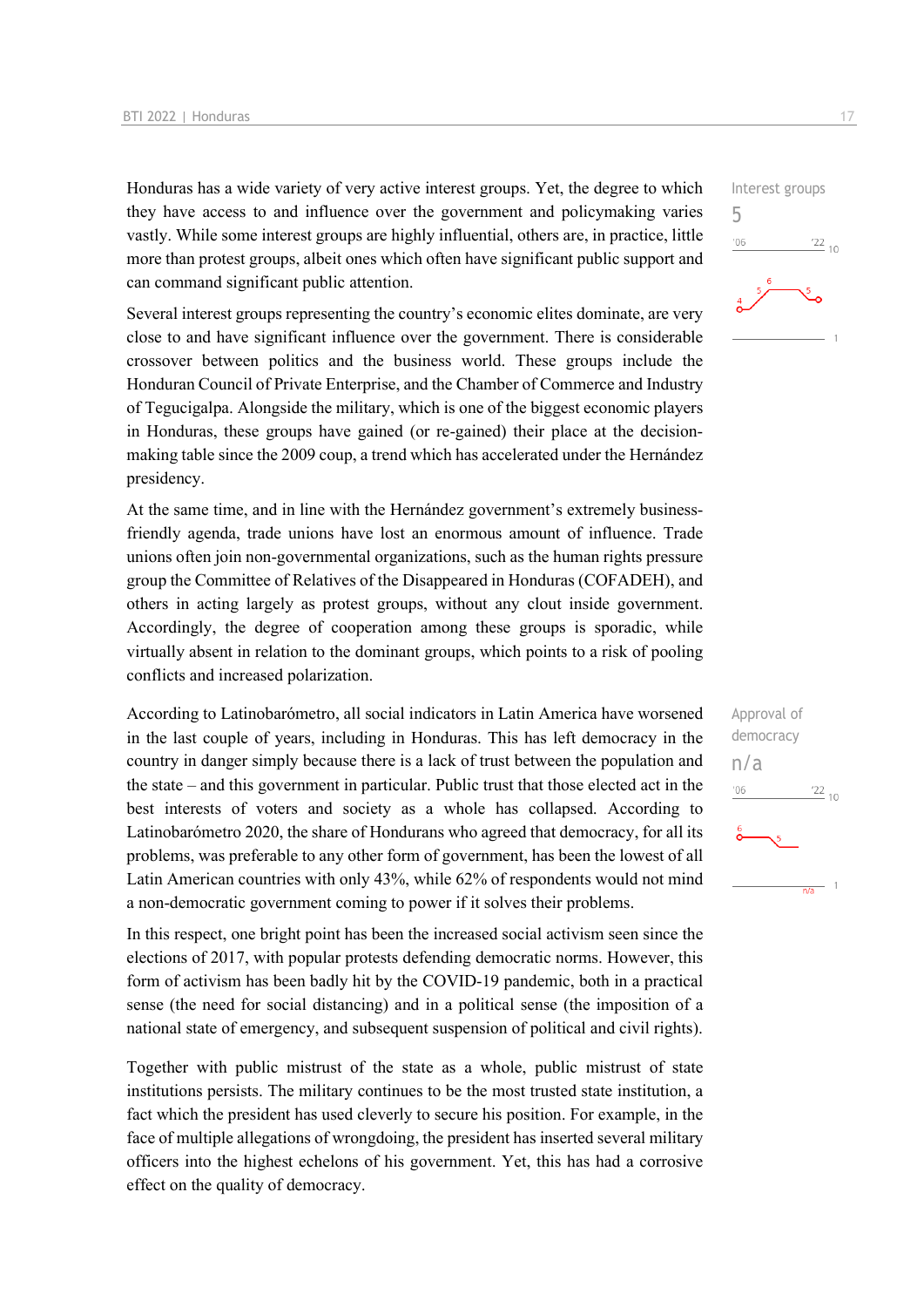Honduran society is marked by extreme inequality, be it economic, social or political. This has, for many decades, had a corrosive impact on trust between people, and between people and the state. According to Latinobarómetro, interpersonal trust had declined substantially by 2018, with 14% of respondents agreeing that one could trust most other people, equal to the Latin American average.

This, in turn, has been a key factor in the lack of coherence within society even when groups of people agree about a particular aim or objective. For instance, while there are very active anti-government civil society groups, there is very little coherence between them, which has allowed the status quo to perpetuate. Action tends to focus on specific issues or projects but does not amount to a strategic attempt to "change the system." The protests, which have been frequent in the country since the elections of 2017, attest to this problem.

The COVID-19 pandemic has seen many non-governmental groups assume and carry out key functions of the state, and solidarity within neighborhoods has been strong. However, state efforts to address the problems brought on by the pandemic have been hampered by inefficiency and corruption as well as tensions between rural and urban populations as a consequence of the pandemic. Dependence on non-governmental help, therefore, remains strong.

### II. Economic Transformation

#### **6 | Level of Socioeconomic Development**

Honduras continues to be one of the poorest and most unequal countries in the Western hemisphere. According to the latest United Nations Development Programme, the country's Human Development Index score in 2019 was 0.634 (0.633 in 2018), with a rank of 132 worldwide, which has remained almost unchanged throughout the last decade.

Inequality in the country is structural and impacts on every area of society. Honduras's Gini index was 48.2 in 2019, the fourth worst in the region. The overall loss in HDI due to inequality was 25.6%, only ahead of Guatemala (27.5%) and Haiti (40.6%) among Latin American and the Caribbean countries. Reliable recent data is difficult to come by but, according to the World Bank, in 2018, 48.3% of the population lived below the nationally defined poverty line, and in 2019, 29.0% lived on less than \$3.20 a day (only ahead of Haiti among Latin American and the Caribbean countries). Yet, the impact of natural disasters and, in particular, COVID-19 is expected to push this number up significantly when the 2020 data is published. According to estimates by the Economic Commission for Latin America and the Caribbean (ECLAC), the Honduran economy is expected to contract 8% in 2020, after growing 2.7% in 2019. This contraction will hit poor and informal workers particularly hard, with poverty expected to increase.

## Social capital 5  $^{\prime}06$  $\frac{22}{10}$

#### **Ouestion** Score

#### Socioeconomic barriers 3 $\frac{22}{10}$  $'06$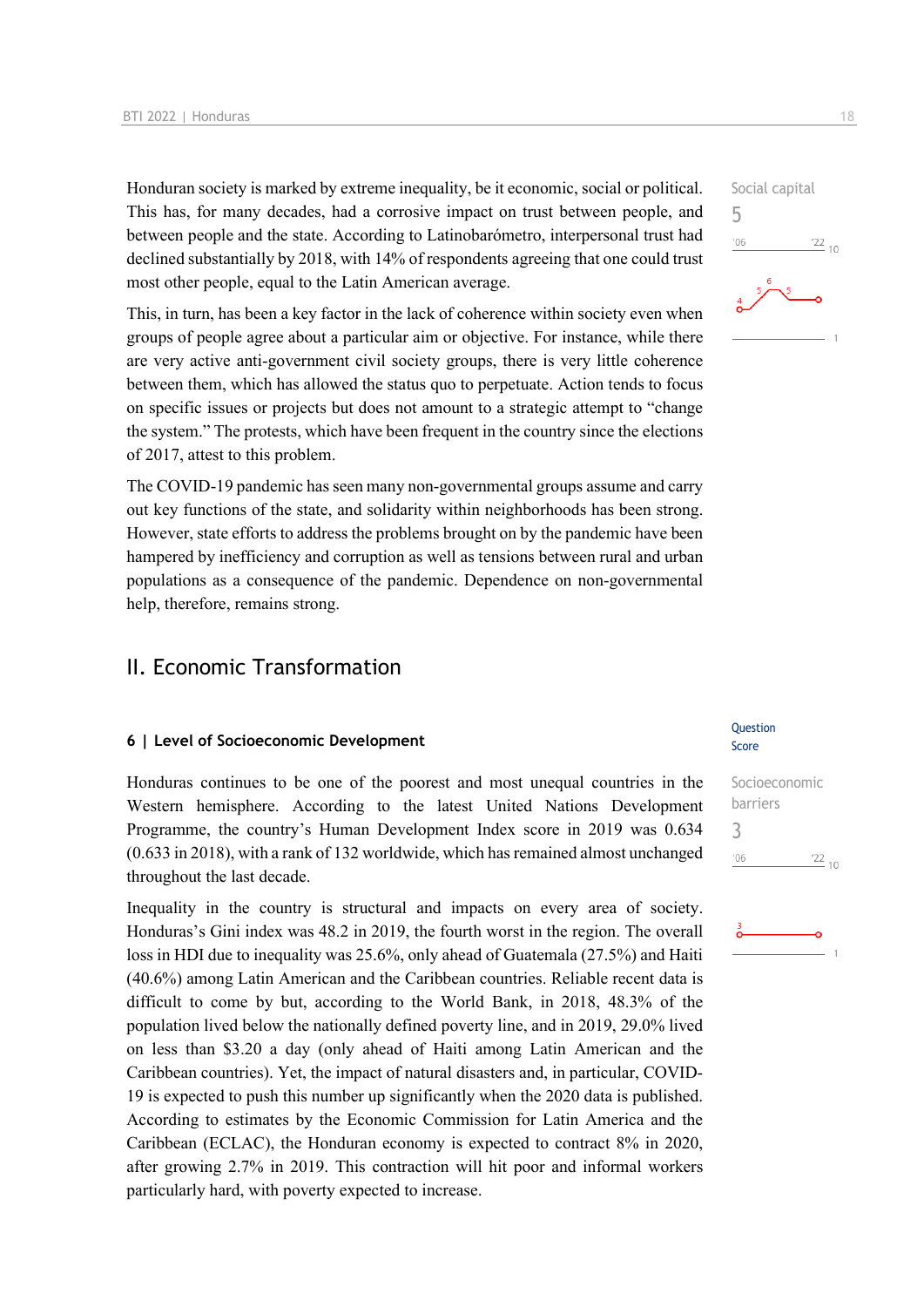However, what is more concerning longer term are several trends that indicate a worsening of structural inequality. For instance, World Bank data indicates a continuing decline in school enrollment, which is expected to worsen when the data for 2020 is released and the full impact of COVID-19 is accounted for. Within this context, rural and indigenous populations are particularly hard hit, with basic public services (e.g., health care) difficult to impossible to access. Women are also at a structural disadvantage in Honduras, the country ranks as one of the worst within the region when it comes to gender equality. The Gender Equality Index scored Honduras 0.423 in 2019, virtually unchanged since 2016, based on 2019 UNDP data.

| <b>Economic indicators</b> |          | 2017     | 2018           | 2019           | 2020    |
|----------------------------|----------|----------|----------------|----------------|---------|
| <b>GDP</b>                 | \$M      | 23136.2  | 24067.8        | 25090.0        | 23827.8 |
| GDP growth                 | $\%$     | 4.8      | 3.8            | 2.7            | $-9.0$  |
| Inflation (CPI)            | $\%$     | 3.9      | 4.3            | 4.4            | 3.5     |
| Unemployment               | $\%$     | 5.5      | 5.7            | 5.6            | 9.4     |
| Foreign direct investment  | % of GDP | 4.1      | 6.0            | 3.8            |         |
| Export growth              | $\%$     | 4.9      | 1.4            | 2.4            | $-20.4$ |
| Import growth              | $\%$     | 7.2      | 4.5            | $-2.4$         | $-18.5$ |
| Current account balance    | \$M      | $-288.3$ | $-1350.2$      | $-347.3$       |         |
| Public debt                | % of GDP | 38.9     | 39.7           | 43.3           | 51.3    |
| <b>External debt</b>       | \$M      | 8741.6   | 9167.1         | 9744.8         | 11016.6 |
| Total debt service         | \$ M     | 955.4    | 1023.2         | 891.0          | 1523.1  |
| Net lending/borrowing      | % of GDP | ä,       | ä,             |                |         |
| Tax revenue                | % of GDP |          |                |                |         |
| Government consumption     | % of GDP | 13.5     | 13.5           | 13.5           | 15.0    |
| Public education spending  | % of GDP | 4.9      | 6.1            | 4.9            |         |
| Public health spending     | % of GDP | 2.8      | 2.8            |                |         |
| R&D expenditure            | % of GDP | 0.0      | $\blacksquare$ | $\blacksquare$ |         |
| Military expenditure       | % of GDP | 1.7      | 1.6            | 1.6            | 1.7     |

Sources (as of December 2021): The World Bank, World Development Indicators | International Monetary Fund (IMF), World Economic Outlook | Stockholm International Peace Research Institute (SIPRI), Military Expenditure Database.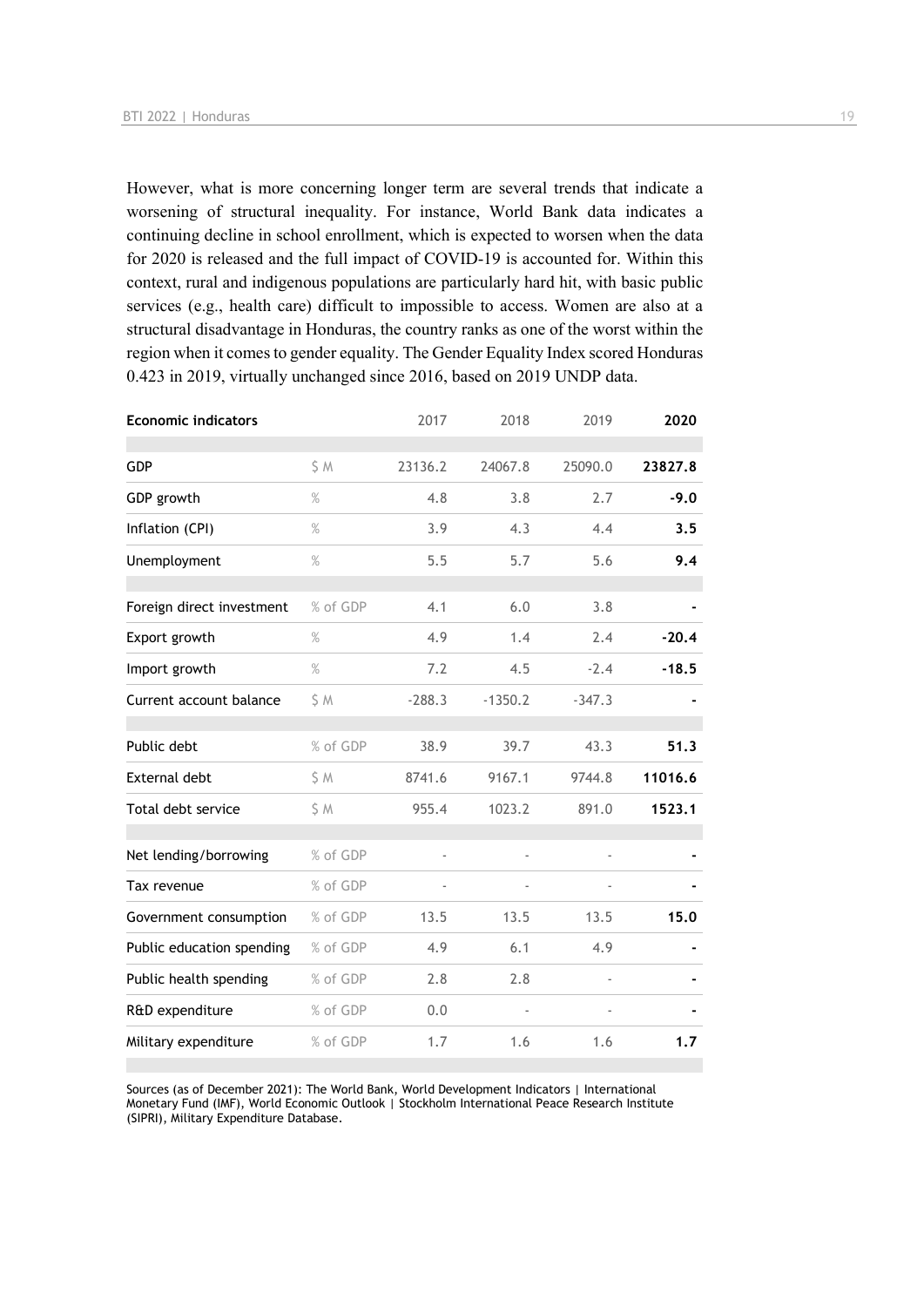#### **7 | Organization of the Market and Competition**

Honduras has a functioning market economy, which (on paper) is relatively well organized, and provides a legal and institutional framework for fair competition and consumer protection, including price controls on some items (e.g., basic food stuffs).

Yet, the country continues to face huge obstacles in developing a market economy that works for the majority of its citizens. Inequality is stark – the worst in Latin America, according to the most recent data from Oxfam – and endemic corruption leads to market distortions and the development of deeply entrenched criminal structures, which straddle the economic and political spheres. While this problem has been recognized, recent moves by the political elite have made corruption harder to punish and mean that further market distortions are almost certain to follow.

Part of the problem is the extremely complicated process for opening a business in Honduras. According to the latest report by the World Bank, the country ranks 170 out of 192 countries for starting a business, which requires 42 days, 11 procedures and 28.1% of GNI per capita. This process is further hindered by chronic logistical problems, such as the reliable supply of electricity (138th) and securing construction permits (158th). These scores are actually lower overall than in the previous year.

The expectation must be that, with the double impact of COVID-19 and the floods at the end of 2020, conditions will further deteriorate. In turn, this suggests that the informal economy will further increase. According to the most recent ILO data, informal employment remained high in 2017, accounting for 82.6% of all employment and 75.6% of employment in non-agricultural sectors. This trend will have worsened as a result of the COVID-19 pandemic. This fact, in turn, once more exposes the enforcement gap in Honduran regulatory policy. On the one hand, the country is party to all important International Labour Organization (ILO) conventions. On the other, it is unable and/or unwilling to enforce these conventions consistently. This lack of enforcement and the associated legal uncertainty, in turn, is a key deterrent for inward investment, as shown by the World Bank report cited above.

Competition policy in Honduras follows a familiar pattern, which is visible in virtually all areas of regulatory policy. On paper, the country has a relatively welldefined framework, which would allow for fair economic competition. However, in practice, the country suffers from poor enforcement due to a mixture of structural bureaucratic and administrative weaknesses, corruption, and a lack of political will.

The government has been very pro-active in liberalizing competition policy over recent years. The introduction of competition into public service delivery has been a key policy objective of the government, including in education and health care. Market organization 5  $^{\prime}06$  $122_{10}$ 

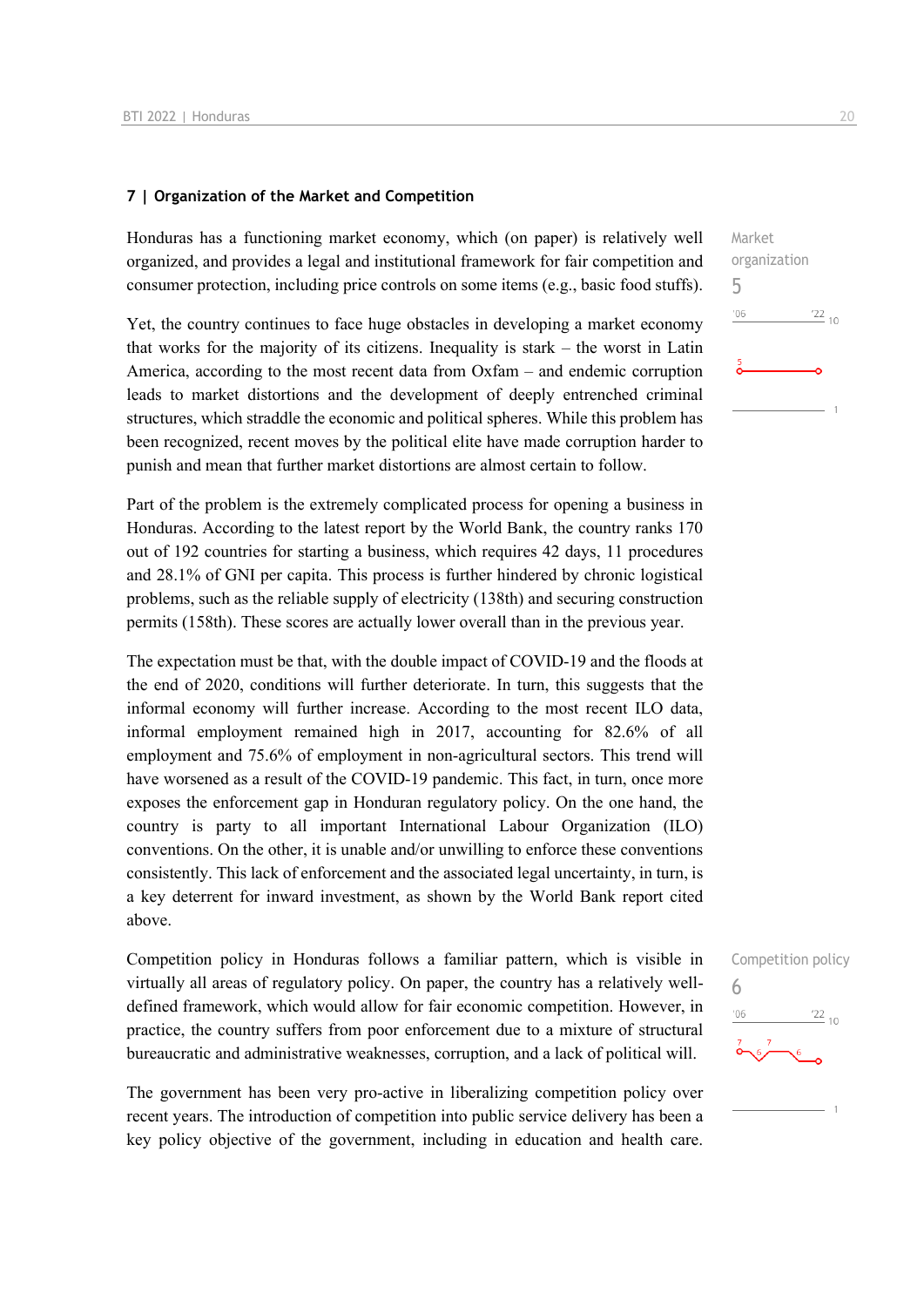However, this led to significant public protests in 2019 and 2020, which forced the government to scale back or abandon reforms in these sectors.

One of the reasons for these protests is widespread corruption. Recent legislative actions have hindered the work of regulatory bodies, such as the Commission for the Defense and Promotion of Competition (CDPC). Legislative initiatives approved by Congress in 2019 and 2020 have made it significantly harder to investigate allegations of corruption. This is an acute problem in a country where there is such a significant overlap between the political and economic elites.

A further long-standing problem is the lack of an effective state presence across significant parts of the country. In simple terms, competition policy – albeit well developed on paper – cannot be enforced because there is literally no agent of the state to enforce it. This has led to the concentration of power and resources in very few hands as well as the informalization of economic activity.

Honduras has been a member of the WTO since 1995. Its economy is considered to be relatively open, though there has been some decline in the degree of openness since the world economic crisis of 2008/09. According to the 2020 Index of Economic Freedom, the country ranks 93rd worldwide for economic freedom. The country has made some progress in terms of streamlining its customs procedures. As a result, Honduras has benefited from an inflow of foreign direct investment totaling \$1.2 billion, though these numbers have not yet been confirmed by the World Bank. The simple average MFN applied tariff was 5.7% in 2019 and 10.3% for agricultural products.

Its main export market continues to be the United States, which accounted for 54% of the country's exports and 38% of its imports in 2019, according to figures by Deloitte. At the same time, through its membership of the Central American Integration System (SICA), Honduras continues to pursue trade liberalization. For example, Honduras signed a trade liberalization agreement with the European Union in 2012 and a separate agreement with the United Kingdom in January 2021. Honduras's main exports are textiles, which represented 40% of total exports in 2019, and agricultural products, which represented a 21% share in 2019. Its imports are more evenly spread, with machinery and equipment representing 16%, closely followed by textiles (15%), and mineral (12%) and chemical products (11%).

The Honduran banking system continues to be relatively stable both by regional and by historic standards. So far, this stability has continued in spite of the economic crisis as a result of COVID-19. The bank capital to assets ratio held steady at 11.2% in 2019, while the percentage of non-performing loans held by banks in the country crept up only slightly to 2.3%. With regards to this measure, the results for 2020 are not yet known. However, once known, they will provide a much better indication about how the banking sector is holding up in the face of the twin challenges of COVID-19 and the November 2020 flooding, which will undoubtedly hit economic performance hard.

Liberalization of foreign trade 8  $\frac{22}{10}$  $106$  $\sum_{i=1}^{8}$ 

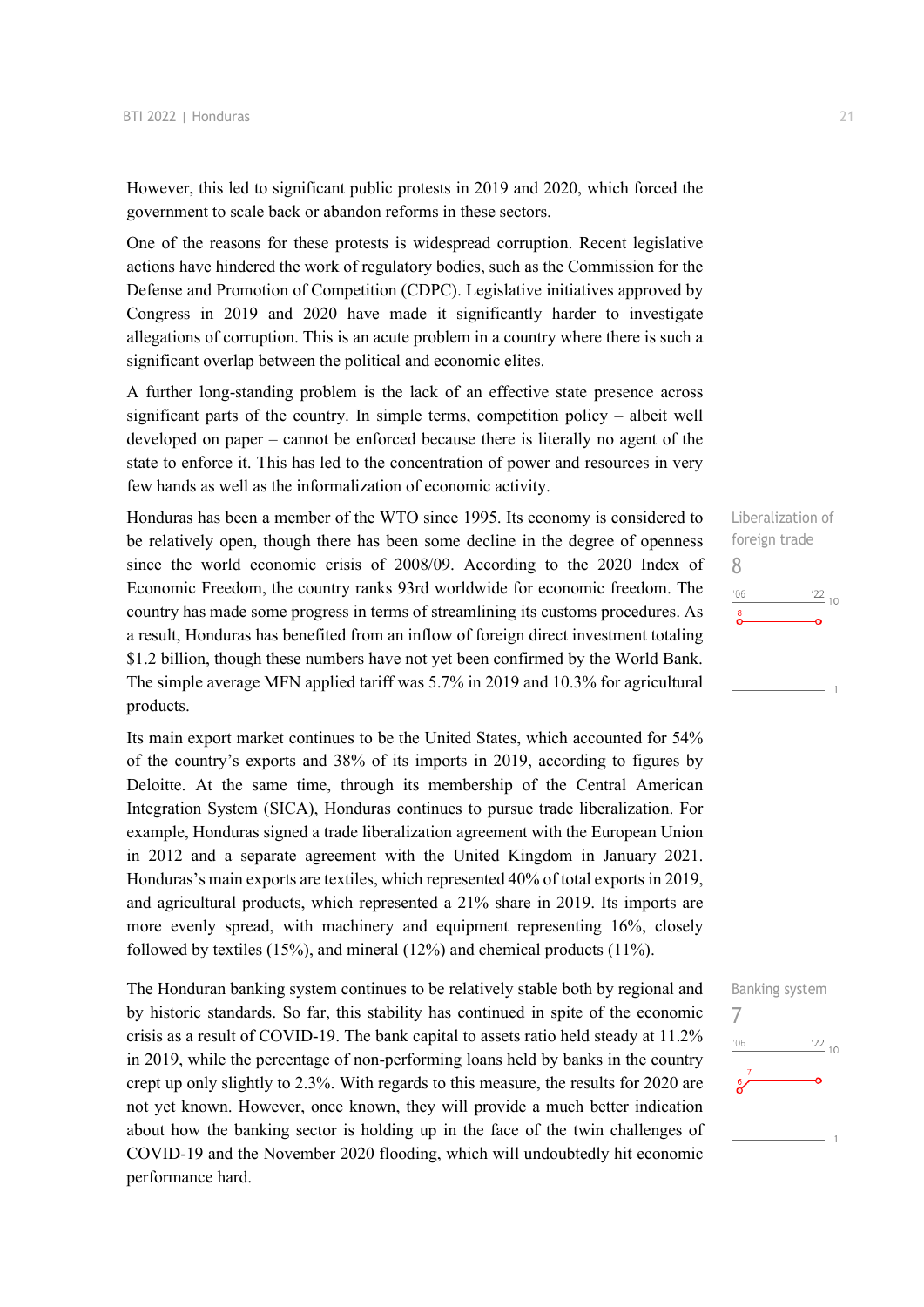Before the crisis, the banking system continued to provide liquidity, with a focus on real estate, consumption, services, trade and industry. The two development banks in the country – Banco Nacional para el Desarrollo Agrícola and Banco Hondureño para la Producción y la Vivienda – provide support for large-scale, politically and socially controversial infrastructure development initiatives.

#### **8 | Monetary and fiscal stability**

The economic crisis brought on by the COVID-19 pandemic has made the task of maintaining monetary stability harder for the government, which declared the maintenance of monetary and fiscal stability its overriding policy goal as a way of attracting external investment. As part of this exercise, the government entered into an agreement with the International Monetary Fund (IMF) in 2019 that required further structural reforms of the economy and the public sector. According to the IMF, the government is pursuing these reforms within the agreed timescales.

However, the COVID-19 pandemic, acquisition of COVID-19 vaccines and severe floods in November 2020 have, at least temporarily, changed the macro political and economic outlook. New loans were secured on international capital markets to finance an economic recovery program. While some of the provisions are meant to run out in 2021, it seems unlikely that the government will embark on a significant program of austerity in the run-up to national elections in 2021.

According to data from the World Bank, the consumer price index rose by 4.4% in 2019, which remains virtually unchanged from 2018. Inflation was expected to fall below 4% for 2020. While final World Bank figures have not yet been released, ECLAC estimates the inflation rate to be 3.4%. These figures continue to be within the bounds established by Honduras's central bank.

In order to maintain monetary stability, the IMF has argued that Honduras needs to undertake further reforms to its monetary policy regime, which include strengthening the political and operational independence of the central bank. Further public sector reforms have also been demanded but have run into significant public resistance. The latest privatization projects for the health care and education sectors have been temporarily abandoned, and are unlikely to be rolled out before the elections in 2021.

The central bank continues to use the Electronic Foreign Exchange Trading System mechanism to adjust exchange rates. The Honduran lempira continues to be allowed to float within a 7% band against the U.S. dollar. With the onset of an economic crisis due to the COVID-19 pandemic, fluctuations have become somewhat greater, although so far this has not endangered overall monetary stability. According to ECLAC, the real effective exchange rate index  $(2005 = 100)$  hovered around 83 throughout the last decade, reaching 82.8 in 2019 and a decade low of 80.6 in 2020.

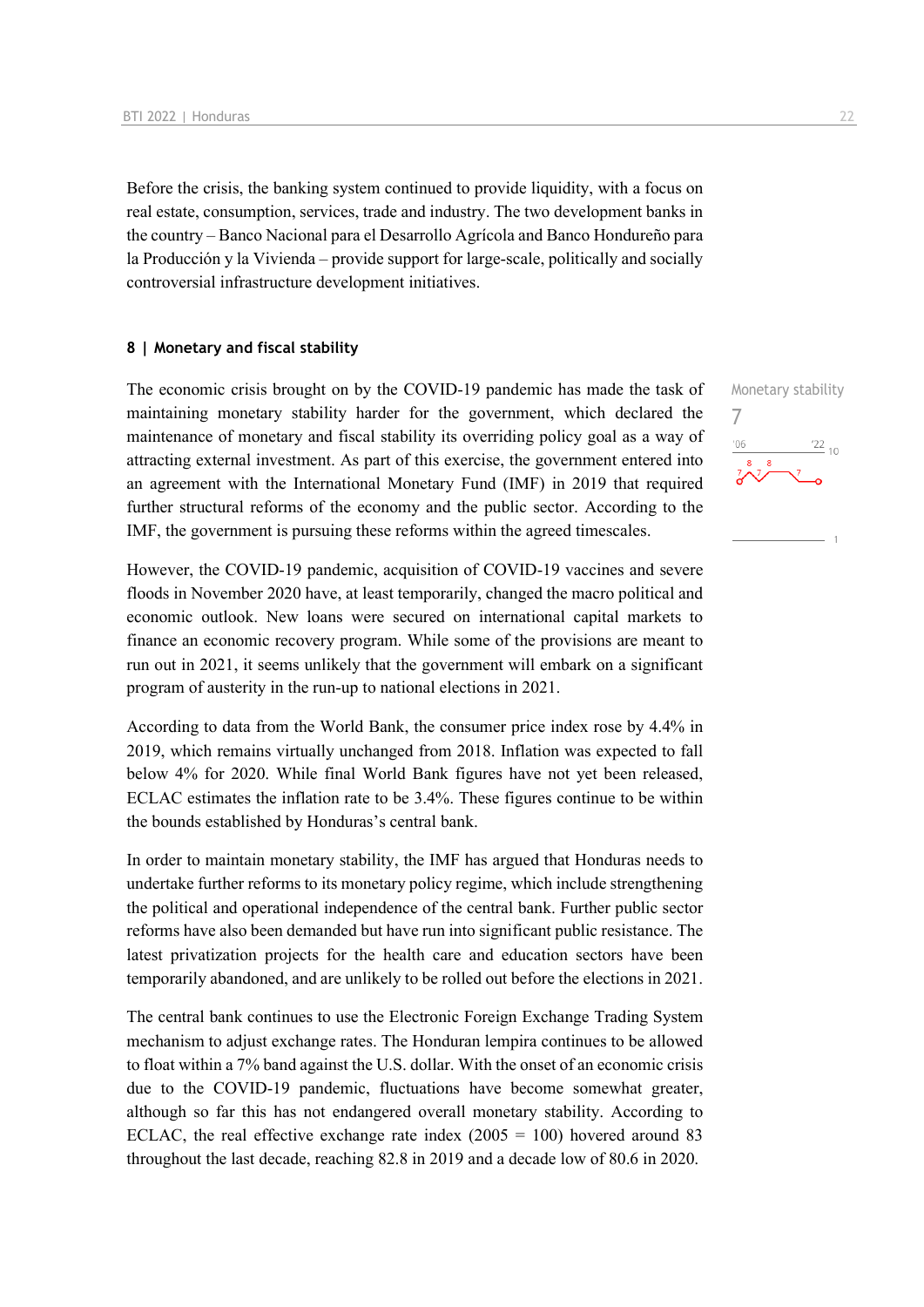Since assuming the presidency, Hernández's overriding aim has been the maintenance of fiscal stability. This objective has been reaffirmed, and indeed strengthened, as part of the loan agreement with the IMF in 2019. The loan agreement committed Honduras to further fiscal consolidation, for instance, through the cutting of public expenditure and the privatization of public services. While this objective has largely been kept to, the onset of the COVID-19 pandemic put government finances under severe pressure. Government measures included covering, partially or fully, the salary of workers who lost their jobs as a result of the pandemic, tax cuts for companies who promise to retain all their employees and a range of economic stimulus measures (e.g., loan facilitation and debt repayment moratoriums). According to ECLAC, public debt rose slightly from 44.4% of GDP in 2015 to 48.8% in 2019 but jumped up to 57.6% in 2020. According to the central bank, the fiscal deficit was expected to rise from 2.1% of GDP in 2019 to 2.4% in 2020.

COVID-19-related measures were largely financed through borrowing, so that Honduras's external liabilities increased significantly, especially during the second half of 2020. For instance, the IMF approved a further loan to Honduras of \$223 million on June 1, 2020. Despite this, most risk consultancies do not see the country as especially vulnerable to a fiscal collapse in 2021, with the economy expected to rebound. A quick economic recovery will help to keep public debt and expenditure, especially on social programs, under control. This scenario, however, depends on getting the pandemic under control.

This, however, might be problematic due to structural problems. A report by the Institute for Central America Tax Studies (ICEFI) published last year states, the government budget "continues the bad practice of underestimating tax collection to define discretionally the destination of the additional collected revenues, since these will not be subject to budget allocations approved by the Congress."

#### **9 | Private Property**

Honduras has a consolidated body of laws that deal with property rights. However, there is a discrepancy between the existence of these rights and their enforcement in practice, which continue to be unsatisfactory. This weakness is linked both to the administrative capacity of the state as well as inequalities pervasive in the country.

The national property register suffers from structural weaknesses, which mean that property rights cannot be guaranteed for the whole population. One factor in this is the inefficiency of the justice system, which is de facto not accessible to all, and is characterized by corruption and chronic delays. Disputes over property rights take, on average, a little over two and a half years to resolve. The necessary investment in time and money to get to this point is not an option for large proportions of the population. Consequently, many people do not have recourse to claim and guarantee their property rights. In fact, poverty leads to and sustains an enormous parallel property market, which is often controlled by criminal gangs and, evidently, leads to significant legal insecurity.

Property rights

 $\frac{22}{10}$ 

6

 $106$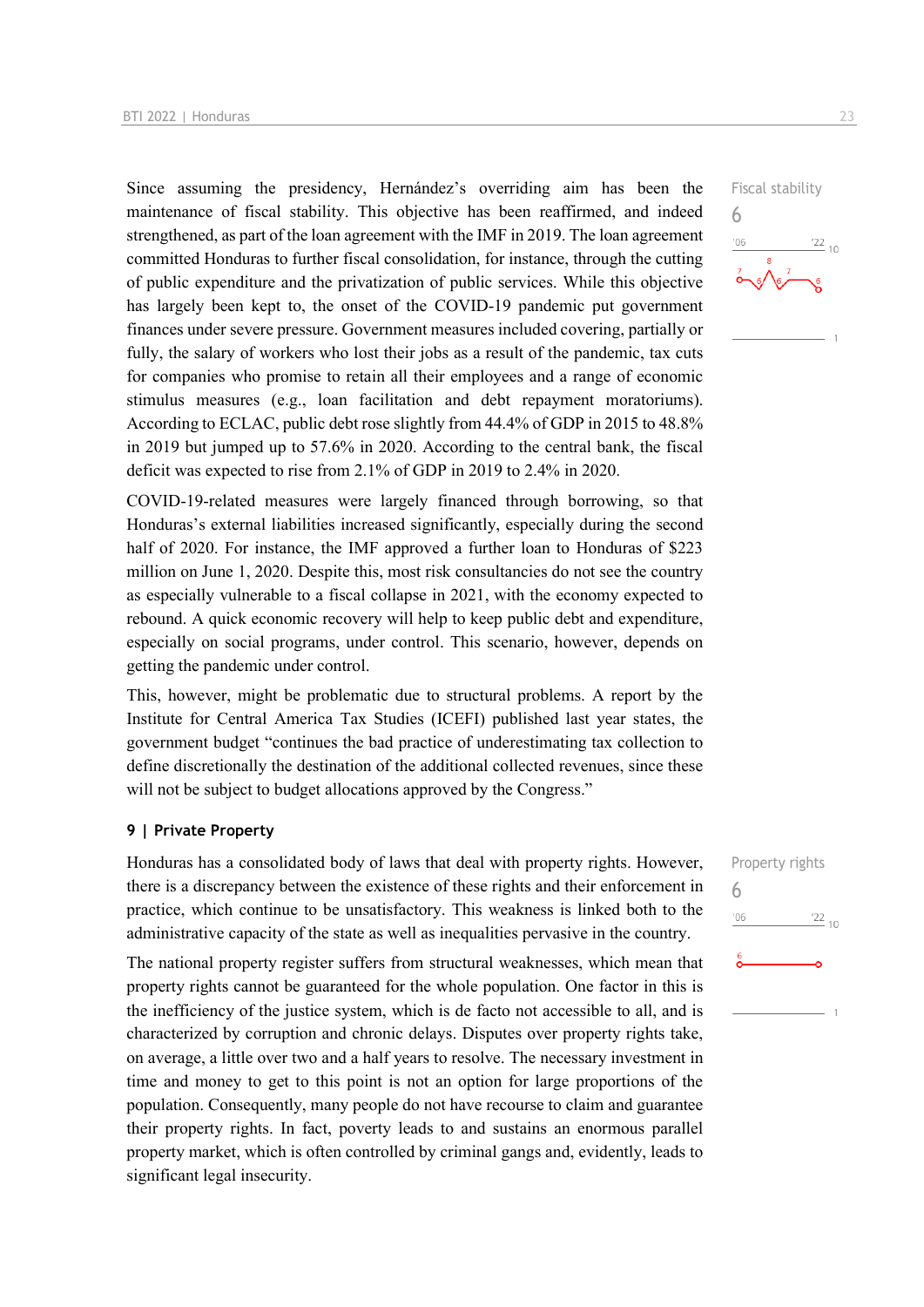The problem of accessing justice is worse in rural areas where the state's presence is particularly weak and mafia-like structures prevent any chance of state-sanctioned justice being attained. In these areas, local power structures are of critical importance. Since these structures, however, are often informal and well established, property rights often function extra-judicially for an "in-group" of people and organizations. As a result, violent disputes over land rights are not uncommon, especially since the weakness of the justice system virtually guarantees impunity for the "in-group," allowing those who can to enforce their rights in a manner of their choosing.

Successive Honduran governments have promoted private enterprise as an engine of economic growth and more efficient delivery of public services. This has led to a wave of actual and attempted public service privatizations, which have often been met by fierce public resistance.

With this in mind, the legal protection of private enterprise and the rulebook according to which it has to operate are well established. Yet, the country continues to confront serious problems concerning the role of private enterprise. For one, economic growth has not led to a broadening of the economic base in the country. Concentration of wealth is extreme. The revolving door between politics and private business leads to a perpetuation of policies that favor a very small group of entrepreneurs at the expense of more evenly distributed wealth, which has grave social consequences.

The government has repeatedly tried to attract more foreign direct investment into the country, often with the help of specially designed rules. These rules effectively make existing national legislation redundant, be it in relation to environmental or labor protections, or health and safety laws. Foreign direct investment has led to the creation of so-called enterprise zones but has also been used to finance large infrastructure projects, such as hydroelectric dams.

Such mega-projects have often led to severe tensions between investors and government on the one hand, and the local population on the other. The main criticism being that these projects – and the rules that govern them – are devised and executed without any consultation with or benefit for the local population. These tensions frequently lead to violence and deaths. Human Rights Watch, in its 2020 Report on Honduras, points out that the country continues to be one of the most dangerous in the world for environmental activists who protest against mega-infrastructure projects. Human Rights Watch has accused the government of, at the very least, being complicit in the targeted assassinations of those protesting against economic development projects that benefit specific private enterprises.

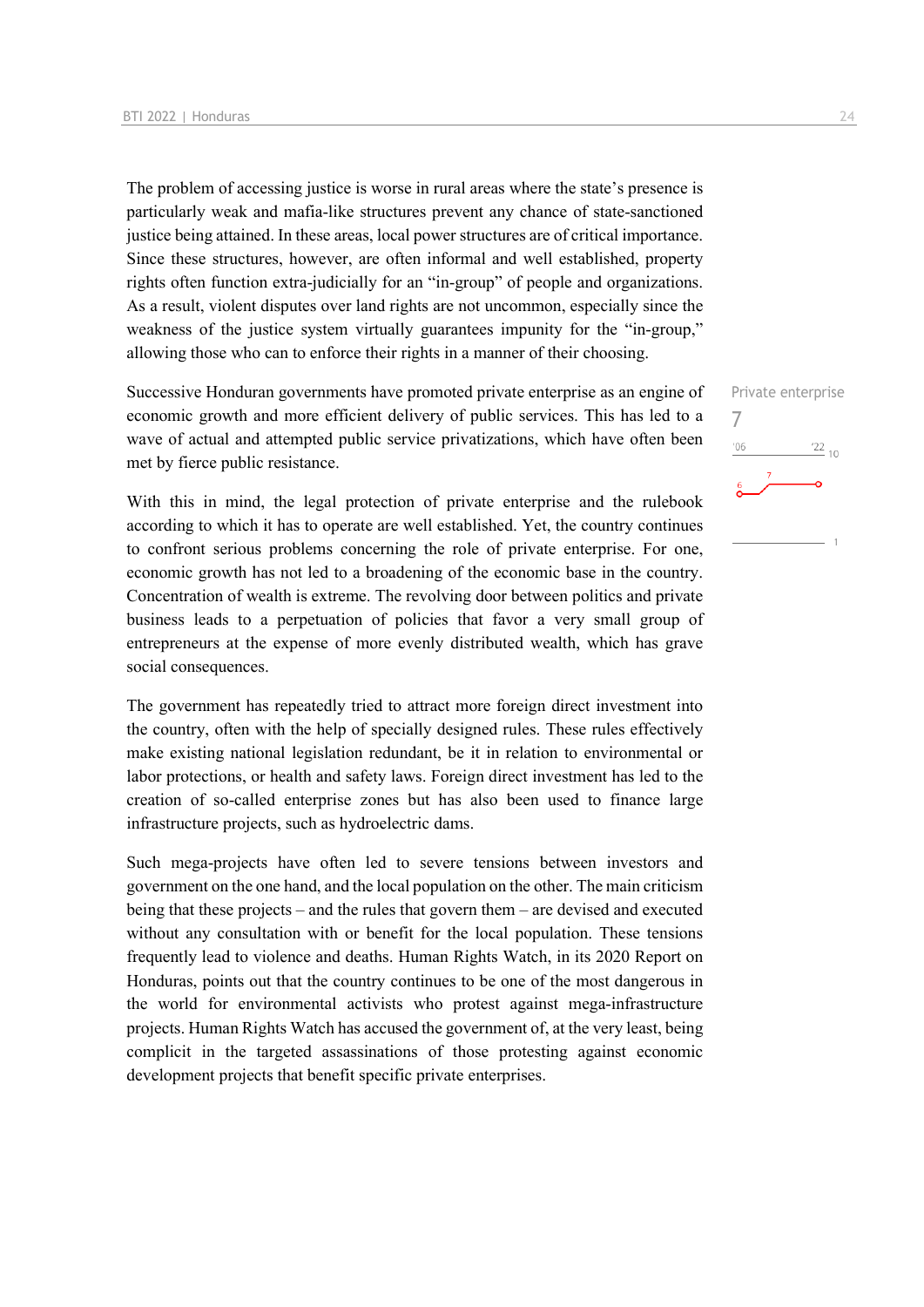#### **10 | Welfare Regime**

People who work in formal employment are covered by a (very basic) welfare regime. In the main, this provides pensions – albeit very low pensions – as well as some sickness and incapacity benefits. There are different regimes for public and private sector workers. For the public sector, the administration of benefits such as pensions and sick pay are administered through institutions such as the Institute of Retirement and Pensions for Employees and Civil Servants of the Executive Branch (INJUPEM), and the Institute of Teachers' Welfare (INPREMA). Since employment in these sectors is formalized, this system works relatively well.

However, huge problems continue to exist in relation to private sector employees. Due to the nature of the problem, exact figures are hard to come by. However, the World Bank and other economic research institutes have estimated that roughly 70% of the male working population in the country – who are not employed in agriculture – work informally. Meanwhile, about 80% of women – who are often employed as domestic servants – are employed informally. These workers are not covered by any social security provisions, be it pensions, sick pay or other benefits (e.g., paternity pay), which the state is legally obliged to provide.

The Honduran state provides a national health care system. Yet, coverage is, at best, rudimentary and often not accessible to significant proportions of the population at times of need. The health care system is often unable to respond to people's needs due to widespread corruption.

The state has provided additional assistance to some workers as well as to companies in response to the COVID-19 pandemic. However, facing a double crisis following the floods of November 2020, the support offered so far by the state is unlikely to be sufficient. There have also been serious allegations of corruption in the distribution of these funds. While the government has promised to punish those found guilty of such crimes, doubts about whether this will happen are justified by historic experience.

Public accountability is virtually nonexistent. In fact, the only check on the executive in terms of the management of the welfare system has come from massive popular protests in 2019 against plans to privatize large parts of the education and health care systems. These protests were so large and sustained that the government has abandoned these plans, at least for the time being.

| Social safety nets     |
|------------------------|
|                        |
| '06<br>$\frac{22}{10}$ |
|                        |
|                        |
|                        |
|                        |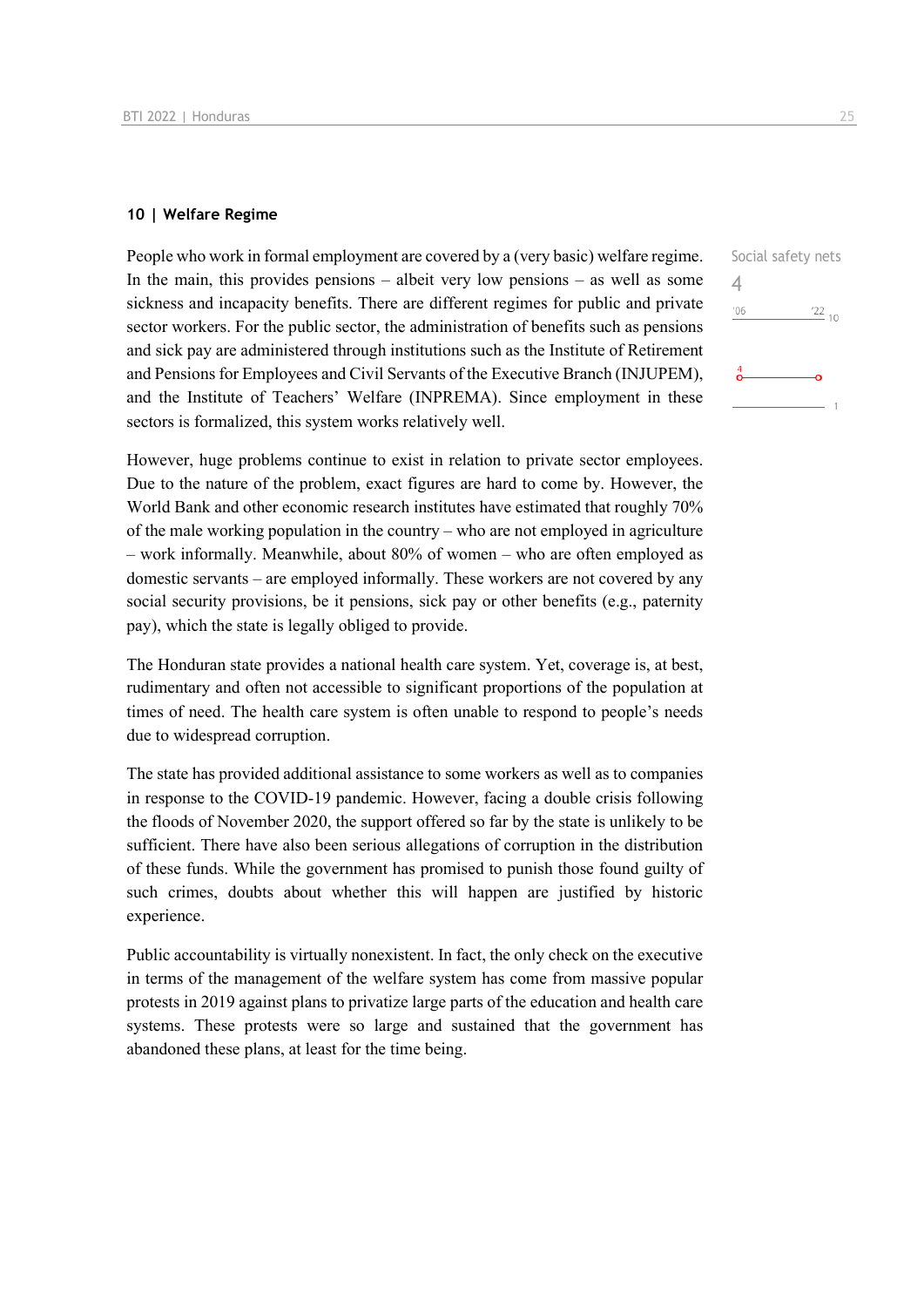Honduras has, by regional standards, a reasonably well-developed legal framework to guarantee the equal rights of women and of minority groups. This includes important pieces of legislation, including the Law on Equal Opportunities, and requirements for a minimum representation of 30% women in all popularly elected institutions.

However, there remain enormous problems with the enforcement of such rules, as a result of a lack of political will and limited enforcement capacity. Honduras has not yet achieved 30% female representation in elected institutions, with the percentage of women elected to the National Congress standing at 21.1%. Equally, while girls, on average, remain in school longer than boys – who are more likely to drop out from secondary education onward – the overall enrollment of girls in education remains very low, though reliable data is difficult to obtain. According to figures released by the World Bank in January 2021, 130,000 girls were enrolled in upper secondary education in 2019, 10,000 less than in 2017, with no data available for 2018. Previous World Bank data (2017) show gross enrollment ratios of 91.5% for primary, 66.2% for secondary and 26.2% for tertiary education, with slightly higher ratios for girls compared to boys (1.0, 1.1 and 1.3, respectively). The scarcity of data is a reflection of the persistent lack of political will to tackle this problem in a coherent and strategic manner. This, in turn, has to do with persistent social patterns about the role of women in society, which have been impossible to shift. The women comprise a rather low 38.3% of the labor force (2020), though this figure is somewhat misleading given the huge informal sector.

The same can be said about the rights of the indigenous population. Making up just under 9% of the total population, this group is grossly underrepresented in every facet of society. Human rights groups (e.g., Human Rights Watch) and other national governments (e.g., the United States) continue to report systematic abuses of indigenous rights as well as threats against indigenous people and their lands, particularly in the name of economic development. Honduras continues to be one of the most dangerous countries on Earth for defenders of indigenous rights and attacks against them almost always go unpunished. Concerning the LGBTQ+ community, the fact that the country does not allow people to choose their gender identity undermines their access to jobs, health care and political participation.

|     | Equal opportunity |
|-----|-------------------|
|     |                   |
| '06 | $\frac{22}{10}$   |
|     |                   |
|     |                   |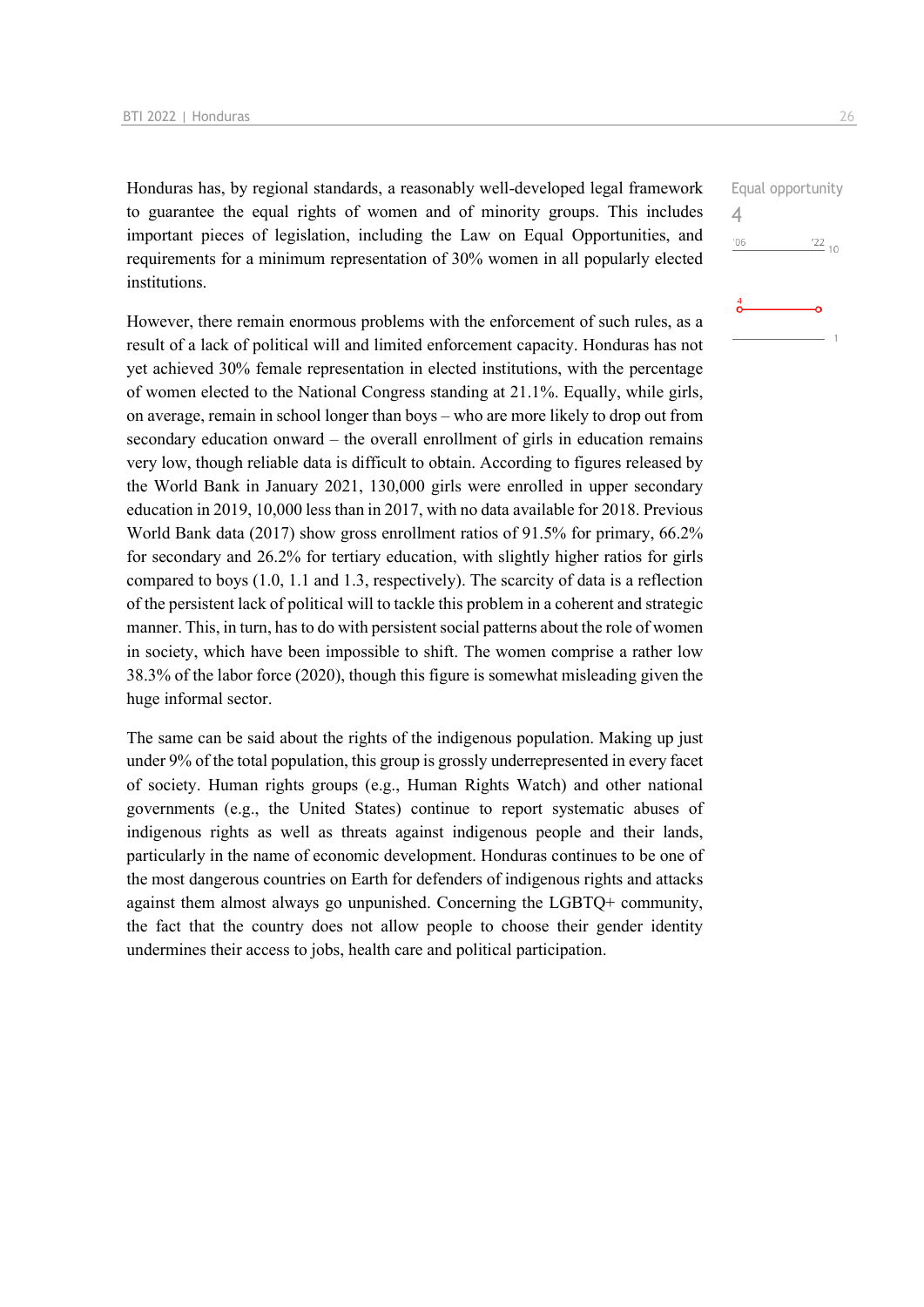#### **11 | Economic Performance**

COVID-19 has had a particularly adverse impact on the Honduran economy, with sharp falls in trade, investment and consumption amid the global slowdown and prolonged containment measures adopted by the government. The economy was further hit by severe flooding at the end of 2020. As such, while official figures have not yet been released, the World Bank expects Honduras's GDP to have contracted 7.1% in 2020. Meanwhile, ECLAC reports that GDP contracted by 8.0%, which translates into a 9.3% decline in GDP per capita. Furthermore, with a sharp increase in unemployment in the United States, remittances to Honduras during 2020 are also expected to have declined sharply, severely curtailing the possibility of consumer spending lifting the country out of its current economic downturn. According to World Development Indicators (WDI), unemployment decreased from 5.4% in 2019 to 5.2% in 2020, but this does not include the huge informal sector (nor underemployment).

The government reacted to the COVID-19 pandemic by sharply increasing public spending, especially spending on health care and humanitarian services, and basic support for the poor and support to firms. This spending was financed through borrowing, with the government taking out a new \$2.5 billion loan. This included a further \$233 million loan from the International Monetary Fund, approved in June 2020, with the specific aim of confronting the consequences of the COVID-19 pandemic

The slowdown in economic activity has resulted in a reversal in Honduras's fiscal position. According to ECLAC, public debt rose slightly from 44.4% of GDP in 2015 to 48.8% in 2019 but jumped up to 57.6% in 2020. According to the central bank, the fiscal deficit was expected to rise from 2.1% of GDP in 2019 to 2.4% in 2020. However, the current account balance instead turned slightly positive (\$300 million) due to current transfers.

Before the devastating floods at the end of 2020, the World Bank had expected the economy to rebound in 2021, forecasting a growth rate of 7.3%. Yet, this projection is now in serious doubt. ECLAC reports that, as a result of the crisis, state revenues will decline by about 0.8%, while investment will also contract sharply. Preliminary estimates of the economic loss from Hurricane Eta range between 10% and 20% of GDP, roughly \$2.5 billion to \$5 billion, and the impact of Hurricane Iota could double those numbers.

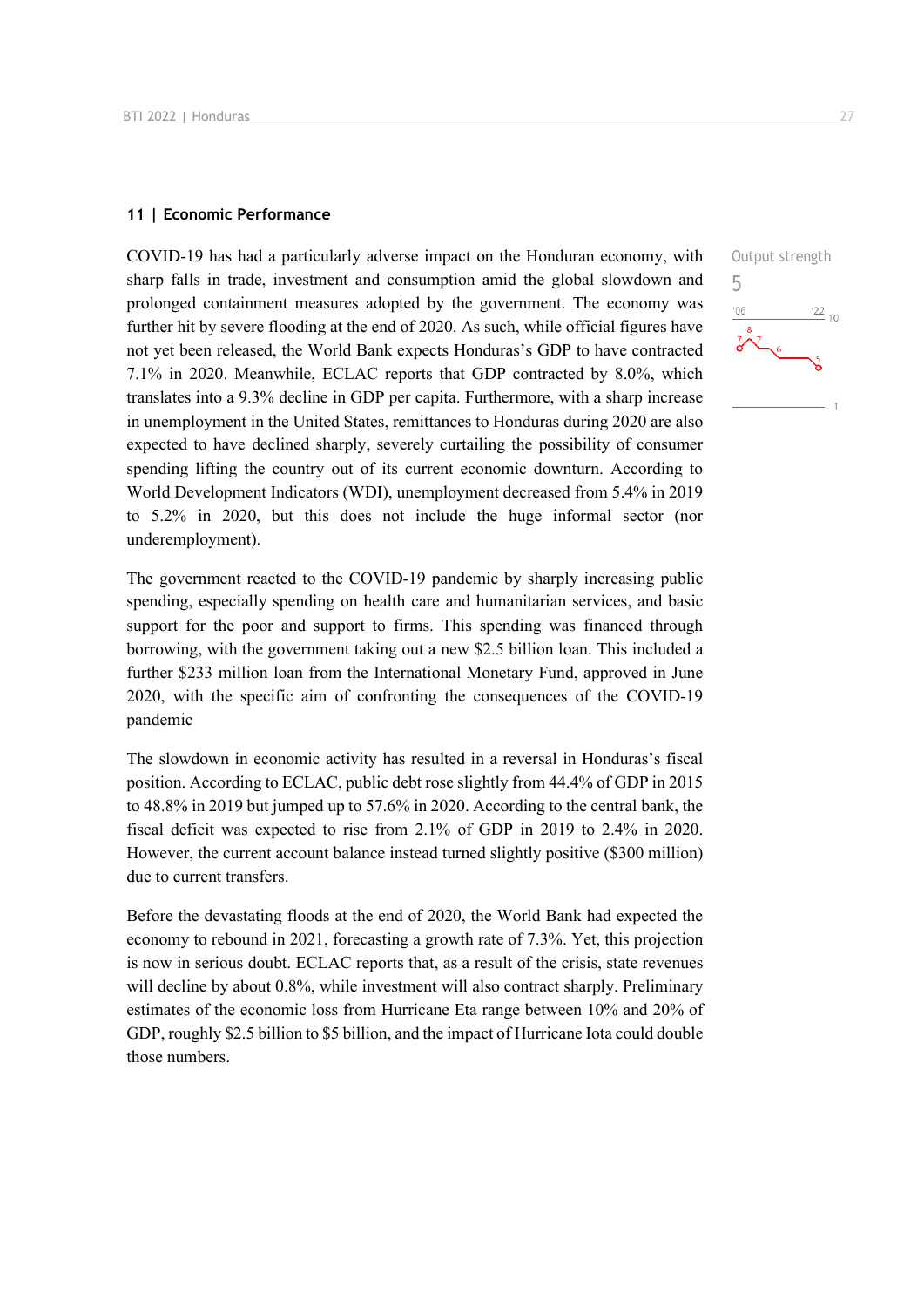#### **12 | Sustainability**

Honduras continues to pursue a policy of economic development that is the very opposite of sustainability. The government has expanded its concession of mining licenses, in the full knowledge of the environmental damage that this mining will cause. The government has also ruthlessly pursued those opposed to such plans, making Honduras one of the most dangerous countries in the world for environmental activists, according to Human Rights Watch.

The government would argue that economic development is absolutely critical to lifting people out of poverty, especially in rural areas. To this end, the Central American Bank for Economic Integration (CABEI) approved a \$250 million loan to Honduras as part of its Development Policy Operations Program (OPD), with the aim of supporting the country implement the General Law of the Electricity Industry (LGIE). According to the bank, this loan will primarily be used to finance development policies that contribute to improving the efficiency, sustainability and quality of the electricity sector in Honduras as well as expand coverage, increase energy efficiency and strengthen resilience to climate change.

The importance of the latter was underscored by two hurricanes that hit the country less than two weeks apart in November 2020, the first one of which (Eta) alone affected almost three million people according to Honduras's Emergency Response Center. These two hurricanes were just the latest in a long line of natural disasters to hit the country. Between 1966 and 2020, Honduras suffered dozens of hurricanes, storms and tropical depressions, which have caused serious damage to its infrastructure and economy.

These numbers demonstrate an inability to prepare for and effectively respond to the challenges posed by climate change, even as these challenges become ever more real. Despite the fact that the country is a signatory to most international climate agreements, the government has taken little concrete action to turn these commitments into specific, sustainable policies. International environmental organizations have repeatedly accused the government of prioritizing short-term economic aims over long-term environmental objectives and sustainability. With this in mind, further catastrophic environmental disasters should be expected, with devastating economic consequences.

## Environmental policy 4 $06'$  $\frac{22}{10}$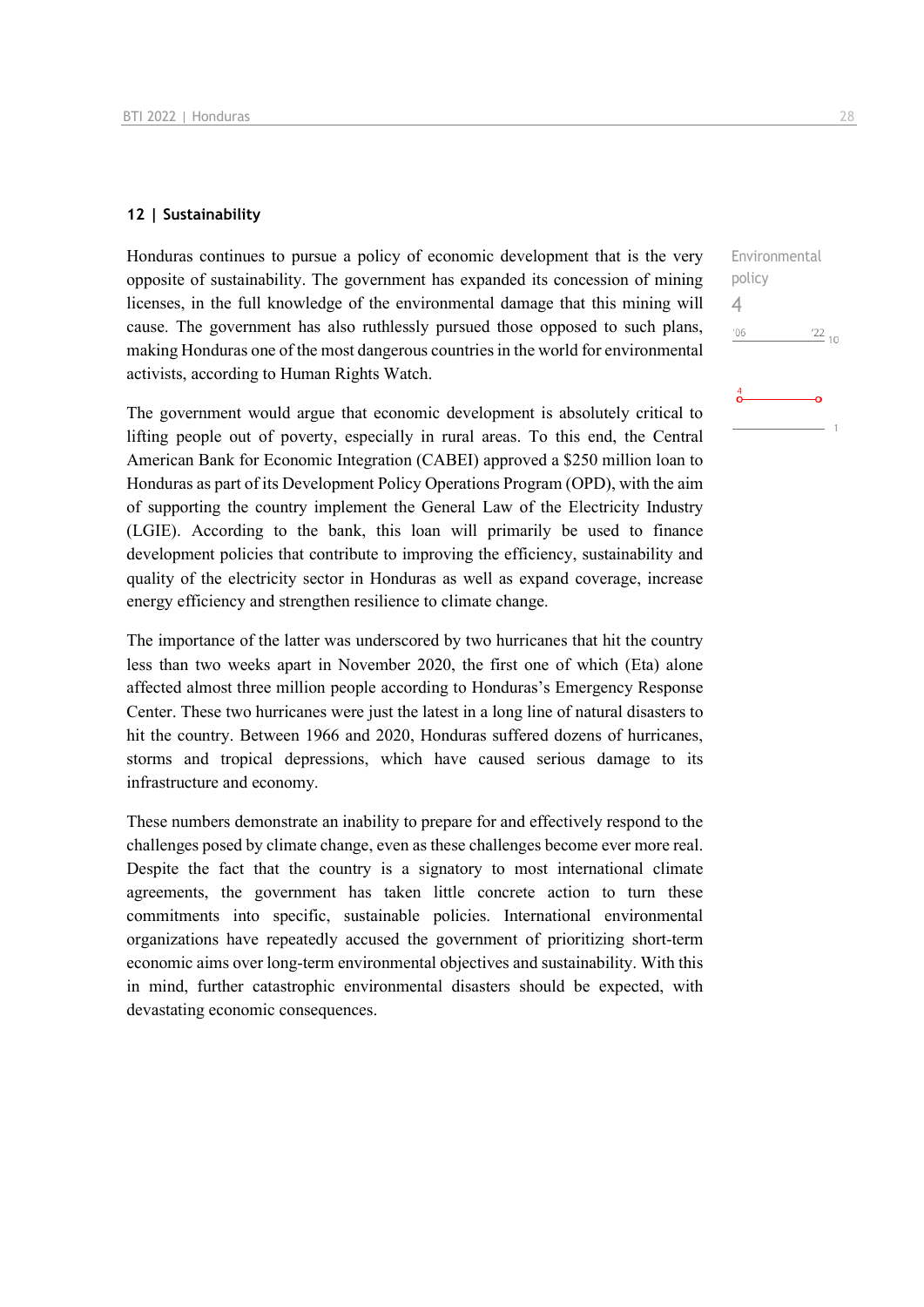Education policy continues to be seriously compromised in Honduras. In the UN Education Index, Honduras ranked 95 out of 133 BTI countries considered and scored 0.499, the second lowest in the region, only ahead of Haiti. Conversely, for 2018, public expenditure on education was 6.1% of GDP, which is the second highest percentage recorded in the region, behind Costa Rica. While the country has a reasonably good record in enrolling children into primary education, it has not been able to address the problem of retaining students. Children – particularly boys – continue to drop out of school in increasing numbers the older they get. According to the UNDP report on Honduras, in 2020, the primary school enrollment rate reached 92%. In contrast, the enrollment in secondary schools dropped to 52%, while postsecondary education was attended by just 26% of the relevant age group in 2020. Only 31% of people in Honduras have some secondary education. The literacy rate of 87.2% (2018) is also comparatively low.

Part of this alarming dropout rate is explained by grinding poverty, which forces children into work in order to cover their most basic necessities. However, there are also other key problems within the education sector, ranging from poor pay – and, therefore, an inability to attract sufficient numbers of highly qualified teachers – to constant political disputes and the inevitable disruption these disputes cause. Most recently, disputes have focused on plans to privatize the education system.

Once again effective public policymaking is hampered by a lack of reliable data. For instance, international organizations, such as the World Bank or the UNDP, are unable to provide data on the percentage of classroom teachers that have completed higher education teaching. This lack of data makes it impossible to assess what investment is necessary to improve the quality of teaching and, therefore, the education system as a whole.

These structural problems in education also have an impact on R&D in the country. For one, the country does not produce enough qualified school-leavers to go on to university and subsequently fill skills gaps in the labor market. Second, investment in R&D in the country is extremely low, coming to only 0.04% of GDP in 2017, according to the latest available World Bank data. The lack of R&D investment is expected to be further hit by the COVID-19 pandemic and the flooding at the end of 2020.

Education policy / R&D 3 $-06$  $\frac{22}{10}$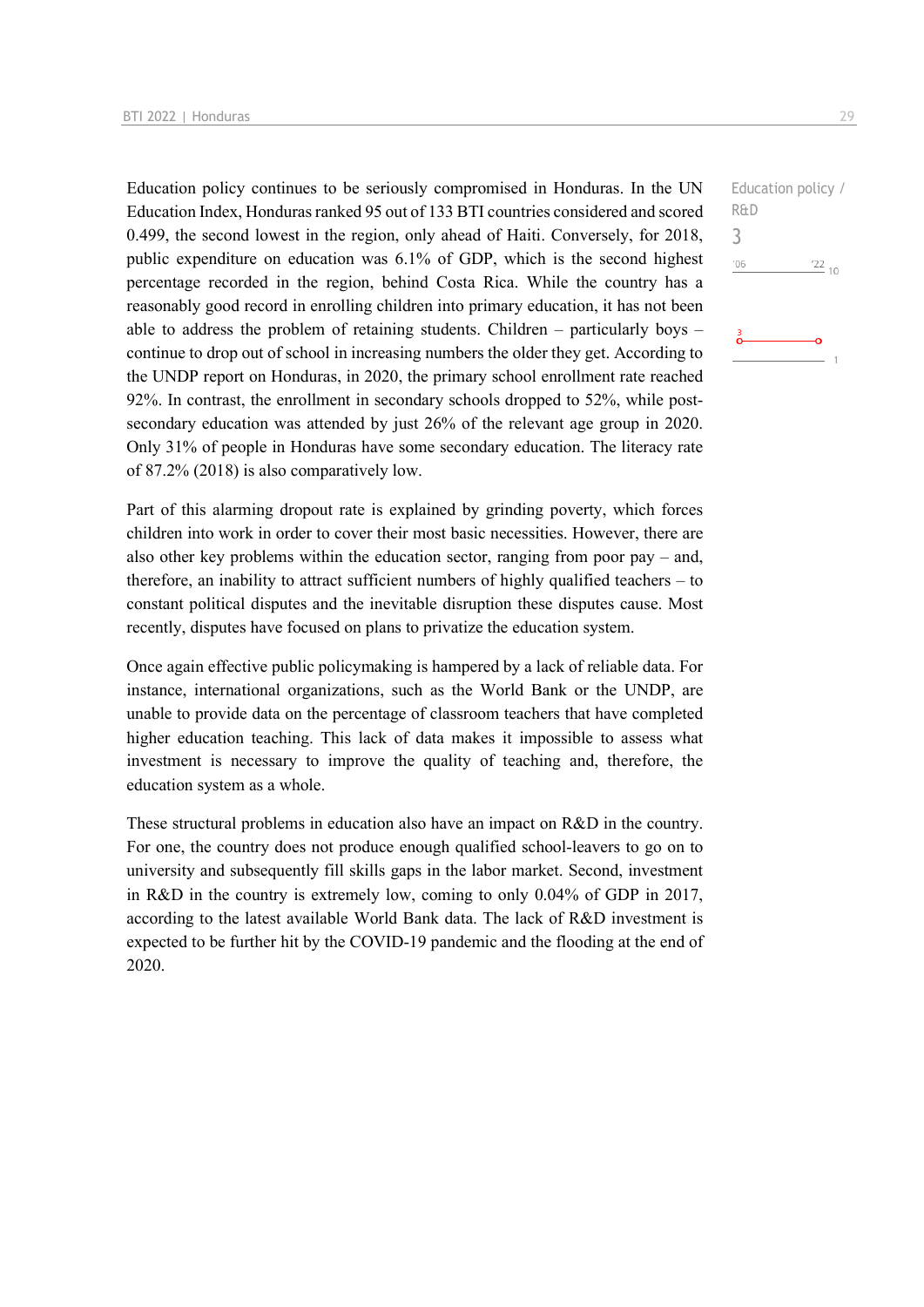## Governance

### I. Level of Difficulty

Potentially, Honduras is in a good position to be an active player in international trade flows, with coasts on both the Atlantic and Pacific oceans. However, in addition to poverty and the lack of a highly educated labor force, the country's ability to take advantage of its favorable geographic condition is severely hindered by a number of structural deficiencies.

The first of these difficulties is the inadequacy of national infrastructure, particularly in the area of transport. Despite some investment in recent years, the road network remains very poor. Journeys from Tegucigalpa to San Pedro Sula, the country's two main cities, can take four hours, despite only being 250km apart. The country's main airport is, by the government's own admission, inadequate.

Infrastructure is also extremely vulnerable to natural disasters, especially those brought on by climate change. The floods of November 2020 left the country's main business hub, San Pedro Sula, cut off from the rest of the country, which brought economic activity to a halt. According to the Notre Dame Adaptation Initiative, in 2020, Honduras was among the most vulnerable countries in the world to disasters, with the initiative citing the lack of long-term planning capacity as a particular problem.

However, natural disasters are not the only type of disasters that befall the country. Any sharp economic shock to the United States poses a significant risk to Honduras, as does fluctuations in commodity prices, such as coffee and banana prices. The country is, therefore, extremely vulnerable to factors beyond its direct and immediate control.

The second key difficulty is the general level of insecurity and extraordinarily high levels of violence. While the country's homicide rate has declined considerably from its peak in 2014, it still remains above 40 homicides per 100,000 people, according to InSight Crime. According to the World Bank and several risk consultancies, this deters outside investment. In addition, the endemic nature of corruption not only constrains possible reformers but is also supported by the current leadership.

The outbreak of the COVID-19 pandemic has exposed and further underlined these structural problems. According to the latest data, 174,508 COVID-19 cases have been confirmed, leading to 4,297 deaths, in Honduras. Yet, testing remains inadequate,  $^{22}$  10

7 $n<sub>6</sub>$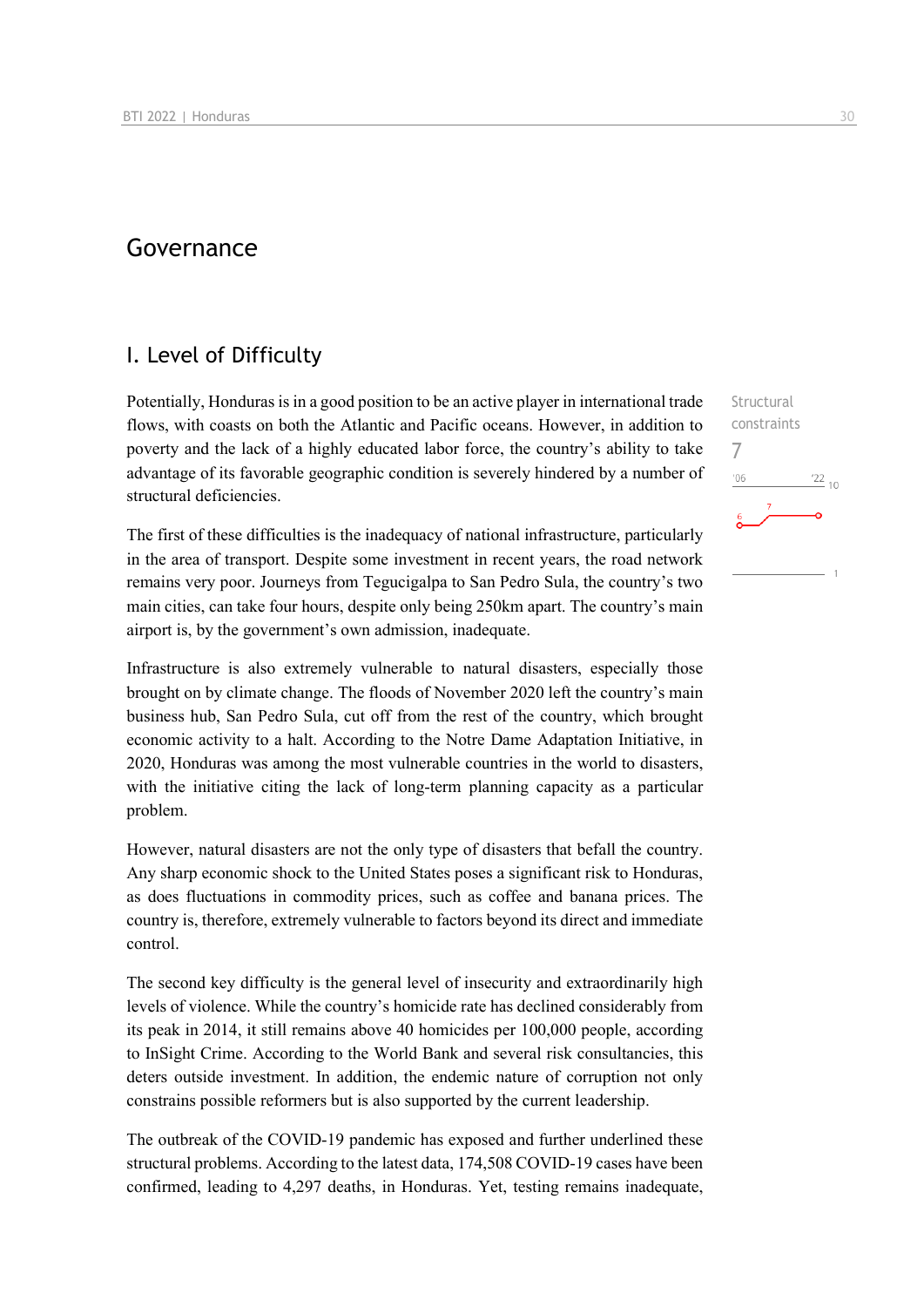with the number of daily tests rarely surpassing 1,500, according to the government's own COVID-19 information portal. Confirmed COVID-19 deaths stand at 2.5% of all cases, down from a high of 10% in August 2020. The vaccination program is also very slow, with only 2,684 doses having been administered as of March 10, 2021, according to John Hopkins University data. Mismanagement of COVID-19 tests and vaccines is widespread. It must be stated, however, that this data should be treated with extreme caution due to incomplete data collection.

Extreme poverty and informal employment have left substantial proportions of the population not only without the means to support themselves but also outside of the government's aid programs, which primarily target people in formal employment.

Honduras has a very vibrant and active civil society, covering virtually all issue areas. Civil society in the country is also highly visible, a trend which has been reinforced and strengthened by the military coup of 2009. The coup brought together a wide array of civil society groups, which have contested the legitimacy of successive postcoup governments, opposed specific polices (e.g., privatization programs) and, more broadly, challenged the overarching systemic corruption that is pervasive in the country.

However, the degree of organization within this sector is generally weak for two reasons. First, there is often a split between different groups over the question of whether and to what extent civil society should work with or against government to effect change. This leads to divisions and a subsequent loss in political effectiveness. Second, the government has, traditionally, done everything in its power to exclude civil society from providing input into policymaking processes, and has, in fact, actively intimidated and threatened groups that it considers to be a threat to its interests (particularly its economic interests). This can be most clearly seen in its treatment of environmental activists and those defending the interests of the indigenous population. Here, in close cooperation with economic actors, the government has used violence, including murder, to defend its interests.

Non-governmental organizations that try to hold the government to account – such as the Association for a more Just Society or Save the Children – have often been intimidated and threatened. However, the government is quite happy to transfer certain social policy functions (e.g., childcare) to such organizations in areas and regions where the state has a limited or fragile presence, or where it is confronted by violent groups that act as an effective alternative power structure.

Civil society traditions 6 $\frac{22}{10}$  $06'$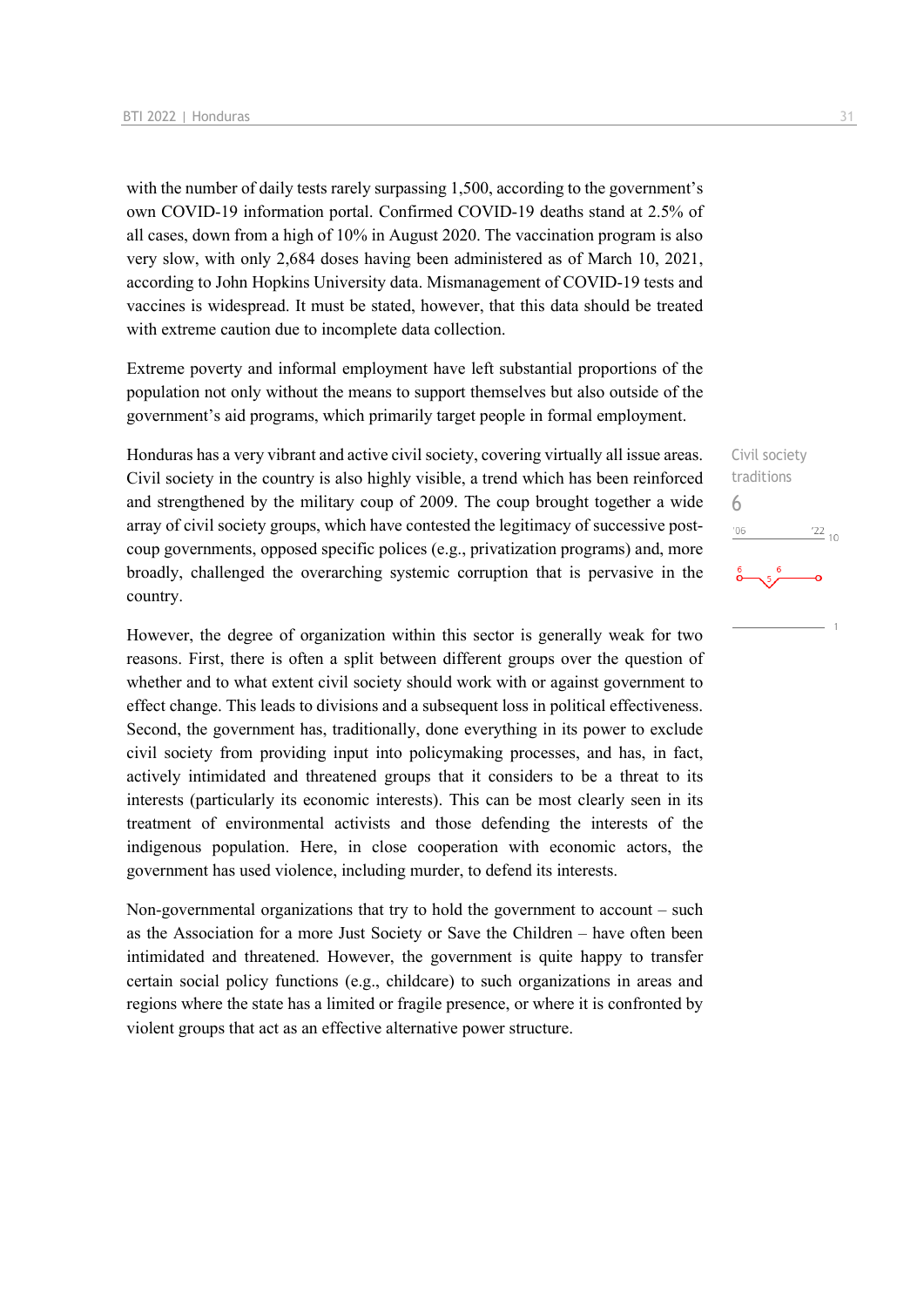Honduras is in the curious position of being, at one and the same time, one of the most peaceful and one of the most violent countries on Earth. During the Cold War, unlike its neighbors Nicaragua, El Salvador and Guatemala, it did not suffer a civil war. Yet, it has still suffered from chronic political instability and levels of violence since the 1990s that are comparable to countries officially at war.

Three developments have sustained this trend, which, in fact, have reversed the post-2014 decline in the homicide rate. One is the "iron fist" policy adopted by the current government to confront gangs that control largely poor neighborhoods and have become the de facto state in these areas. Battles between rival gangs as well as between gangs and the police have often led to innocent civilians being killed, crimes which rarely get investigated, let alone solved. This suggests that the real rate of violent death in the country is higher than suggested by official figures. This violence has also led to both the irregular migration of people to the United States as well as internal displacement, with families forced to flee their homes on the order of gangs.

The second key development has been increasing and unrelenting political polarization since the coup of 2009, which has often led to violence. Demonstrations against the current government have been commonplace since the 2017 elections and have increased in intensity during 2019 and the early part of 2020 before the onset of the COVID-19 pandemic. The government has often responded to these demonstrations with extreme force, which has led to injuries and deaths. The rights of protesters are frequently disrespected and media coverage of such events is extremely biased, owing to the significant concentration of media interests. With national elections looming in 2021, further violence can be expected, including against candidates for political office, as frequently occurred during the 2013 and 2017 campaigns.

Thirdly, in 2020, there have been conflicts in rural and indigenous areas. This has included the disappearance and murder of Garifuna leaders on the north coast, and protests against police and military abuses during the siege. Conflicts in Honduras tend to escalate into violence between people and the state.

Conflict intensity 6 $\frac{22}{10}$  $^{\prime}06$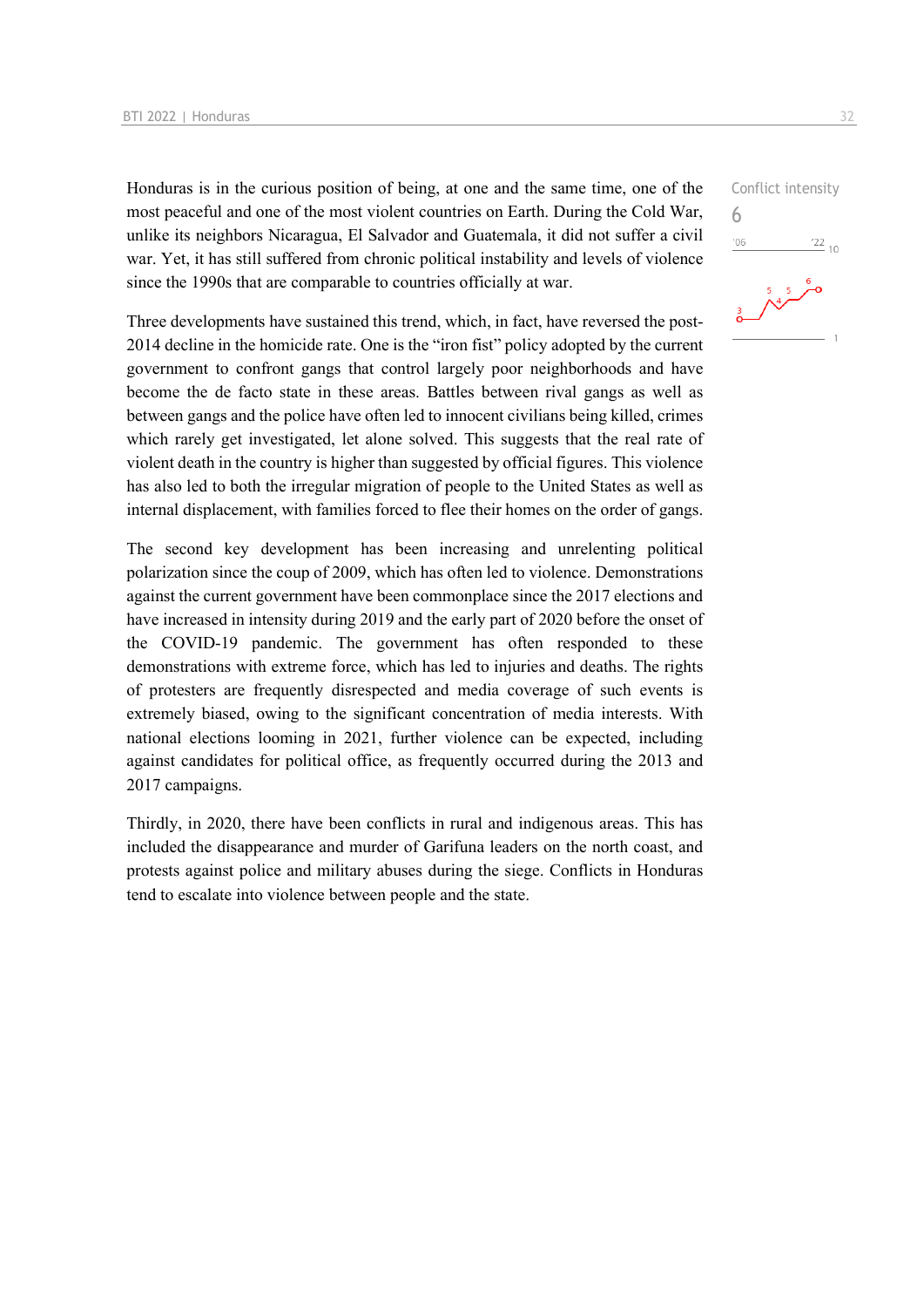### II. Governance Performance

#### **14 | Steering Capability**

Critics of the current government have argued that its one consistent priority has been the consolidation of power, and the preservation of the political and economic status quo. To this end, the government has consistently undermined and, in the last two years, destroyed attempts to fight corruption. This has included closing down MACCIH and changing the criminal code to make it harder to pursue and convict politicians.

Politically, in so far as it is possible to detect a clear domestic policy priority, the current government has prioritized economic liberalization. This is demonstrated by the licenses granted to private companies for the exploration of natural resources in the country, the privatization programs and the setting up of economic development zones.

However, these programs have come at a high price environmentally, and in terms of social and political tensions, which have led to the persecution and assassination of opponents. This, in turn, has directly undermined the other government priority, security. Here, the decline in recent years in the number of homicides has come to a halt and gangs are as active as ever in the country. The last two years have shone an unflattering light on the links between organized crime, and Honduras's economic and political elites, including the citation of the president as a key player in an international drug-smuggling ring, according to prosecutors in New York.

The COVID-19 pandemic has, in any case, undermined these priorities in several ways. With regards to economic liberalization, the state has had to take a massive and active role in preventing the economy from collapsing. A situation that was further exacerbated by the floods in November. With regards to public security, the weakness of the state across significant parts of the country has allowed criminal gangs to strengthen their grip over areas they control. In some areas, criminal gangs have effectively assumed the role of the state, for instance, by imposing curfews and social distancing as well as providing emergency assistance to the population.

#### **Ouestion** Score

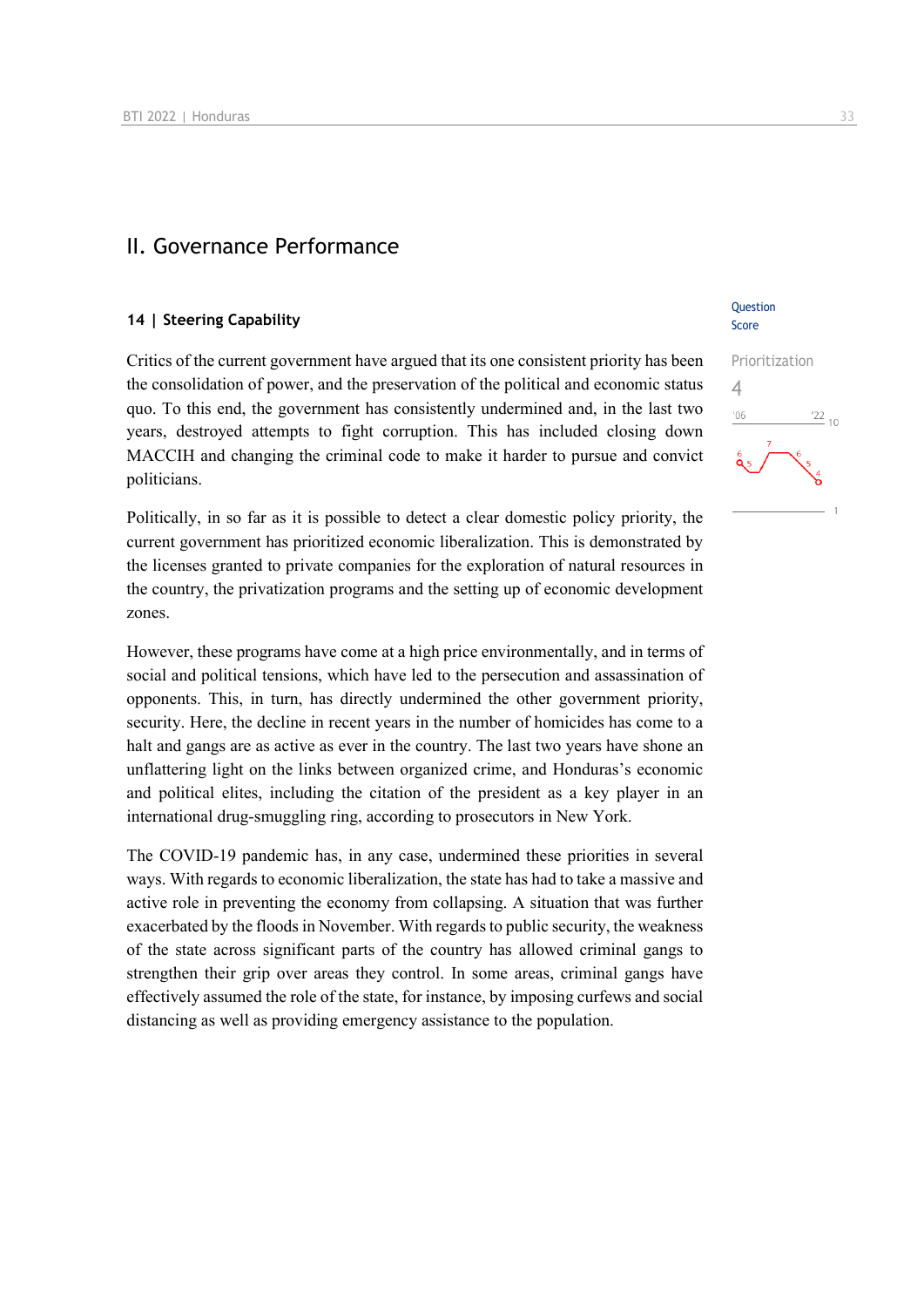Honduras continues to suffer from huge difficulties in implementing policies. The country lacks the administrative capacity to implement policies consistently across time and space. In fact, in many areas – in rural areas and in parts of the bigger cities – the state essentially has no physical presence, which makes the implementation of government policies impossible.

Politically, this lack of state capacity has been very skillfully used by the current president to justify his ongoing drive to centralize power around himself. He has argued that the centralization of powers in his office allows for the more efficient delivery of services and implementation of policies.

Critics, however, point out that service delivery has not improved. All centralization has done is give more power to the executive, disable mechanisms of accountability and, therefore, enable corruption. According to studies by Transparency International, this is exactly what has happened. The country has regressed significantly in its fight against corruption over the last two years, which, in turn, has effected implementation.

COVID-19 and the November floods have had a serious adverse impact on implementation capacity. Priorities have changed and government capacity has diminished, both politically and practically. Large-scale projects, already mired in delays and corruption (e.g., the construction of a new international airport) have been delayed further or abandoned.

Policy learning in Honduras has always been weak. The social reason for this is that, with the majority of the population historically living in poverty and a long line of strongly authoritarian governments, long-term thinking and planning has not been helpful. The political reason is that the major objective of any given government – and the state as a whole – is the preservation of the status quo rather than long-term, strategic change. In a culture that focuses heavily on the short term, there is essentially no incentive to engage in policy learning.

These trends have accelerated under the current government, with the government focused on controlling the levers of the state at the price of accountability and oversight mechanisms. Recent criminal justice reforms have made convictions for corruption harder to achieve, while the constant hounding of civil society has further weakened the capacity for policy learning. However, it is important to underline that this is not the unintended by-product of certain decisions but a deliberate and calculated policy choice.

It seems highly unlikely that this pattern will change in response to COVID-19. In fact, bearing in mind the approaching elections, it is more probable that the government will seek to implement some short-terms fixes that will sustain its popularity into the autumn of 2021.



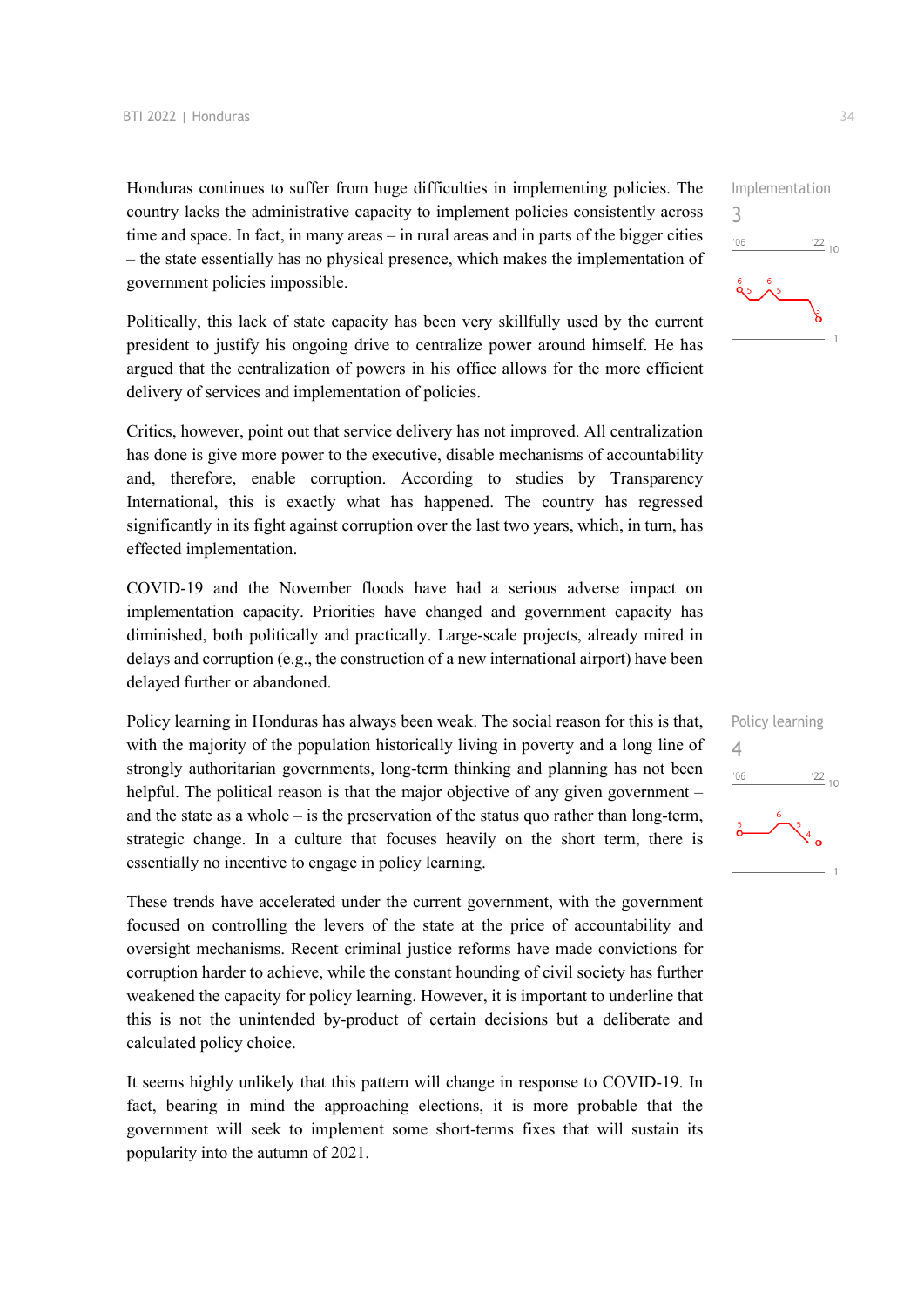#### **15 | Resource Efficiency**

By the standards of fully mature democracies, the use of assets in Honduras is not efficient. The country, and its political and economic elite, are mired in corruption. Moreover, there has been a concerted attempt on the part of these groups to render any attempt to address this problem useless. The shutting down of MACCIH, the lack of practical action in response to proposals from the Police Reform Commission and recent reforms to the criminal code are all designed to keep the system as it is rather than make it more efficient. The Tribunal Superior de Cuentas (TSC) is tasked with auditing the national budget, but is understaffed, slow, inefficient and lacks independence. In addition, a 2020 report by the Central American Institute for Fiscal Studies (ICEFI) states that the continuing underestimation of tax collection would allow the government "to define discretionally the destination of the additional collected revenues, since these will not be subject to budget allocations approved by the Congress."

Systemic corruption in Honduras is useful to those who control the system. One of the key aims of those in control, particularly in relation to the international community, is to give the impression of change while maintaining the status quo at all costs. As such, the efficient use of resources has not improved in Honduras for the simple reason that the government and state administration do not have a reason to use assets more efficiently, except in so far as the efficient use of these resources coincides with personal gain.

This explains the success that the armed forces and security services have had in capturing state resources and positions in the upper echelons of the state. As this situation is politically useful to and ensures the survival of those in power, since the armed forces continue to be the most trusted state institution, making use of the complex and entrenched system of clientelism prevalent in Honduras.

There is no effective system for creating a permanent, non-partisan public administration. Personnel selection is determined primarily by political and clientelistic affiliation rather than professional qualifications. The administration does not act professionally or rationally. Laws exist to enforce merit-based personnel management, but they are often circumvented through informal practices.

A significant proportion of the resources released to tackle COVID-19 have targeted companies rather than workers. This support has required the government to take out new loans, which – in combination with the costs of the floods in November – will introduce significant budgetary pressures in 2021 and beyond. While this will not lead to significant reforms in the short term for political reasons (i.e., the upcoming elections), it is likely that austerity policies will be introduced from 2022, which may include a renewed push to privatize public services.

 $\frac{22}{10}$ 

assets 3 $06'$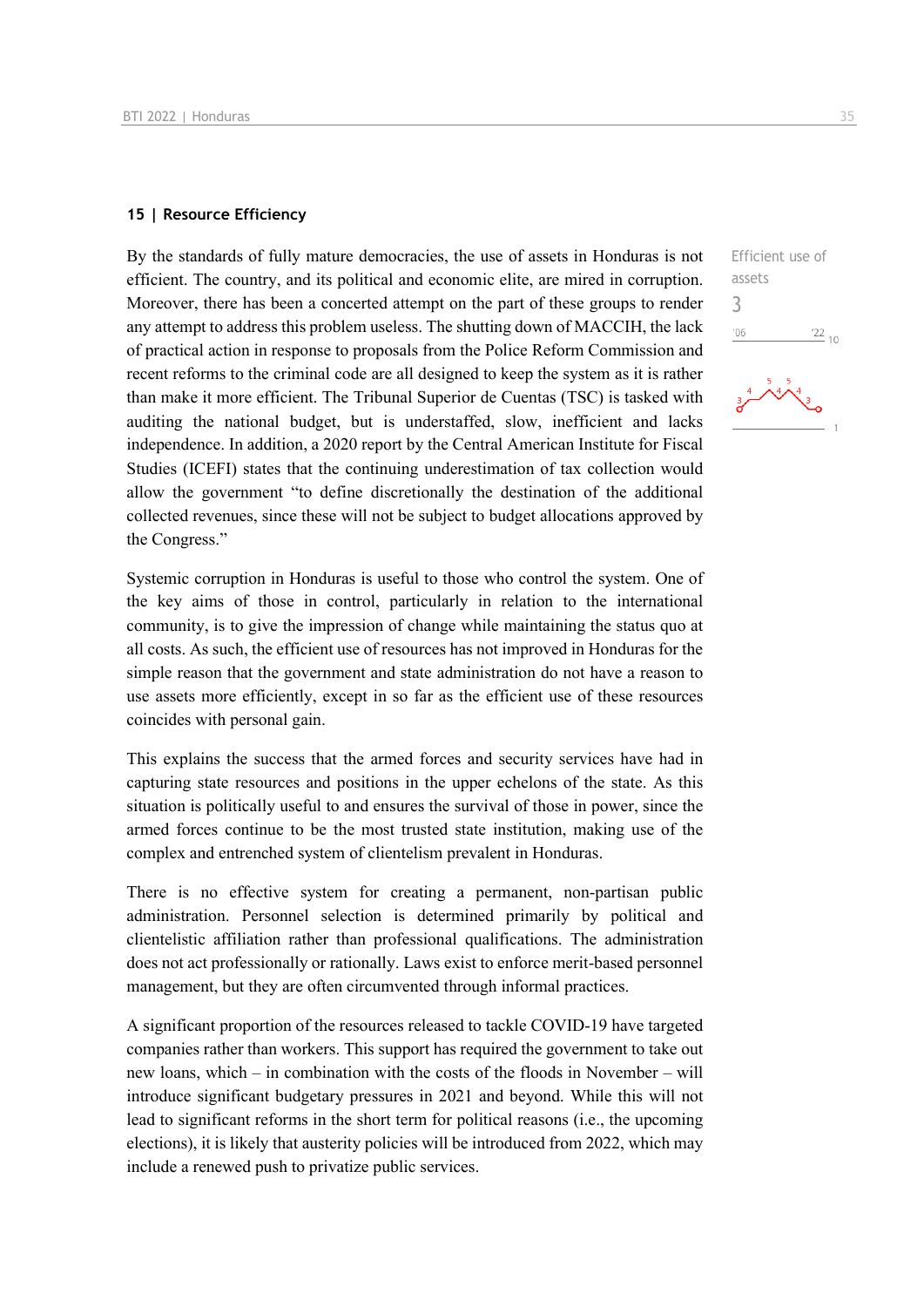To the extent that it can be said that the government pursues coherent policies (on the economy or public security), policy coordination has improved during the Hernández presidency. However, it has done so for the simple reason that the president has centralized all policy areas that he considers important in his office. Furthermore, he has given many key posts within these policy spheres to the military. As such, the lines of command have been shortened, which allows for closer and more efficient policy coordination.

This process, however, has come at the price of less accountability and more corruption. This, in turn, has meant not just a deterioration in the quality of democracy in the country but also a lack of independent evaluations into and feedback on the quality of policies. Therefore, improved policy coordination has not led to improved results, as can be seen in the sphere of public security. However, with the COVID-19 pandemic and the devastation brought on by the floods in November, centralization of policymaking has further accelerated (e.g., following the declaration of a national state of emergency) and is set to continue into the foreseeable future.

The termination of MACCIH may be considered an example of the modus operandi of policy implementation. Pushed to establish the MACCIH out of a need for legitimacy, its successes became a threat to the establishment and thus to Hernández himself. The solution was to eliminate MACCIH, which successfully "balanced" the establishment's conflicting objectives.

The last two years have seen the collapse of what remained of Honduras's anticorruption initiatives. The internationally supported MACCIH was shut down by the president at the beginning of 2020 after strong pressure from and support of Congressional lawmakers. This has been followed by changes to the criminal code, which make it harder to prosecute politicians for corruption, and the further weakening and politicization of the Public Prosecutor's Office.

Even though several integrity mechanisms exist de jure, they are currently not applied de facto, but are instead circumvented or hollowed out. The 2004 Law on Elections and Political Organizations (Ley electoral y de las organizaciones políticas, Decreto 44-2004) regulates political party financing. These regulations, however, are not only mostly ineffective due to corruption and clientelism, but have also been changed several times since then, and contain loopholes for illegal party and campaign financing. This is also true of the recent reform (December 2020) of the so-called Ley de Política Limpia (Clean Politics Law), which was intended to address the shortcomings of the 2004 decree but introduced changes that enable narco-money to be used as a source of campaign financing. The comptroller general (TSC) is hampered by understaffing and a lack of resources. On the other hand, the TSC serves as a barrier against corruption investigations, as the Public Prosecutor's Office is not allowed to investigate until TSC proceedings have been completed, which can last up to 10 years.

With all branches of the state under the control of Hernández and national elections on the horizon, it is unlikely that the domestic fight against corruption will be revived.

Policy coordination 5  $-06$  $\frac{22}{10}$ 



<sup>ج</sup>ے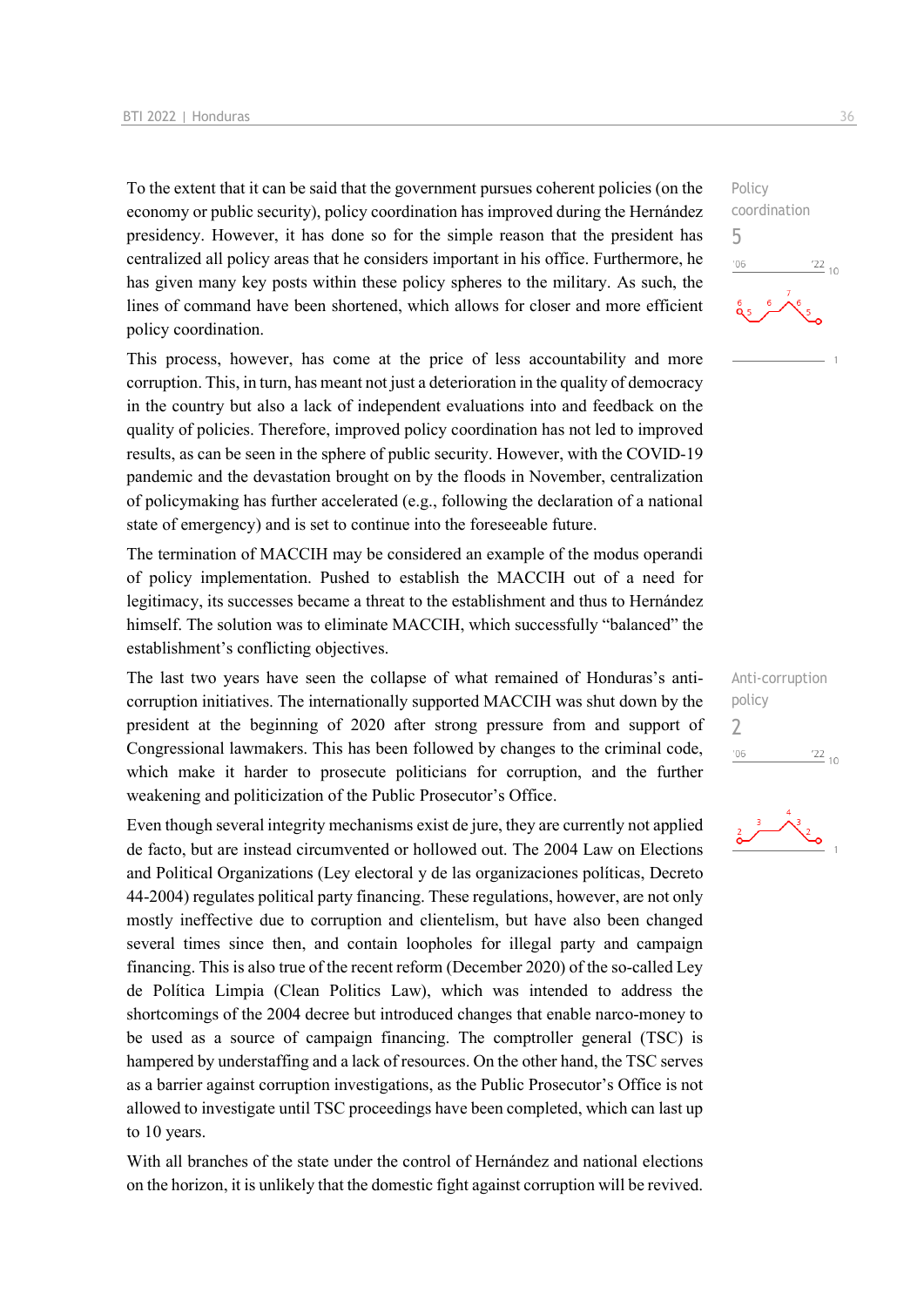#### **16 | Consensus-Building**

Consensus in Honduras – always fragile at best – has been steadily eroded since the 2009 military coup, a process which has accelerated since the beginning of the Hernández presidency. The legalization of presidential re-election by an illegally constituted Supreme Court, the blatant disregard for political processes in the granting of mining licenses and other economic projects, and the sidelining of any institutional oversight over the executive has eroded trust between the population and the government as well as between the government and opposition. Since the elections of 2017 (at the latest), which produced a government regarded by many as illegitimate, there has been a clear break between the goals of the government and the opposition. Essentially, many opposition actors' only goal has been the removal of the current president. Meanwhile, the president's only goal has been political survival, a tendency that has been further strengthened by the criminal investigations in the United States. Coupled with sharp political polarization, this has led to and sustained a situation in which policy debates around basic questions (e.g., how to stimulate sustainable economic development and alleviate poverty) are no longer reasoned or reasonable. With elections looming, it is very probable that this pattern of mistrust will worsen considerably in the short term at least.

The traditional parties in Honduras (i.e., the National and the Liberal Party) are in agreement about the need for a market economy in the country. In fact, for many decades, differences between the two parties over economic policy were of degree and tone, not substance. The emergence of anti-system parties, such as LIBRE, has weakened this consensus somewhat, though not to the point that the existence of a market economy in Honduras is under threat in the short to medium term. Rather, there are now more intense debates about what a market economy should look like in Honduras. There has also been a sharp polarization in this respect, with LIBRE often characterized as "anti-capitalist" or "communist."

Arguably, the government itself is the key anti-democratic actor. The last 10 years have seen a steady and deliberate erosion of democratic accountability, and the destruction of the pillars of democratic society, particularly the separation of powers and the recognition of the legitimacy of the opposition. Furthermore, the government has made concerted attempts to silence opposition from outside the formal political process, be it in the form of attacks on journalist – Honduras is one of the most dangerous countries in the world for journalists, according to the Committee for the Protection of Journalists – or the systematic use of violence against anti-government demonstrators, as frequently occurred throughout 2019. The violent rhetoric used by pro-government media to describe the opposition fits into this pattern.

This being the case, reformers have little chance of influencing policymaking to any great extent. The centralization of power, the close connections between the government and the economic elite, and the strong influence of the military within government have meant that policymaking is essentially a closed shop, interested only in the preservation of the status quo.



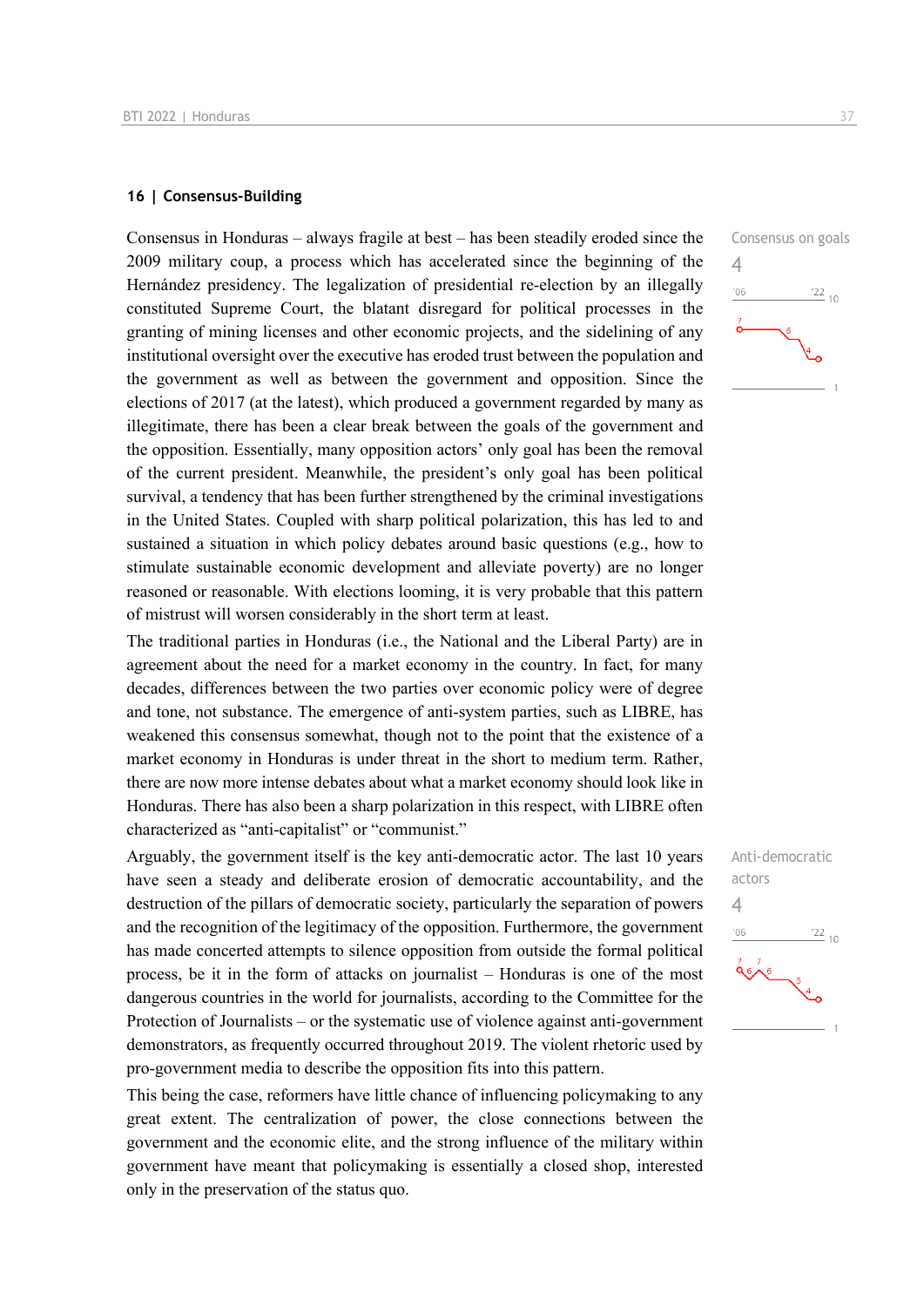It is also worth noting that the influence of street gangs and drug-trafficking groups remains strong in many parts of the country, and that these groups exercise significant control over the population. This includes influencing political behavior (e.g., who to vote during an election).

The government is actively involved in fomenting and sustaining social conflict. On the one hand, the state is absent from many areas in which extreme poverty is concentrated, which has led to the emergence of alternative power structures – mainly gangs. While viciously violent, these gang-led alternative power structures at least maintain some kind of order in the areas they control.

On the other hand, this government has increased community divisions and social conflict in rural areas, especially in indigenous communities where the state is protecting projects that have been implemented without consultation. Violence, not only in urban areas but also in rural areas, is mainly caused by polarization and a lack of government interest in creating legitimate dialogue between different segments of society.

Polarization, therefore, has become government policy.

The role of civil society groups in Honduras has changed significantly since 2013. On the whole, the Hernández administration has excluded all but the most government-friendly groups from providing any input into policymaking. Instead, civil society groups have primarily become movements of protest and resistance to the government and its policies.

With this change in role, life for these groups is dangerous. Civil society leaders are frequently threatened or killed. This applies particularly to those working on anticorruption initiatives (e.g., the Association for a More Just Society and the Honduran chapter of Transparency International), and those involved in the fight against environmental destruction, mining and mega infrastructure projects (e.g., the Council of Popular and Indigenous Organizations of Honduras, which was founded by the assassinated environmental activist Berta Cáceres).

In essence these groups are seen by the government as a threat to its policy agenda. Consequently, they are defined as threats to national security and are treated as such. Similarly, groups that defend sexual minorities are intimidated and suppressed. As such, it is no longer possible to classify Honduras as a country where civil society can act freely and without fear, which undermines one of the foundations of a democratic society.

However, the COVID-19 pandemic and particularly the floods in November have given civil society groups a critical role in dealing with the immediate emergency, owing to the slow response of the state as well as its weak presence on the ground in many areas. Often this response has not even come through established civil society groups, but rather has been ad hoc at micro and neighborhood level or organized by neighborhood associations.



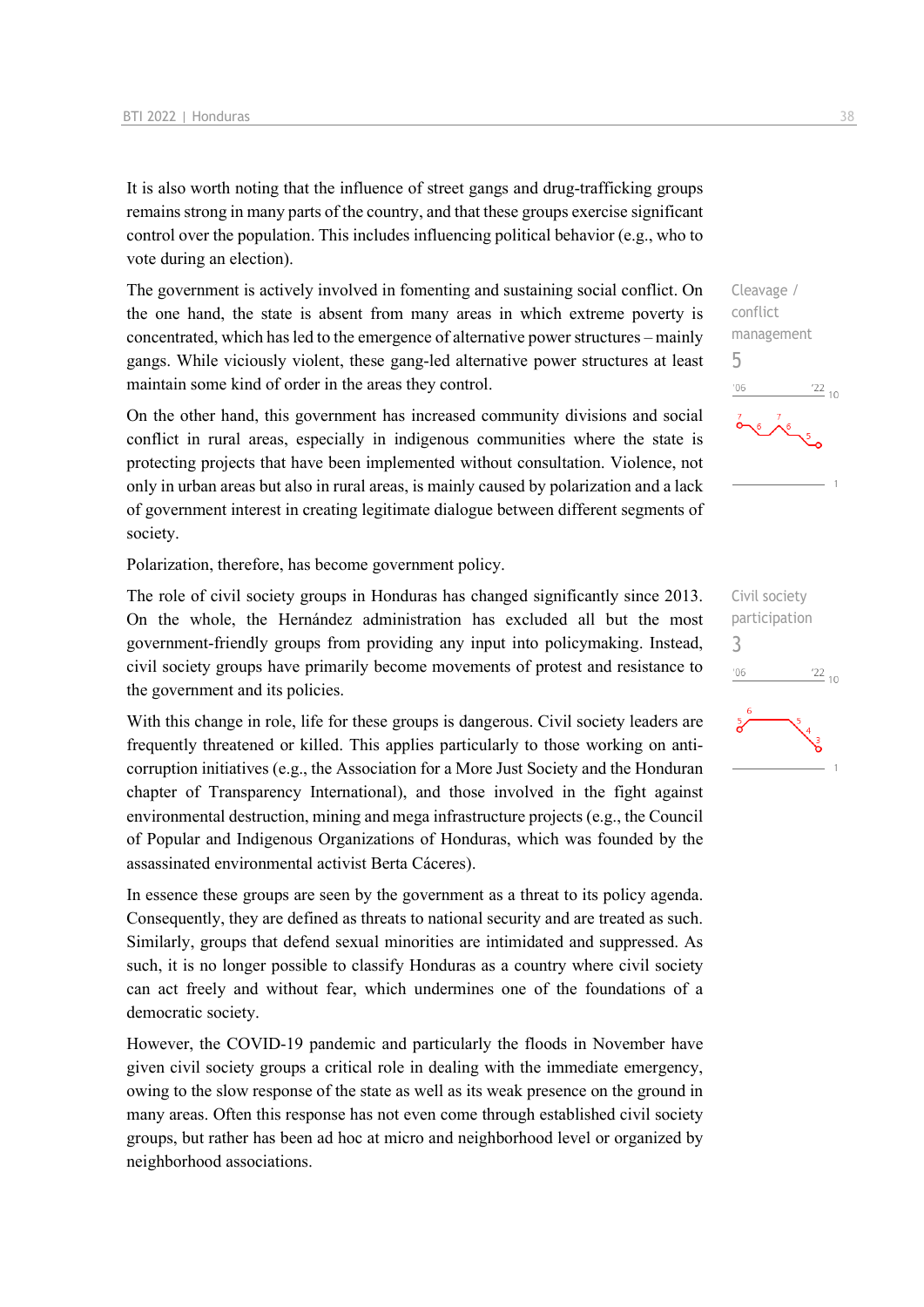The current government is not interested in pursuing reconciliation with those it considers to be a threat to its interests. While, for instance, there has been an official inquiry and report into the 2009 coup, no practical action has been taken to address the issues identified and no attempt at reconciliation has been made.

In fact, the opposite has occurred. The government has made the demonization of its opponents' official policy. In so doing, the government has followed a long tradition of the Honduran state. There have, for instance, been no serious consequences as a result of Honduras's role during the civil wars in El Salvador, Nicaragua and Guatemala.

#### **17 | International Cooperation**

The current Honduran government has no long-term development strategy that goes beyond economic liberalization. Honduras continues to be one of the largest recipients of international aid in Latin America, receiving a mix of loans (e.g., the IMF loans granted in 2019 and 2020) and grants. Among the main donor countries are the United States and most members of the European Union. Institutional donors include the United Nations Development Program and the European Union.

The Honduran government has created a whole institutional structure to handle and disburse international grants, the Non-Refundable External Cooperation Committee. This was an attempt to make more effective use of the resources received and minimize corruption, considered to be a consistent problem by international donors. However, there has been no practical improvement (and, in some instances, there has even been a regression) in the key issues that international support targets. Extreme poverty persists at extraordinarily high levels, perceptions of corruption have worsened and the decline in interpersonal violence in recent years has stalled. Instead, money is used to strengthen the status quo by, for example, investing in the armed forces and the public security sector, which until recently enjoyed the explicit and enthusiastic support of the U.S. government.

In a strategic sense, one also has to question the objectives of international donors. While many projects supported by the international community at the micro and meso level aim for broadly defined change (e.g., economic, social and educational change), at macro-level the overarching aim continues to be political stability. These contradictory objectives have led to enormous tensions – often involving the local population, NGOs active on the ground, international donors and the national government – which seriously impacts on the ability to achieve satisfactory outcomes.

In this respect, the impact of the COVID-19 pandemic is still unclear. While international support has continued to flow in, it remains to be seen whether and how this help will influence long-term developments in the country. Assessing the impact of this on Honduras is difficult due to three interdependent developments: the floods in November, which have already mobilized the international community; the incoming U.S. Biden administration's policy toward Latin America; and the 2021 election process in Honduras.



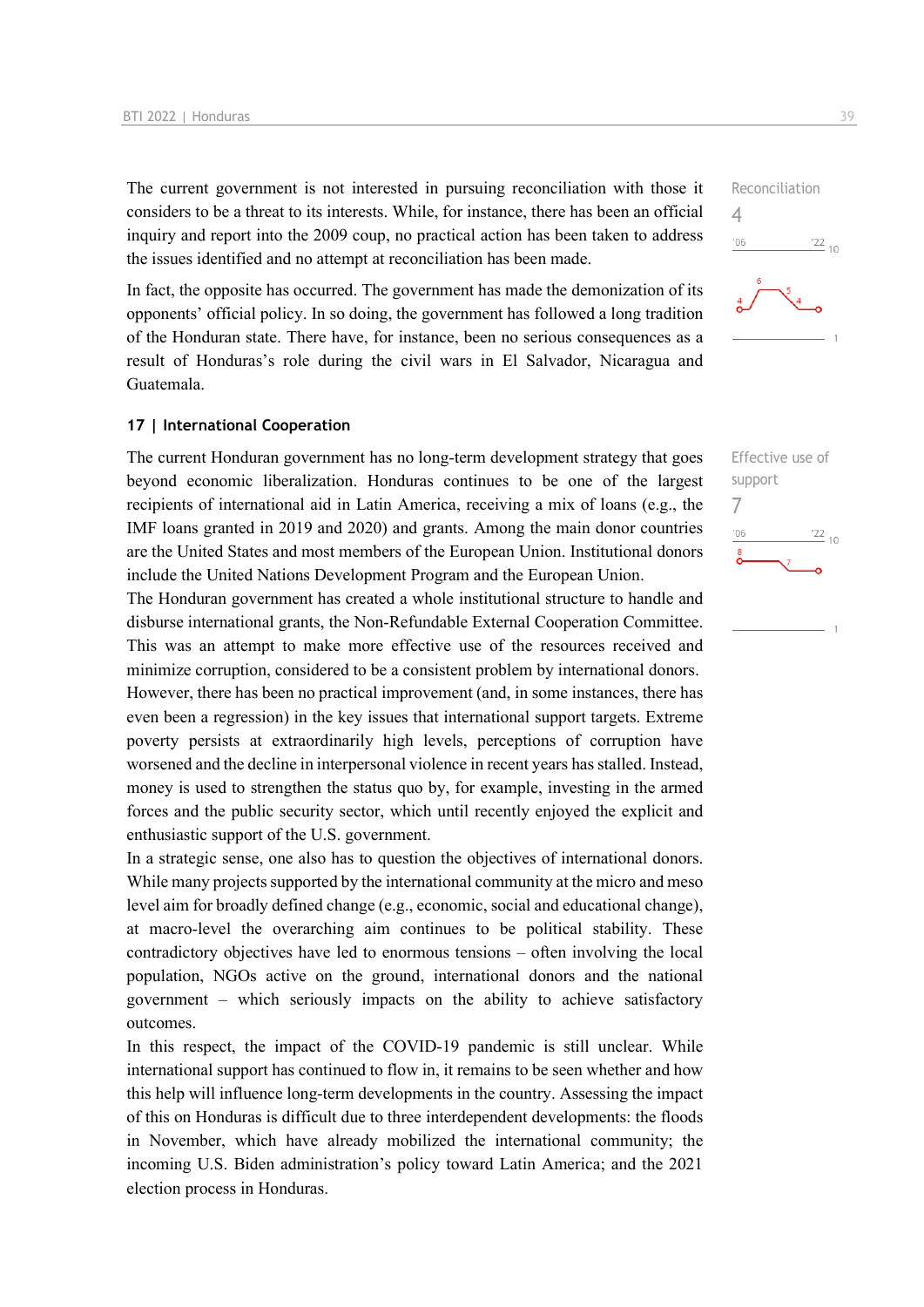The government, which has been in office since 2013, has lost much of the credibility it had gained in its early years. A pattern has been established where Honduras, often under pressure from civil society groups, signs up to international agreements (e.g., on the environment, labor standards or human rights), but then does virtually nothing to implement or comply with these agreements. The most recent example involves the termination of MACCIH. Regional and global organizations (e.g., the European Union and the United Nations) have seen their work on compliance (e.g., on human rights) made more difficult by the government, under the banner of sovereignty and supposed international interference in domestic affairs. Nevertheless, the country needs to maintain a certain reputation in order to receive aid and maintain a satisfactory sovereign rating, and therefore keeps a minimal degree of credibility – at least toward the United States and economic actors.

Following former U.S. President Trump's lead, this situation has worsened in recent years, with the country failing to sign several important agreements, particularly at the regional level. The most obvious example of this is the failure to sign the Escazú Agreement on Access to Information, Public Participation and Justice in Environmental Matters in Latin America and the Caribbean as well as declarations on gender violence and indigenous rights.

It remains to be seen whether this obstructionist posture will change with the arrival of the Biden administration in the United States, which has signaled a tougher approach toward the current government.

Honduras has maintained a relatively close level of cooperation with its immediate neighbors, particularly El Salvador and Guatemala, due to the very similar problems faced in each country. For instance, much of the funding received by Honduras from the United States in relation to security is tied to cooperation with its Northern Triangle neighbors, such as The Alliance for Prosperity in the Northern Triangle. These countries face very similar economic and climate-related challenges.

Honduras is a member of all regional organizations and is particularly active in the Central American Integration System (SICA) and the Organization of American States (OAS). In the latter, the country has very skillfully cultivated its diplomatic position in order to shield itself from governance challenges, especially in relation to its commitment to democracy, human rights and its treatment of minority groups and political opponents.

Regional cooperation, then, not only has practical objectives, mainly linked to the economy and security, but also political objectives, which aim to preserve the political status quo. In that respect, the current government has been remarkably successful, despite all the criticism it has faced from many internal and external actors.



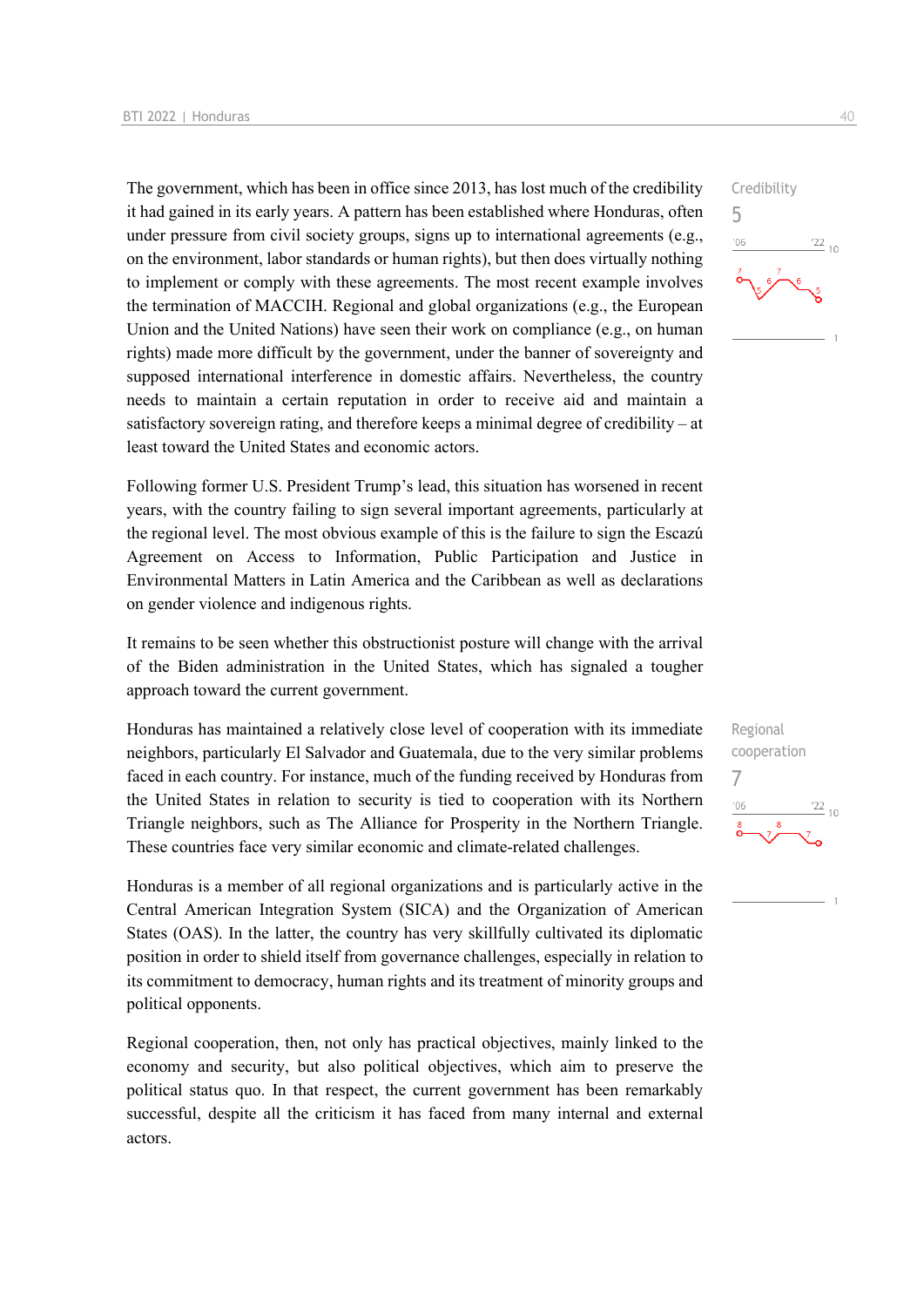## Strategic Outlook

The strategic outlook for Honduras is, at best, difficult and, at worst, bleak. In order to overcome the twin challenges of COVID-19 and the floods of November 2020, significant international aid will once again be needed. However, in order to make this aid work strategically and sustainably, two things need to happen.

First, control over aid needs to be taken out of the hands of the central government and be localized, with the involvement of local residence associations, and national and international NGOs that can provide coordination strengthened. The upcoming national elections and the pressure President Hernández is under, as a result of the criminal investigations in the United States, mean that the government will most likely "hunker down" in order to survive. The government will give out money and contracts in return for political support, and will try to discredit, even more than usual, its political opponents. It is, therefore, in no condition to be entrusted as the guardian of desperately needed reconstruction funds.

Should such changes not occur, prospects for controlling the pandemic seem to be extremely bleak. Most likely, the roll-out of COVID-19 vaccines will be inefficient and will worsen existing social and economic inequalities. Middle- and upper-class people will receive vaccines, and may return to some kind of normality. Meanwhile, the roll-out of vaccines for the poor majority of the population will be slow and incomplete. Moreover, access to vaccines is complicated and has become an area of international influence and power games (e.g., China vs Taiwan and the United States). By mid-June 2021, Honduras had one of the lowest vaccination rates in the hemisphere (below 1%).

Second, in order for long-term and lasting change to have any chance of occurring, international efforts to ensure government accountability have to be stepped up. It is critical that efforts to hold politicians and members of the economic elite accountable for their involvement in international crime (e.g., drug-trafficking) continue so that the culture of impunity is challenged. The incoming Biden administration in the United States has a particular responsibility. It is also important that efforts to observe the upcoming national elections are stepped up, and that observer missions produce and widely disseminate honest reports about any irregularities, unlike in the aftermath of the 2017 elections. Furthermore, it is time for international organizations and other actors involved in Honduras (e.g., through the provision of humanitarian aid) to review their inherently contradictory policy aims. On the one hand, these aims include lifting people out of poverty, reducing social inequalities and tackling corruption. On the other hand, however, these aims continue to push for political stability and continuity at the macro level. Honduras's corrupt political and economic systems are so entrenched at the macro level that the impact of much of the valuable work to bring about change at the micro level ultimately achieves nothing, with existing patterns and conditions (economic, social and political) left unchanged. There needs to be more coherence from third-party actors.